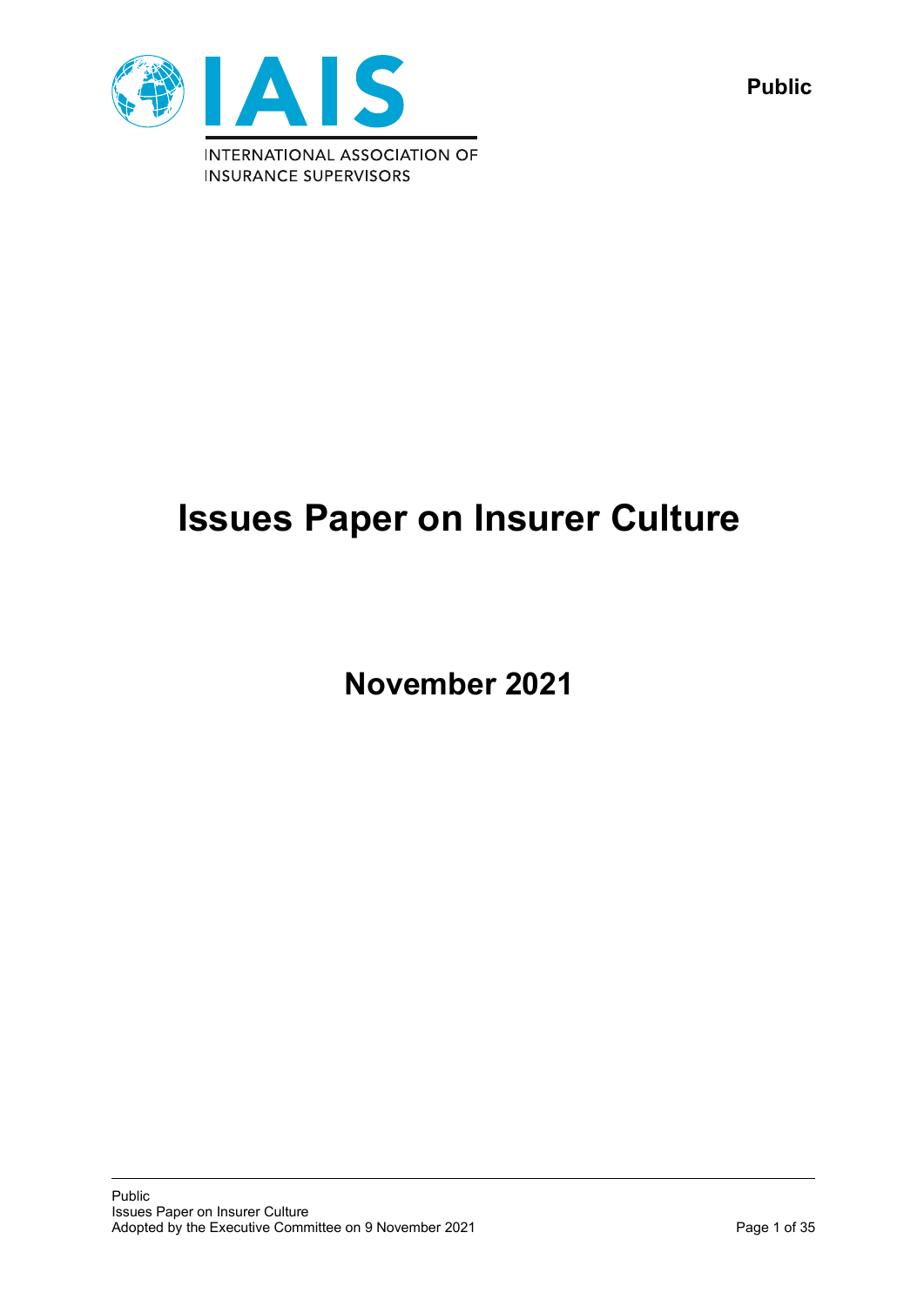

# **About the IAIS**

The International Association of Insurance Supervisors (IAIS) is a voluntary membership organisation of insurance supervisors and regulators from more than 200 jurisdictions. The mission of the IAIS is to promote effective and globally consistent supervision of the insurance industry in order to develop and maintain fair, safe and stable insurance markets for the benefit and protection of policyholders and to contribute to global financial stability.

Established in 1994, the IAIS is the international standard setting body responsible for developing principles, standards and other supporting material for the supervision of the insurance sector and assisting in their implementation. The IAIS also provides a forum for Members to share their experiences and understanding of insurance supervision and insurance markets.

The IAIS coordinates its work with other international financial policymakers and associations of supervisors or regulators, and assists in shaping financial systems globally. In particular, the IAIS is a member of the Financial Stability Board (FSB), member of the Standards Advisory Council of the International Accounting Standards Board (IASB), and partner in the Access to Insurance Initiative (A2ii). In recognition of its collective expertise, the IAIS also is routinely called upon by the G20 leaders and other international standard setting bodies for input on insurance issues as well as on issues related to the regulation and supervision of the global financial sector.

**Issue Papers** provide background on particular topics, describe current practices, actual examples or case studies pertaining to a particular topic and/or identify related regulatory and supervisory issues and challenges. Issues Papers are primarily descriptive and not meant to create expectations on how supervisors should implement supervisory material. Issues Papers often form part of the preparatory work for developing standards and may contain recommendations for future work by the IAIS.

International Association of Insurance Supervisors

c/o Bank for International Settlements

CH-4002 Basel

**Switzerland** 

Tel: +41 61 280 8090 Fax: +41 61 280 9151

[www.iaisweb.org](http://www.iaisweb.org/)

This document was prepared by the Market Conduct Working Group and Governance Working Group in consultation with IAIS Members.

This document is available on the IAIS website [\(www.iaisweb.org\)](http://www.iaisweb.org/).

© International Association of Insurance Supervisors (IAIS), 2021.

All rights reserved. Brief excerpts may be reproduced or translated provided the source is stated.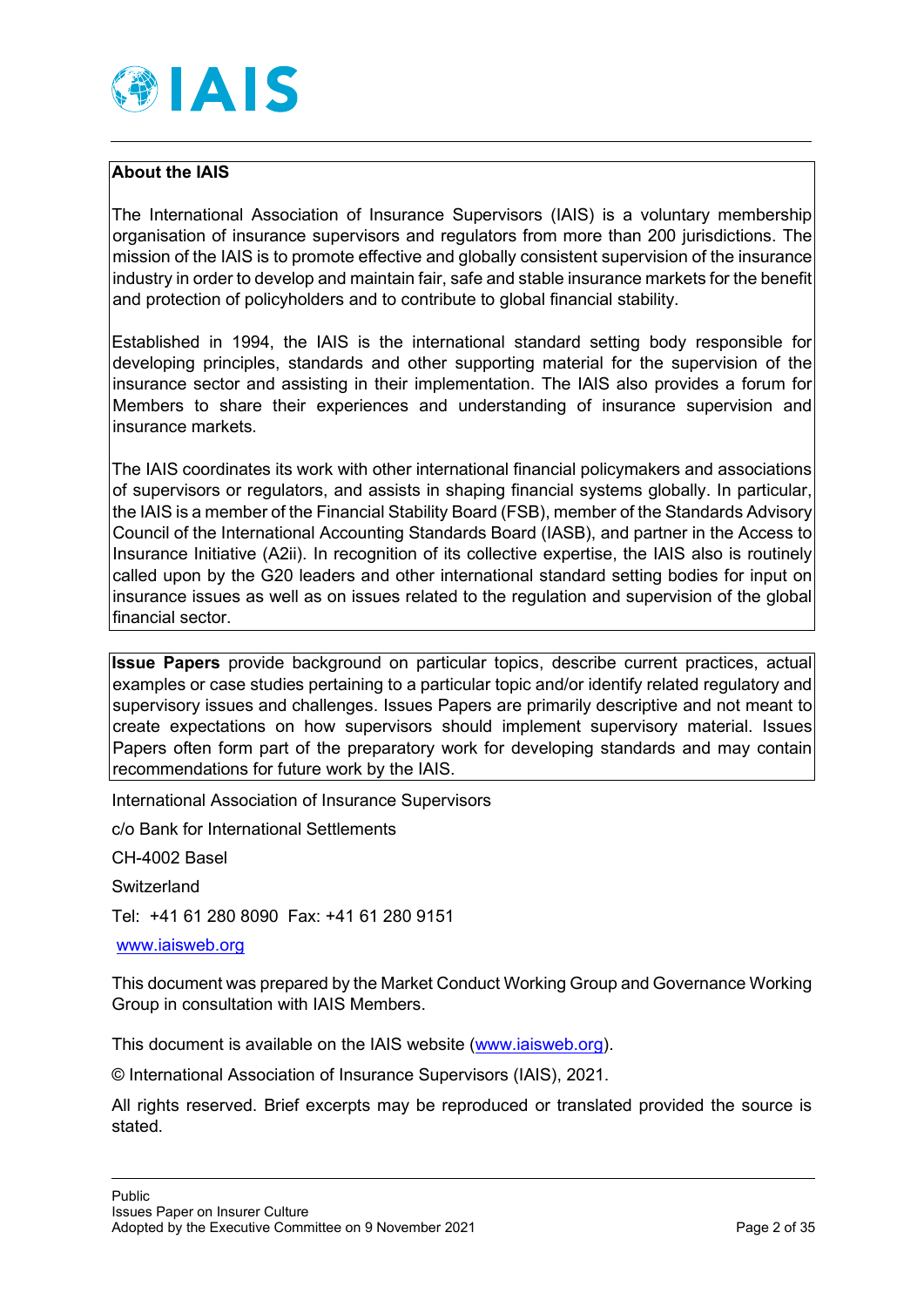

# **Contents**

| $\mathbf{1}$   |                                                                                             |  |
|----------------|---------------------------------------------------------------------------------------------|--|
| 1.1            |                                                                                             |  |
| 1.2            |                                                                                             |  |
| 1.2.1          |                                                                                             |  |
| 1.2.2          |                                                                                             |  |
| $\overline{2}$ | The relationship between insurer culture, the management of prudential and conduct risks    |  |
| 2.1            | The role of culture as a linkage between prudential and conduct risks 14                    |  |
| 2.2            |                                                                                             |  |
| 3              | Illustrations of how cultural drivers can influence certain prudential and conduct outcomes |  |
| 3.1            |                                                                                             |  |
| 3.1.1          |                                                                                             |  |
| 3.1.2          |                                                                                             |  |
| 3.2            |                                                                                             |  |
| 3.3            |                                                                                             |  |
| 3.4            | Internal remuneration and performance management structures 30                              |  |
| 3.4.1          |                                                                                             |  |
| 3.4.2          |                                                                                             |  |
| 4              |                                                                                             |  |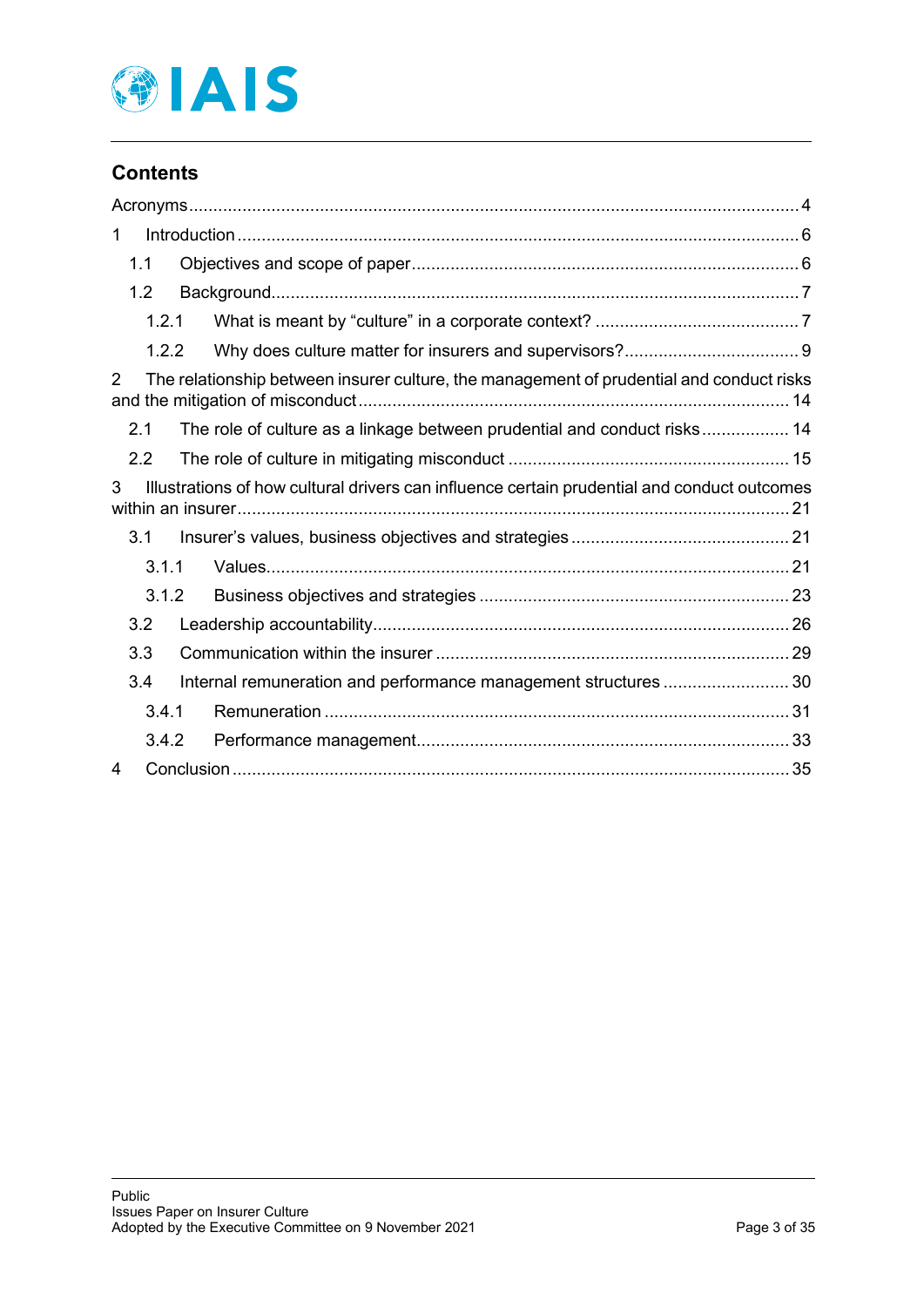

# <span id="page-3-0"></span>**Acronyms**

| <b>ACPR</b>  | Autorité de contrôle prudentiel et de résolution (France)                                                                                           |  |
|--------------|-----------------------------------------------------------------------------------------------------------------------------------------------------|--|
| <b>AFM</b>   | De Autoriteit Financiële Markten (Netherlands)                                                                                                      |  |
| <b>AMF</b>   | Autorité des marchés financiers (Québec)                                                                                                            |  |
| <b>APRA</b>  | <b>Australian Prudential Regulation Authority</b>                                                                                                   |  |
| <b>ASIC</b>  | Australian Securities and Investments Commission                                                                                                    |  |
| <b>BNM</b>   | Bank Negara Malaysia                                                                                                                                |  |
| <b>BSC</b>   | Balanced scorecard                                                                                                                                  |  |
| <b>CBA</b>   | <b>Commonwealth Bank of Australia</b>                                                                                                               |  |
| <b>CBR</b>   | Central Bank of Russia                                                                                                                              |  |
| <b>CCI</b>   | <b>Consumer Credit Insurance</b>                                                                                                                    |  |
| <b>CCO</b>   | <b>Chief Compliance Officer</b>                                                                                                                     |  |
| <b>CCIR</b>  | <b>Canadian Council of Insurance Regulators</b>                                                                                                     |  |
| <b>CFF</b>   | <b>Customer Fact Find</b>                                                                                                                           |  |
| <b>CISRO</b> | Canadian Insurance Services Regulatory Organisations                                                                                                |  |
| <b>DNB</b>   | De Nederlandsche Bank (Netherlands)                                                                                                                 |  |
| <b>FCA</b>   | <b>Financial Conduct Authority (UK)</b>                                                                                                             |  |
| <b>FRBNY</b> | <b>Federal Reserve Bank of New York</b>                                                                                                             |  |
| <b>FSA</b>   | Financial Services Agency (Japan)                                                                                                                   |  |
| <b>FSB</b>   | <b>Financial Stability Board</b>                                                                                                                    |  |
| FI.          | <b>Financial institution</b>                                                                                                                        |  |
| <b>FTC</b>   | Fair treatment of customers                                                                                                                         |  |
| <b>FSCA</b>  | <b>Financial Sector Conduct Authority (South Africa)</b>                                                                                            |  |
| <b>FSRC</b>  | Financial Services Royal Commission/ Royal Commission into Misconduct<br>in the Banking, Superannuation and Financial Services Industry (Australia) |  |
| G30          | Group of Thirty                                                                                                                                     |  |
| <b>GCRA</b>  | Governance, culture, remuneration and accountability                                                                                                |  |
| <b>HKMA</b>  | Hong Kong Monetary Authority                                                                                                                        |  |
| <b>IAIS</b>  | International Association of Insurance Supervisors                                                                                                  |  |
| <b>ICPS</b>  | <b>Insurance Core Principles</b>                                                                                                                    |  |
| <b>KPI</b>   | Key performance indicator                                                                                                                           |  |
| <b>MAS</b>   | Monetary Authority of Singapore                                                                                                                     |  |
| MВ           | <b>Management Board</b>                                                                                                                             |  |
| <b>MPI</b>   | Mobile Phone Insurance                                                                                                                              |  |
| <b>MRC</b>   | <b>Mandatory Reference Checking</b>                                                                                                                 |  |
| <b>OIREQ</b> | Own Initiative Requirement                                                                                                                          |  |
| <b>OMTPL</b> | <b>Obligatory Motor Third Party Liability Insurance</b>                                                                                             |  |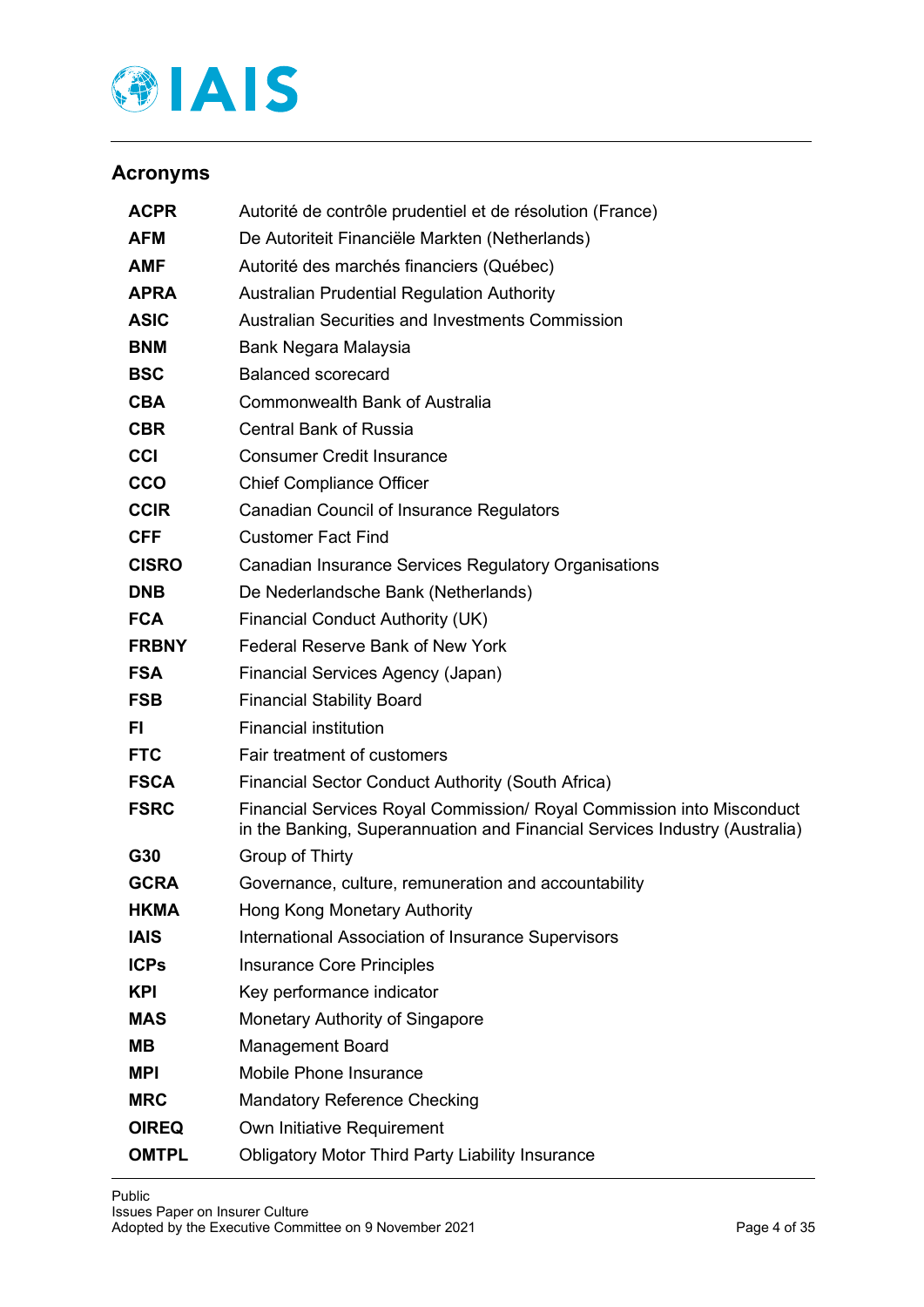

| <b>PARP</b>  | <b>Product Approval and Review Process</b>      |
|--------------|-------------------------------------------------|
| <b>PRA</b>   | Prudential Regulation Authority (UK)            |
| <b>RGSAs</b> | <b>Risk Governance Self-Assessments</b>         |
| <b>SB</b>    | <b>Supervisory Board</b>                        |
| SM&CR        | Senior Managers and Certification Regime        |
| <b>TPD</b>   | <b>Total and Permanent Disability Insurance</b> |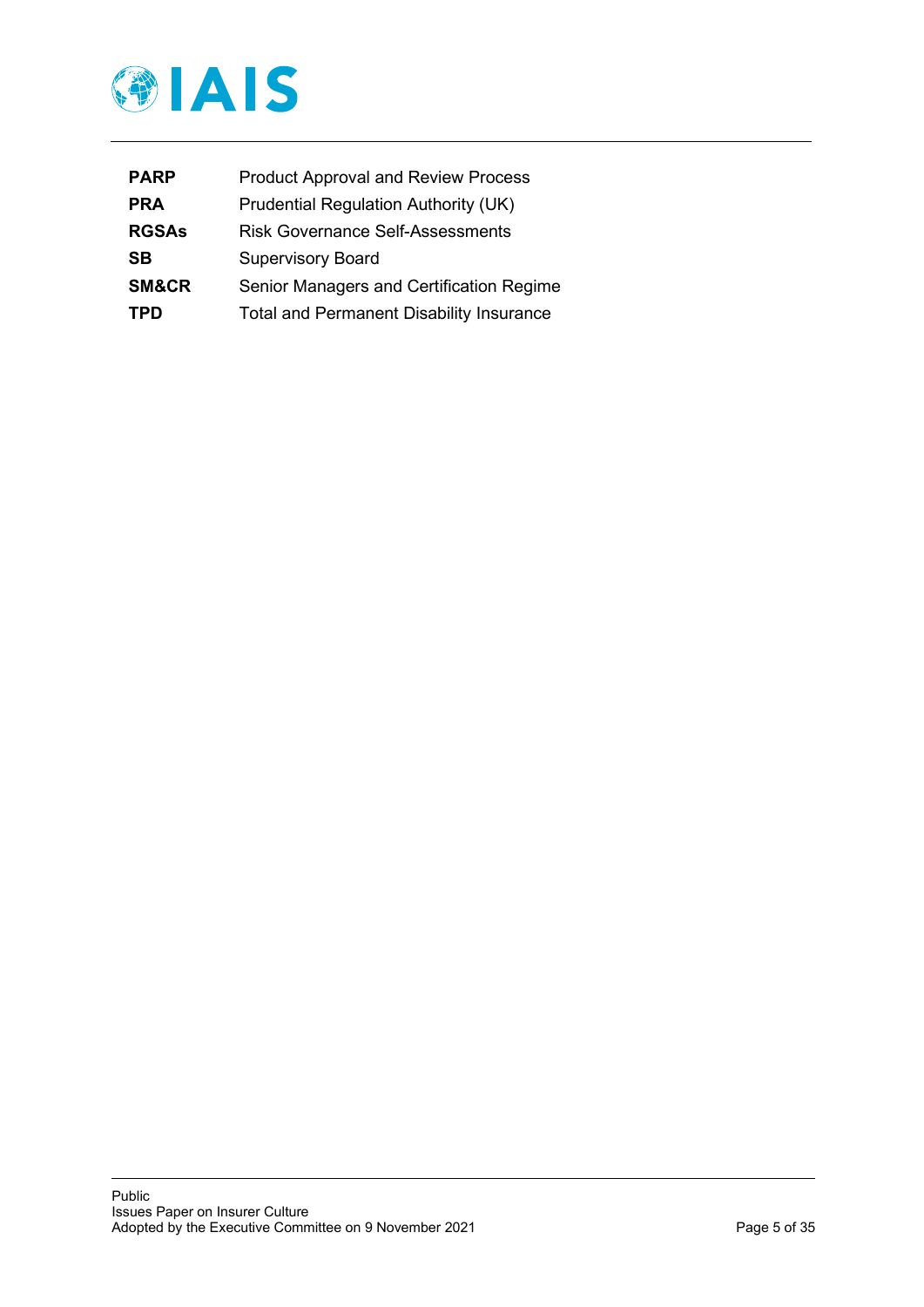

# <span id="page-5-0"></span>**1 Introduction**

# <span id="page-5-1"></span>**1.1 Objectives and scope of paper**

1. The IAIS' 2020-2024 Strategic Plan identifies culture as a key trend in insurance markets and insurance supervision that is likely to affect the IAIS' mission in the upcoming years. [1](#page-5-2) Inputs from IAIS Members and stakeholders during the strategic review process undertaken in 2017-2018 highlighted that issues relating to conduct and culture are of increasing importance to both conduct and prudential supervisors, particularly in light of rapidly changing financial markets driven by innovation, shifts in consumer expectations and broader societal challenges. This has been further reinforced since 2020 as demonstrated by global insurer and supervisory responses to the impact of the Covid-19 pandemic on policyholders.

2. This calls for stronger recognition that conduct risks can lead to considerable financial soundness concerns for the sector and vice versa. Moreover, the IAIS appreciates that effective insurer cultures are pivotal to strengthening and maintaining public trust and confidence in the sector as a whole. Insurers, therefore, find themselves under increasing pressure to demonstrate a solid leadership and cultural commitment to embedding principles relating to both sound prudential management and the fair treatment of customers across all aspects of their business.

3. Accordingly, the objective of this paper is to explore the concept of insurer culture as a point of intersection for prudential and conduct risks, with a few selected examples to illustrate the broader role of culture in this regard.

4. Given the complexity of "culture" as a concept and the multi-dimensional elements that influence the cultural make-up of individual insurance businesses, this paper is not intended to provide an exhaustive analysis of the topic or to develop detailed supervisory guidance.

5. Instead, as a first step, the scope of the paper is limited to exploratory observations on the importance of insurer culture for insurers and supervisors, with the aim of advancing these observations through further engagement and the possible development of additional IAIS material, as required. Some aspects relevant to this topic have also been addressed to a certain extent in previously published IAIS material, as highlighted throughout the paper.<sup>[2](#page-5-3)</sup> Such previous material should be considered as complementary to the issues described in this paper, where relevant.

6. Just as any community or organisation's culture is unique to itself, it does not seem appropriate to ascribe one "right" or "good" culture to insurers. However, an insurer's culture may be viewed through a variety of lenses to understand whether it appears healthy, sustainable, purposeful and safe. For supervisors, this would entail understanding whether the culture of a particular insurer effectively promotes positive outcomes related to its overall safety and soundness, the interests of its policyholders and other stakeholders, and the fair treatment of customers.<sup>[3](#page-5-4)</sup>

<sup>1</sup> See [2020-2024 Strategic Plan.](https://www.iaisweb.org/page/about-the-iais/strategic-plan/file/82533/2020-2024-strategic-plan)

<span id="page-5-4"></span><span id="page-5-3"></span><span id="page-5-2"></span><sup>2</sup> See for example IAIS *[Issues Paper on Conduct of Business Risk and its Management](https://www.iaisweb.org/page/supervisory-material/issues-papers/file/57927/issues-paper-on-conduct-of-business-risk-and-its-management)* (2015); *[Application Paper on the Composition and the Role of the Board](https://www.iaisweb.org/page/supervisory-material/application-papers/file/77741/application-paper-on-the-composition-and-the-role-of-the-board)* (2018); *[Issues Paper on Corporate](https://www.iaisweb.org/page/supervisory-material/issues-papers/file/34277/issues-paper-on-corporate-governance-july-2009)  [Governance](https://www.iaisweb.org/page/supervisory-material/issues-papers/file/34277/issues-paper-on-corporate-governance-july-2009)* (2009); *[Application Paper on Proactive Supervision of Corporate Governance](https://www.iaisweb.org/page/supervisory-material/application-papers/file/80572/application-paper-on-proactive-supervision-of-corporate-governance)* (2018).  $3$  See ICP 7.2.1.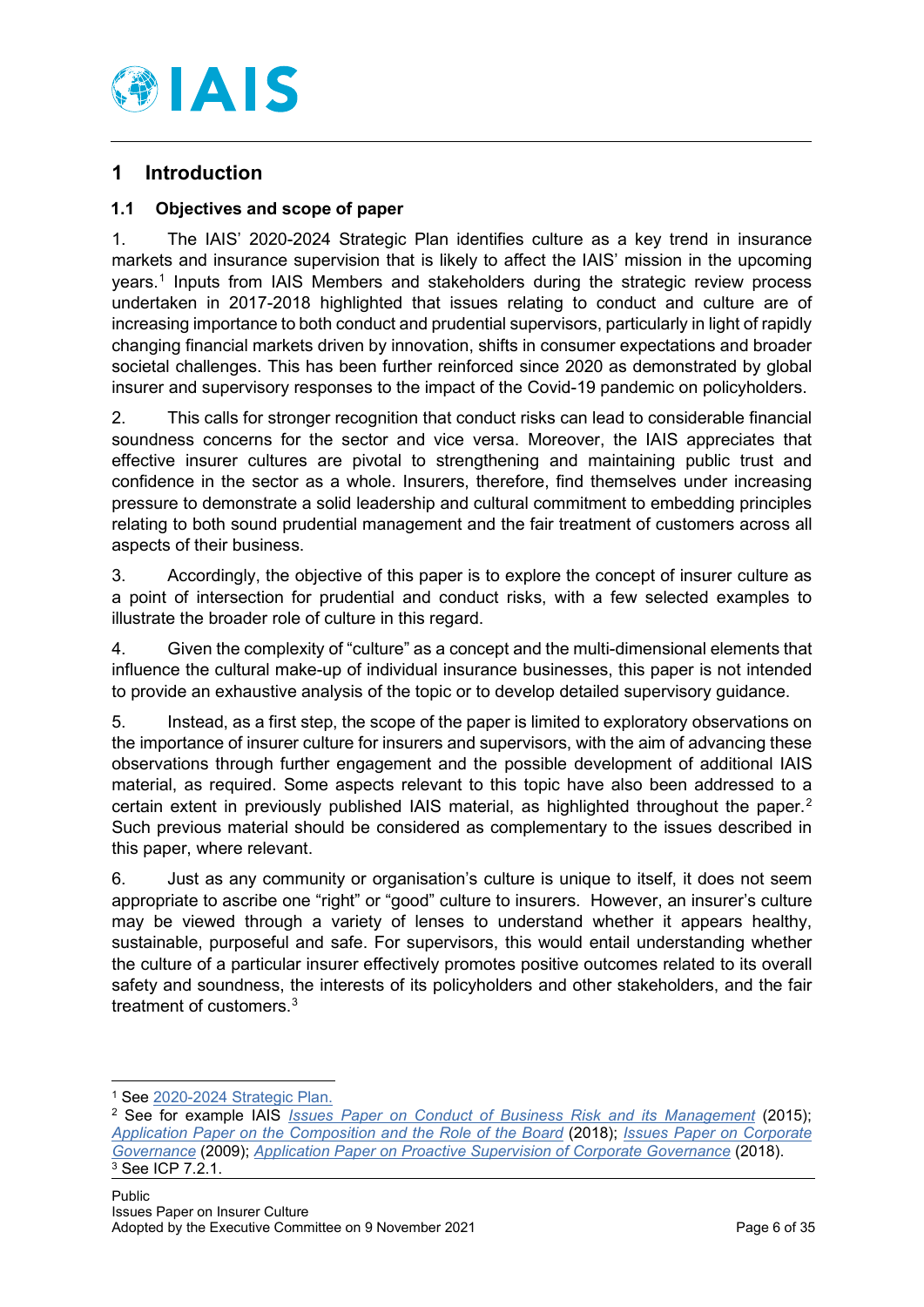

7. The Insurance Core Principles (ICPs) serve as a natural starting point to help identify the various elements required to achieve a sound culture within insurers. The ICPs describe clear roles and responsibilities for setting the cultural tone of the insurer as well as for the practical embedment of this tone across the various levels and functional areas of the insurer.

8. Understanding the various elements that make up insurer culture, which in turn inform certain decisions, behaviours and practices across the insurer's business, can be critical in helping supervisors identify and address prudential and conduct issues in a more timely and effective manner. This could mitigate the potential for widespread misconduct and possible financial and consumer harm, leading to improved public confidence in the overall integrity of the sector.

9. It is also important to recognise that managing culture is not a one-off event for insurers but needs ongoing reinforcement to yield permanent and meaningful outcomes.<sup>[4](#page-6-2)</sup> Consequently, identifying shortcomings in an insurer's culture may prove less challenging than actually correcting them, which will require a demonstrable long-term commitment on the part of the insurer.

10. Various ICPs make explicit reference to supervisory expectations regarding insurer culture, for example:

- **ICP 7.2** states that "[t]he supervisor requires the insurer's Board to set and oversee the implementation of the insurer's corporate culture, business objectives and strategies for achieving those objectives, in line with the insurer's long term interests and viability".
- **ICP 8.4** states that "[t]he supervisor requires the insurer to have an effective risk management function capable of assisting the insurer to
	- $\circ$  identify, assess, monitor, mitigate and report on its key risks in a timely way; and
	- o promote and sustain a sound risk culture".
- **ICP 19.2** states that "[t]he supervisor requires insurers and intermediaries to establish and implement policies and procedures on the fair treatment of customers, as an integral part of their business culture".

# <span id="page-6-0"></span>**1.2 Background**

# <span id="page-6-1"></span>*1.2.1 What is meant by "culture" in a corporate context?*

11. The IAIS defines corporate culture as "[t]he set of norms, values, attitudes and behaviours of an insurer that characterises the way in which the insurer conducts its activities"[.5](#page-6-3)

12. Similar to the complex structural components of a human being, organisations are typically made up of physiological and psychological components. Like the human psyche, corporate culture is also composed of at least two layers, one visible and in this sense working on a conscious or surface level, and another existing on a much deeper or subliminal level.

<span id="page-6-3"></span><span id="page-6-2"></span><sup>4</sup> See G30 Steering Committee and Working Group on Banking Conduct and Culture, *[Banking Conduct](https://group30.org/images/uploads/publications/aaG30_Culture2018.pdf)  [and Culture, A Permanent Mindset Change](https://group30.org/images/uploads/publications/aaG30_Culture2018.pdf)*, November 2018, p. 30. <sup>5</sup> See [IAIS Glossary.](https://www.iaisweb.org/page/supervisory-material/glossary)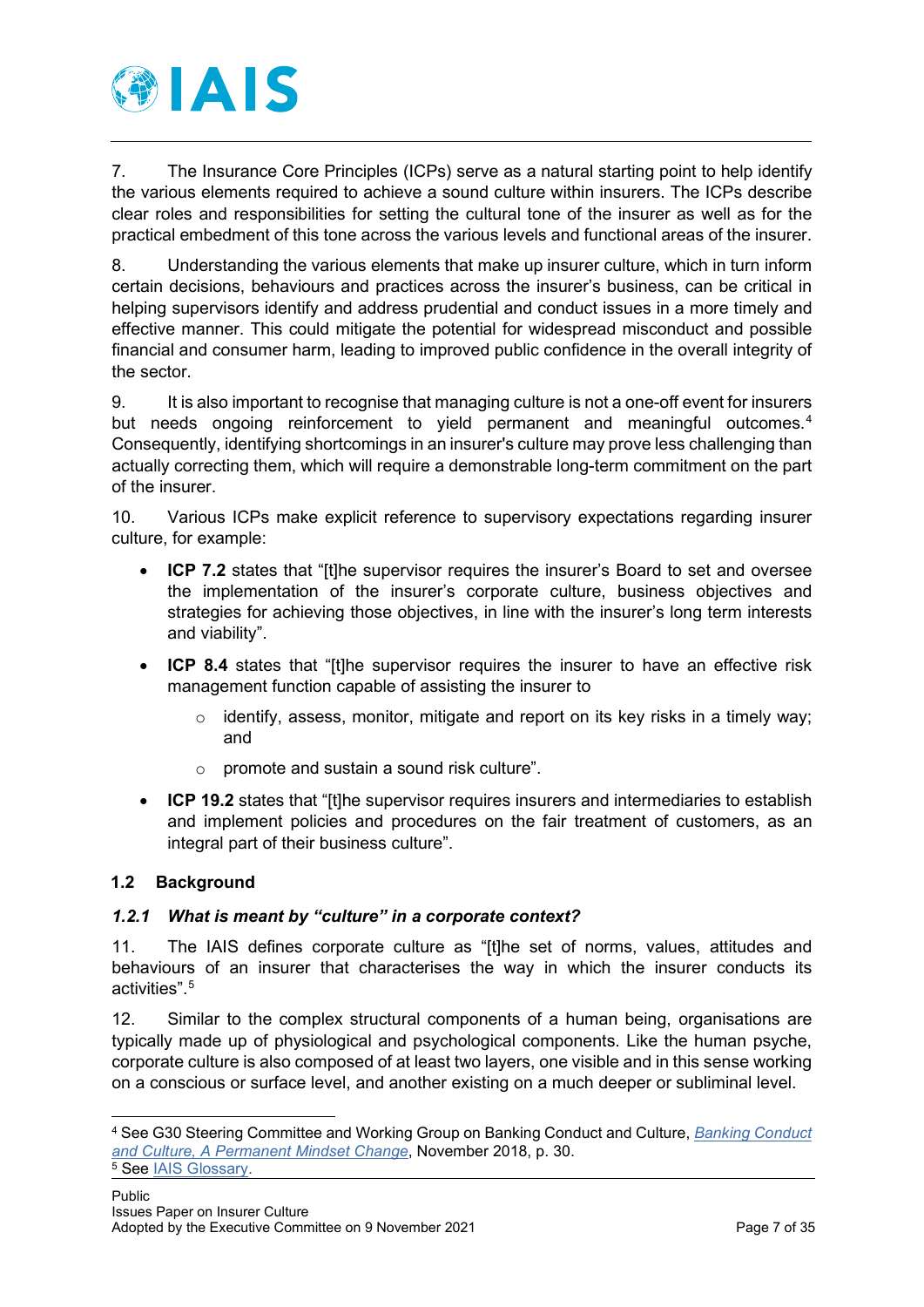

13. Corporate culture is broadly influenced by various formal and informal governance and structural factors as well as certain behavioural characteristics that underpin the organisation. For example, on the surface, an organisation's formal governance arrangements, policies and processes may be indicators of the organisation's transparency and credibility. Similarly factors that may sometimes be perceived as more informal, such as the organisation's style of communication, or office layout (where relevant), could also be signifiers of overall corporate culture. More fundamentally, beyond this surface level, corporate culture describes the collective principles, philosophies, goals and standards as well basic assumptions that influence decisions, actions and behaviour of members of the organisation. These can be dynamic and variable and, at individual level, may be influenced by personal backgrounds, prior professional experiences and other pre-existing beliefs and attitudes.[6](#page-7-0)

## **Examples:**

## Group of 30 (G30) Steering Committee and Working Group on Banking Conduct and Culture

The G30, writing in the context of bank culture, breaks down culture as, first, a delivery mechanism – processes, policies, organisation and technology - for values and behaviours. Second, these values and behaviours – including ethics, norms, expectations and beliefs - shape the institution's conduct. Each institution's culture is unique and has to be right for that organisation.<sup>7</sup>

The G30 noted that institutions faced with conduct issues or scandals do not necessarily have a bad culture overall - elements of their culture are misaligned with the outcomes sought by these institutions and these drive undesirable or inappropriate behaviour. The delivery mechanism may work, for example, but the values or behaviours fail at one or more critical points, such as middle management.

#### **Netherlands**

The De Nederlandsche Bank (DNB) uses an iceberg metaphor to visualise culture at three levels within an organisation, showing observable "behaviour" at the surface while showing "group dynamics" and "mindset" as indirectly observable beneath the surface:[8](#page-7-2)

<span id="page-7-0"></span><sup>6</sup> See for example [Cambridge English Dictionary;](https://dictionary.cambridge.org/dictionary/english/corporate-culture) [Investopedia;](https://www.investopedia.com/terms/c/corporate-culture.asp) [Gabler Wirtschaftslexikon.](https://wirtschaftslexikon.gabler.de/definition/unternehmenskultur-49642)

<span id="page-7-2"></span><span id="page-7-1"></span><sup>7</sup> See G30 Steering Committee and Working Group on Banking Conduct and Culture, *[Banking Conduct](https://group30.org/images/uploads/publications/aaG30_Culture2018.pdf)  [and Culture, A Permanent Mindset Change](https://group30.org/images/uploads/publications/aaG30_Culture2018.pdf)*, November 2018. <sup>8</sup> See DNB, *[Supervision of Behaviour and Culture](https://www.dnb.nl/media/1gmkp1vk/supervision-of-behaviour-and-culture_tcm46-380398-1.pdf)*, 2015.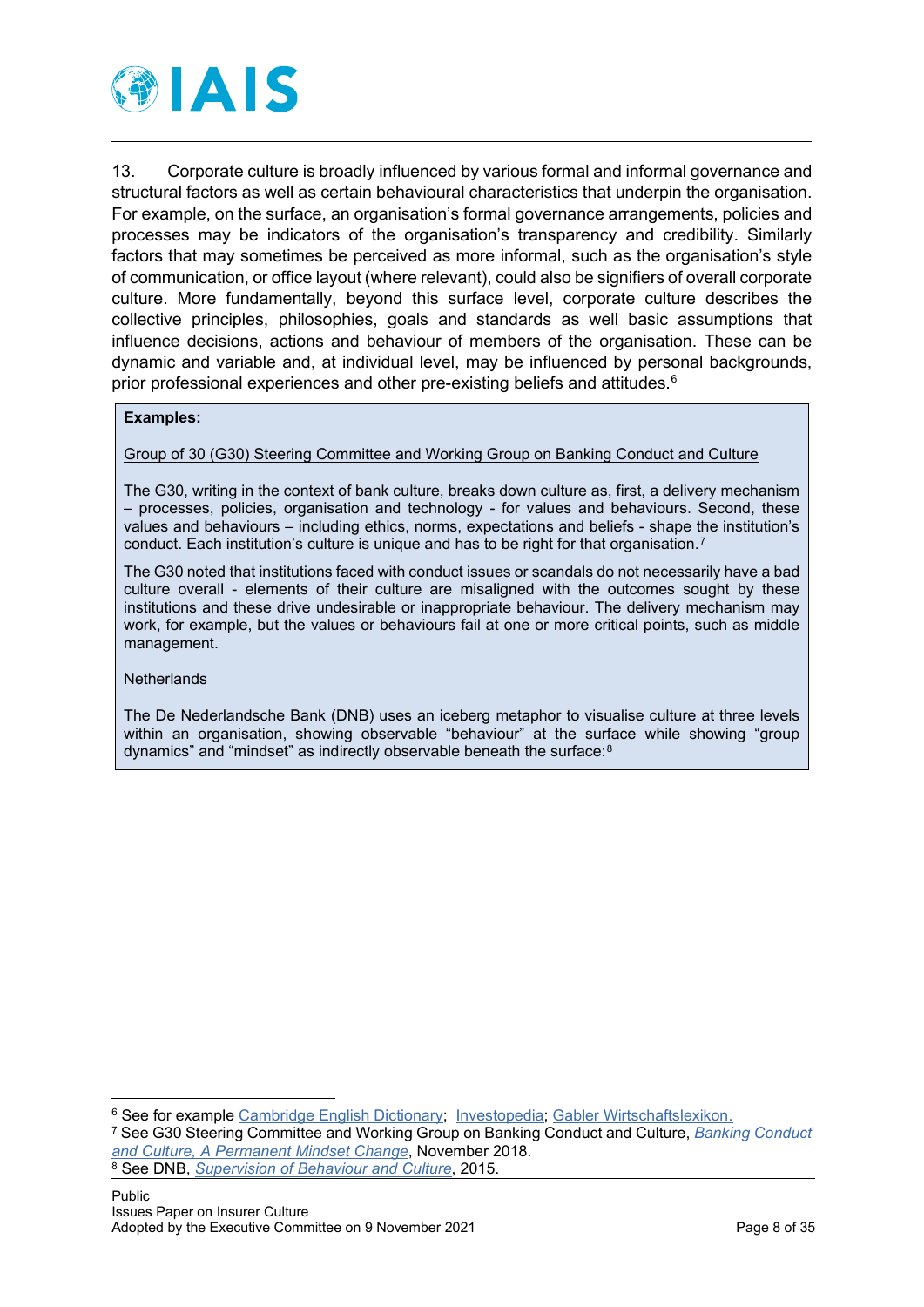



In DNB's model, behaviour is everything that people do that can be perceived by others. DNB's model focuses on group behaviour and the interaction between certain individual roles – such as the CEO – and the group. As such, DNB's supervision on behaviour and culture does not focus on the individual competencies of Board members, as is the case in assessing suitability.

DNB pays special attention to behaviours related to decision-making, leadership and communication, because these behaviours are considered important for groups that work together and depend on each other to achieve goals and results.

"Group dynamics" is defined as the interaction between different positions and patterns within a group or between groups, which affects overall group effectiveness.

The deepest level of organisational culture is mindset: these are the deeply held beliefs and values that often guide group dynamics and behaviour.

United Kingdom

The Financial Conduct Authority (FCA) has described culture as "the habitual behaviours and mindsets that characterise an organisation, its key drivers being the organisation's leadership, purpose, governance and approach to managing and rewarding people".[9](#page-8-1)

## <span id="page-8-0"></span>*1.2.2 Why does culture matter for insurers and supervisors?*

14. It is important for insurers and supervisors to understand the key components of corporate culture because these can significantly influence the achievement of various outcomes for insurers, policyholders and other stakeholders.

15. Insurers are primarily responsible for embedding an organisational culture that consistently promotes sound prudential and conduct outcomes. The focus of insurance supervisors, on the other hand, is to assess the effectiveness of an insurer's culture in actually delivering on these outcomes.

16. An effective or "sound" culture can help, amongst others, prevent excessive risk-taking leading to more prudent and fair outcomes generally. An ineffective or "unsound" culture can

<span id="page-8-1"></span><sup>9</sup> See FCA, *[Transforming Culture in Financial Services](https://www.fca.org.uk/publication/discussion/dp18-02.pdf) Discussion Paper DP 18/2*, March 2018.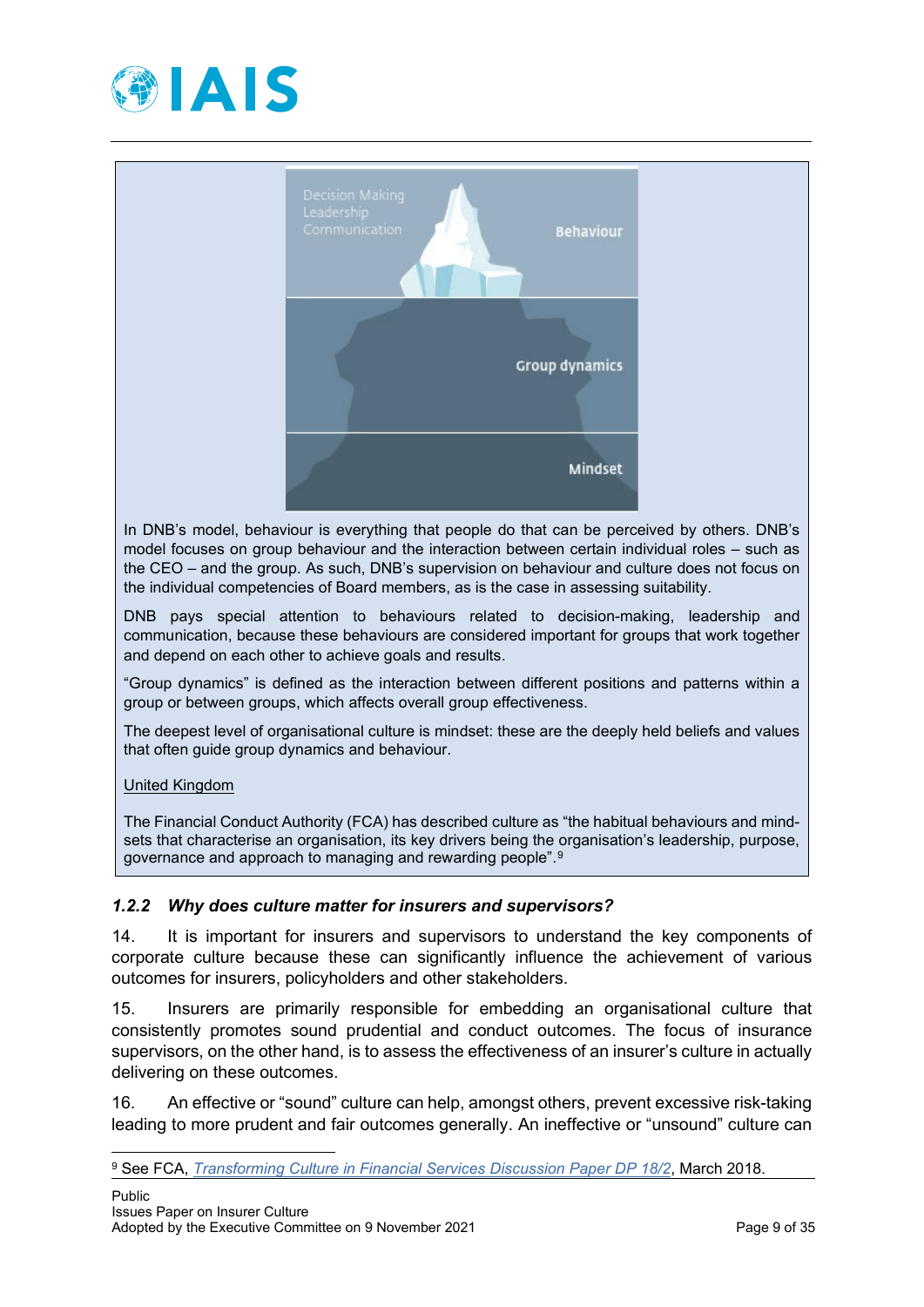

serve as a stimulant for risky behaviour that could potentially lead to adverse outcomes not just for the insurer and policyholders, but more broadly for the insurance sector and the financial system as a whole.

17. Assessing an insurer's culture can be highly subjective and may require the thoughtful exercise of supervisory judgment on a case-by-case basis. Therefore, applying a closer and more critical eye on the culture of an insurer may help supervisors gain valuable insights into the driving forces behind certain decisions and practices within the insurer. These insights on risky behavioural patterns can lead to more accurate and earlier identification of root causes underlying certain recurring issues. This can, in turn, facilitate more proactive supervisory interventions that prevent specific prudential and conduct risks from materialising.

18. Complexities may arise when trying to pinpoint a singular or overarching culture within an insurer, particularly if "sub-cultures" form within different levels or functional areas of the business (eg between the underwriting, sales and claims functions etc), or in cases where the insurance legal entity forms part of a broader group. In the latter, it is recognised that different cultures may exist within the various entities of that broader group. Assessing how behaviours and practices filter through the different group structures, management and staff levels of the insurer as well as across its various functional areas, and geographical locations if applicable<sup>[10](#page-9-0)</sup> may provide better understanding of the depth and consistency of cultural embedment across the insurer.

19. Starting at the top, the Board has a responsibility to promote a culture of openness and debate within the Board, with proper involvement of Senior Management and Key Persons in Control Functions. [11](#page-9-1)

20. As part of the Board's responsibility for the effective oversight of Senior Management, the Board oversees the implementation of the insurer's corporate culture, business objectives and strategies for achieving those objectives, including oversight of the implementation of norms for responsible and ethical behaviour.<sup>[12](#page-9-2)</sup> Promoting sound risk management, compliance and fair treatment of customers is also the responsibility of Senior Management.<sup>[13](#page-9-3)</sup>

21. Supervisory assessments of culture often place significant focus on the tone set by the Board and Senior Management. However, decision-making and behaviours at the middle and lower levels of an insurer are critical to evaluating how deeply embedded this cultural tone is across the insurer.[14](#page-9-4)

22. A positive tone at the top, including promoting a sound culture of openness and debate at all levels of the organisation, can help set norms for responsible and ethical behaviour down through middle management and front-line employees. This can be achieved by, for example, promoting employee well-being and good performance, and discouraging financial misreporting, fraud and money laundering. It can also encourage compliance with laws, regulations and internal policies and generally promote behaviours that preserve the reputation of the insurer and foster public confidence in the sector.

<span id="page-9-0"></span><sup>10</sup> See also G30 Steering Committee and Working Group on Banking Conduct and Culture, *[Banking](https://group30.org/images/uploads/publications/aaG30_Culture2018.pdf)  [Conduct and Culture, A Permanent Mindset Change](https://group30.org/images/uploads/publications/aaG30_Culture2018.pdf)*, November 2018 at page 30.

<span id="page-9-1"></span><sup>&</sup>lt;sup>11</sup> See IAIS *[Application Paper on the Composition and the Role of the Board](https://www.iaisweb.org/page/supervisory-material/application-papers/file/77741/application-paper-on-the-composition-and-the-role-of-the-board)* (2018).

<span id="page-9-2"></span><sup>12</sup> See ICP 7.2 and ICP 7.2.5.

<span id="page-9-3"></span><sup>13</sup> See ICP 7.10.

<span id="page-9-4"></span><sup>14</sup> See for example speech by Martin Wheatley (Chief Executive, FCA), *[Debating trust and confidence](https://www.fca.org.uk/news/speeches/debating-trust-and-confidence-banking)  [in banking](https://www.fca.org.uk/news/speeches/debating-trust-and-confidence-banking)*, May 2015.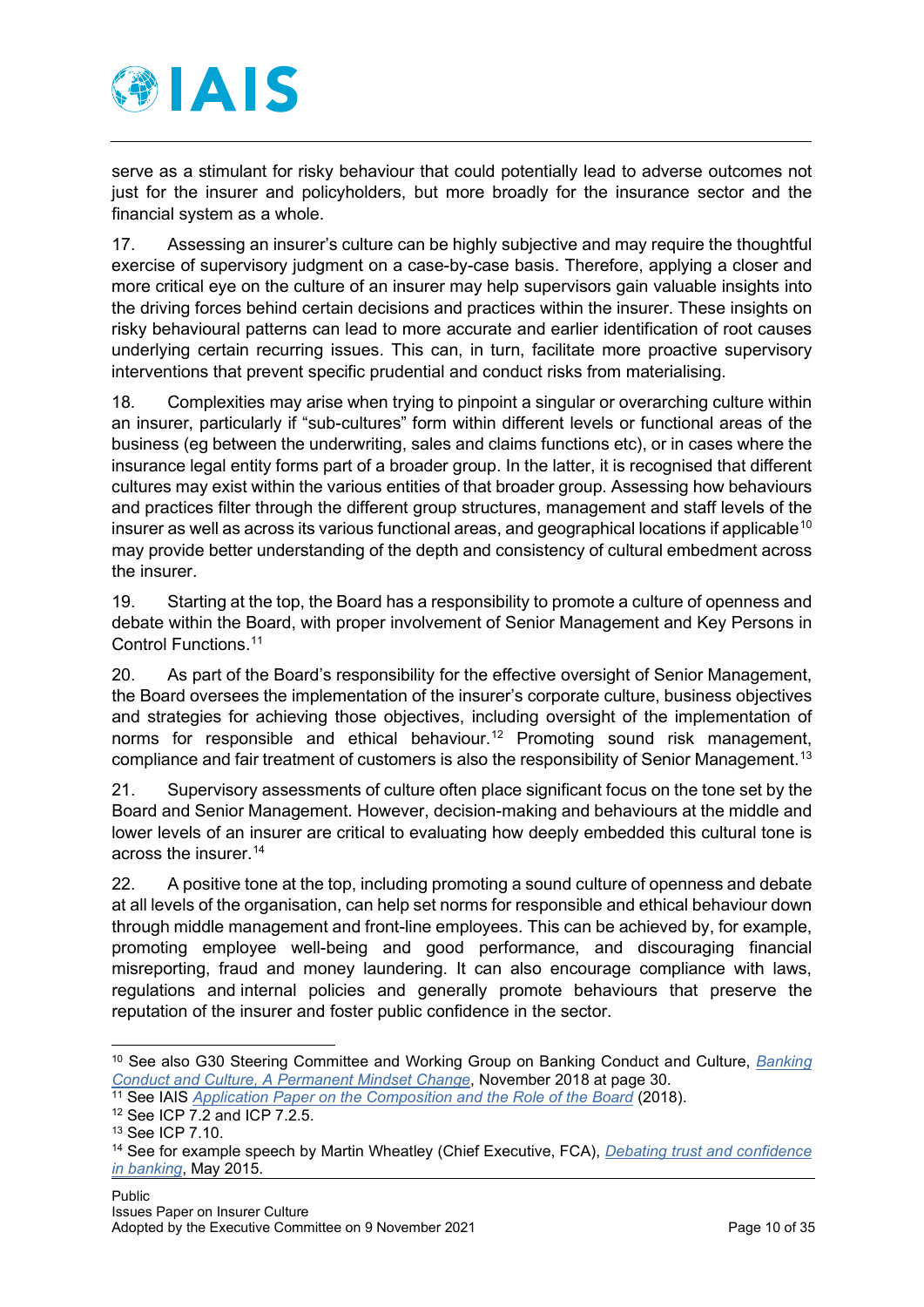

23. Consistent embedment of a sound culture within individual insurers may significantly reduce the potential for widespread misconduct and significantly increase the potential for good prudential and conduct outcomes which can result in enhanced financial soundness, stability and fair customer treatment across the sector.<sup>[15](#page-10-0)</sup>

24. Leadership accountability, transparent internal communication, appropriate remuneration and performance structures, and effective consequence management for misconduct are key in facilitating the desired behaviours and entrench a sound culture within all levels and functional areas of an insurer. This is further strengthened in an insurer whose overall values, business objectives and strategies are aligned accordingly.

25. The desired behaviours alluded to above, when reinforced by an effective culture, can help facilitate the smooth day-to-day operations and functions of an insurer, and are also important when new circumstances or stress situations occur. For example, Covid-19 has had wide ranging impacts, including on personal health, lifestyle habits and work locations, which have affected insurers' interactions with policyholders as well as their own internal operations. Many of the attributes of an effective culture described above can help when dealing with change or responding to stress situations such as the Covid-19 pandemic. A sound, effective culture should contribute to the ability and willingness of insurers to adapt swiftly to events as significant as the pandemic. For insurers with an ineffective culture, the challenges and operational changes brought about by an event like Covid-19 could further exacerbate issues such as misconduct, non-compliance or risky behaviour potentially leading to adverse outcomes.<sup>[16](#page-10-1)</sup>

#### **Examples:**

#### **Australia**

Insurers' staff have generally had to work remotely from March 2020 due to the Covid-19 pandemic. At the same time insurers in Australia have had to deal with claims arising from multiple natural disasters including bushfires, hailstorms and floods.

The Australian Securities and Investments Commission (ASIC) found that insurers have adopted various practices to adapt to the situation while also demonstrating a positive customer-centric culture by, for example:

- Using data to identify policyholders located in areas affected by the disasters and proactively contacting them to remind them who their insurer is, and to start the claims process.
- Setting up pop-up hubs for claims lodgement in affected, often rural and isolated areas. including in evacuation centres, and providing information directly to customers, to make it easier to initiate claims.
- Proactively communicating through different channels to ensure that customers understand the claims process and how their claim is progressing. This has been particularly important

<span id="page-10-0"></span><sup>15</sup> See for example *[Monetary Authority of Singapore Information Paper: Culture and Conduct Practices](https://www.mas.gov.sg/-/media/MAS/MPI/Guidelines/Information-Paper-on-Culture-and-Conduct-Practices-of-Financial-Institutions.pdf)  [of Financial Institutions \(FIs\)](https://www.mas.gov.sg/-/media/MAS/MPI/Guidelines/Information-Paper-on-Culture-and-Conduct-Practices-of-Financial-Institutions.pdf)*, September 2020; *[Australian Royal Commission Report into Misconduct](https://www.royalcommission.gov.au/system/files/2020-09/fsrc-volume-1-final-report.pdf)  [in the Banking, Superannuation and Financial Services Industry,](https://www.royalcommission.gov.au/system/files/2020-09/fsrc-volume-1-final-report.pdf)* February 2019; *[Financial Markets](https://www.rbnz.govt.nz/regulation-and-supervision/banks/thematic-review-of-bank-conduct-and-culture)  [Authority and Reserve Bank of New Zealand Thematic Review of Bank Conduct and Culture](https://www.rbnz.govt.nz/regulation-and-supervision/banks/thematic-review-of-bank-conduct-and-culture)*, November 2018; *[Central Bank of Ireland Review of Behaviour and Culture of the Irish Retail Banks](https://www.centralbank.ie/docs/default-source/publications/corporate-reports/behaviour-and-culture-of-the-irish-retail-banks.pdf)*, July 2018. <sup>16</sup> See for example MAS and the Association of Banks in Singapore, *[Risk Management and Operational](https://www.mas.gov.sg/-/media/MAS/News-and-Publications/Monographs-and-Information-Papers/Risk-Management-and-Operational-Resilience-in-a-Remote-Working-Environment.pdf)* 

<span id="page-10-1"></span>*[Resilience in a Remote Working Environment](https://www.mas.gov.sg/-/media/MAS/News-and-Publications/Monographs-and-Information-Papers/Risk-Management-and-Operational-Resilience-in-a-Remote-Working-Environment.pdf)*, March 2021; IOSCO, *[Initial Findings and Observations](https://www.iosco.org/library/pubdocs/pdf/IOSCOPD669.pdf)  [About the Impact of COVID-19 on Retail Market Conduct](https://www.iosco.org/library/pubdocs/pdf/IOSCOPD669.pdf)*, December 2020; [https://www.fca.org.uk/insight/conduct-culture-and-covid-19.](https://www.fca.org.uk/insight/conduct-culture-and-covid-19)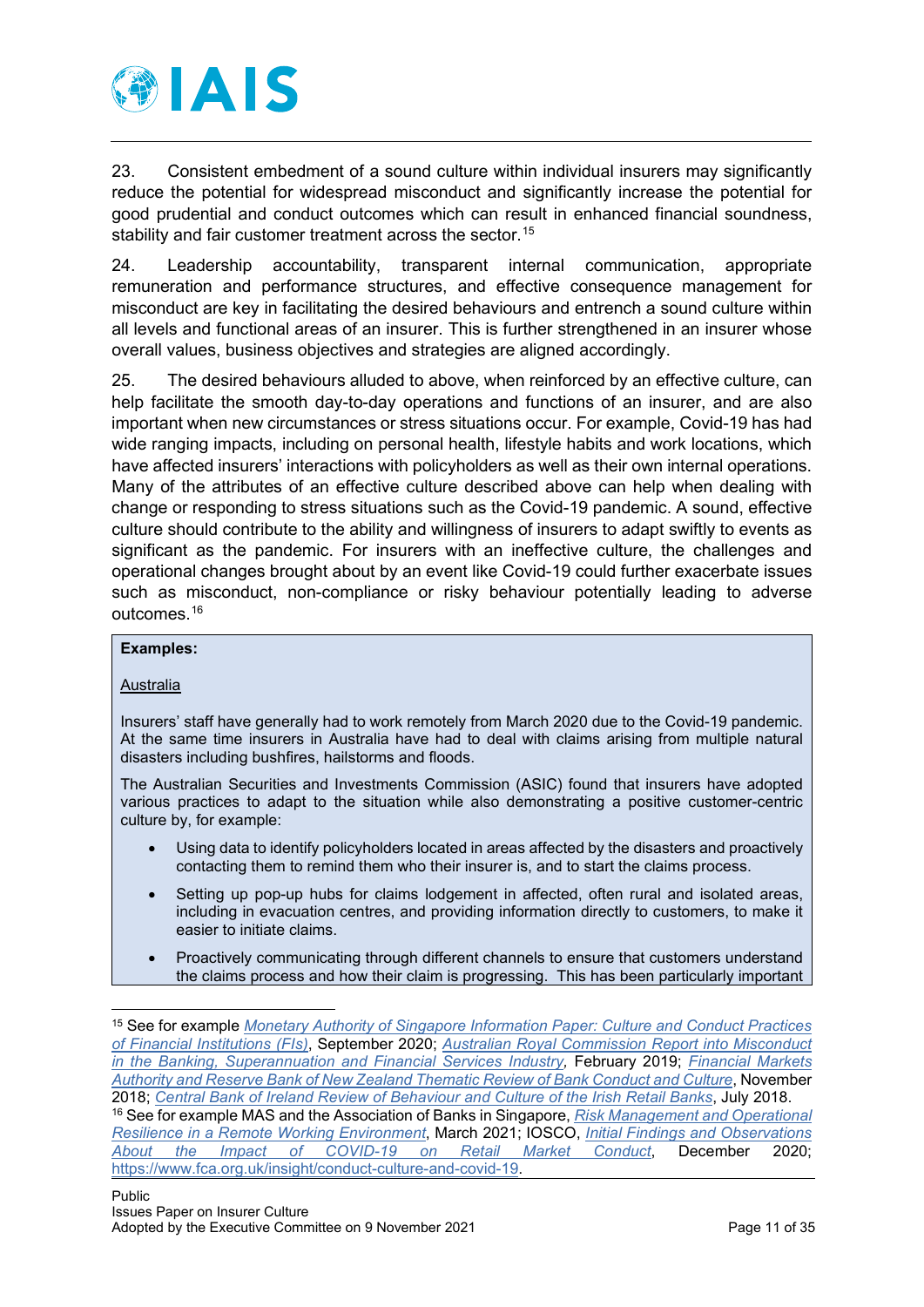

during the pandemic as it has added further challenges in managing the increased claims arising from natural disasters. In previous natural disasters insurers had been able to call in extra claims assessors and traders for repairs from across the country or overseas. This has not been possible in light of travel restrictions due to the pandemic, leading to delays in some instances.

- Having centralised claims management for natural disaster claims, giving customers continuity, where possible, through the claims process.
- Waiving some claims documentation requirements once a claim has been accepted, such as accepting total loss home insurance claims without requiring itemisation of contents. This has helped to make the claims process simpler for claimants as it is extremely difficult for a claimant who has experienced total loss from a fire or flood to provide evidence of contents and their value.
- Having passed on the benefit of government funding of debris removal from affected properties, despite no contractual requirement to do so, which means that policyholders receive higher payments to help them rebuild their homes.

#### **Netherlands**

DNB has executed several change effectiveness reviews to determine what the success factors and impediments are for financial institutions (including insurers) to successfully implement organisational and cultural change programmes. This has been found to be a prerequisite for financial institutions' reactions to Covid-19.

The two most common success factors for change effectiveness were found to be:

- 1. Large sense of urgency for the required change and willingness to change by employees (insurance).
- 2. High execution power and energy to start the change.

The three main problematic patterns that were found to impede effective change were:

- 1. Lack of (attention for) reflective learning.
- 2. Lack of attention for translating change vision into behaviour and embedding the changes.
- 3. Ineffective top-down leadership of changes.

The failure to deliver sustainable change is caused by similar problematic behavioural patterns and cultural root causes present throughout the organisation, but these patterns particularly manifest at the top.

Root causes differ per situation, task group and financial institution, however the following commonalities were found (not an exhaustive list):

Group dynamics:

- Constructive challenge versus not dealing well with differences of opinion.
- Conflicts within or between the Management Board (MB) and Supervisory Board (SB).

Mindset:

- Differences in values and convictions that are not explicitly discussed.
- Action orientation (banks) versus analytical approach (insurers).
- Strong convictions that behaviour cannot change.
- Lack of importance attributed to behavioural risks (compared to financial risks).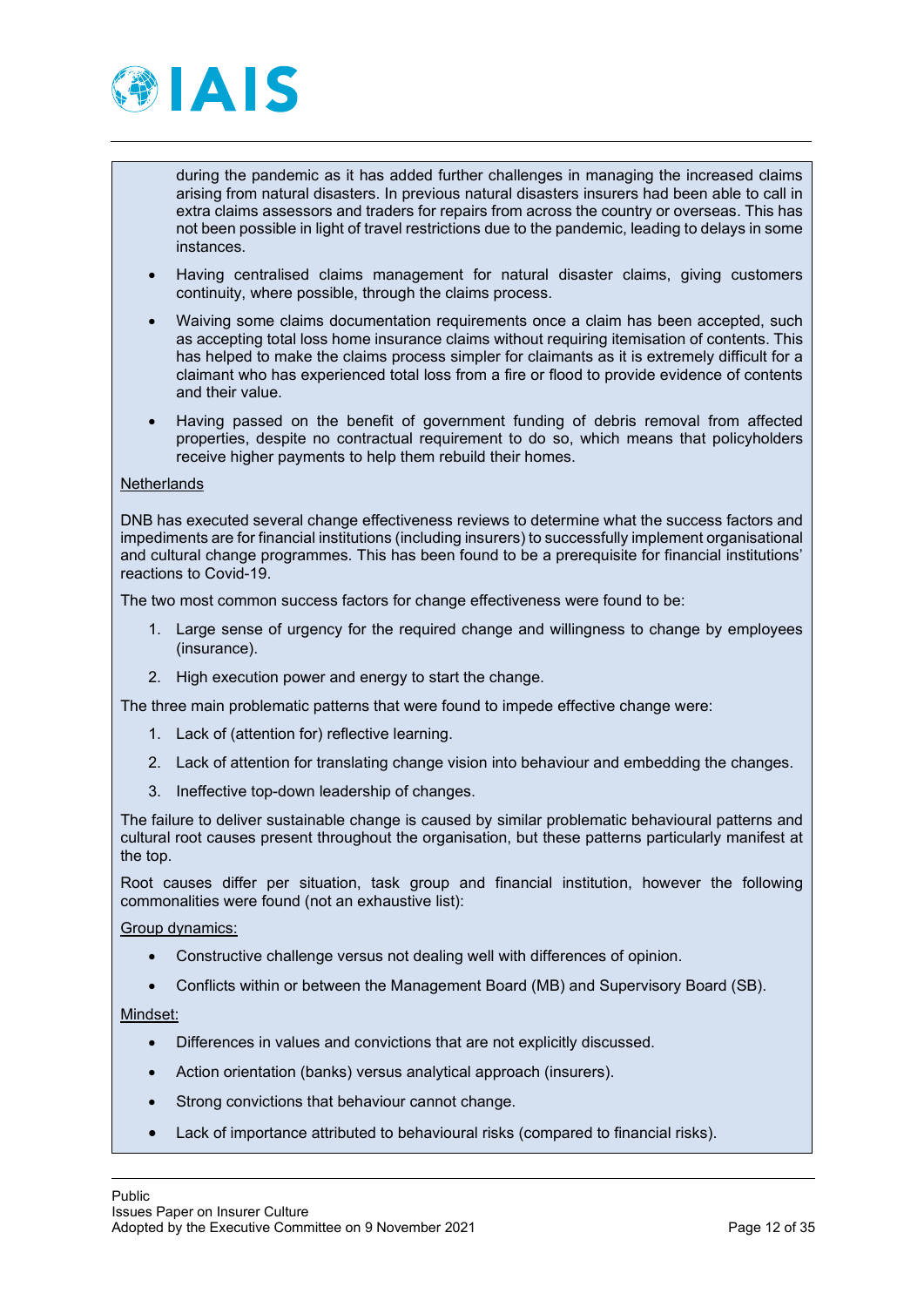

26. It is recognised that a multitude of other internal and external factors may also play a role in influencing an insurer's culture by driving specific decisions and behaviours within different aspects of its business. Similarly, some supervisors may consider additional factors beyond those highlighted in this paper as key components in their assessments of insurer culture, depending on their individual supervisory contexts. For exploratory purposes, the scope of this paper is limited to the factors mentioned in the preceding paragraphs (as summarised in *Figure 1* below) due to their foundational role in informing decisions and behaviours in vitually every aspect of an insurer's business, and their correlation with the expectations set out in the ICPs. Additional factors not covered in this paper or in other existing IAIS material may be explored as part of future work on this topic.

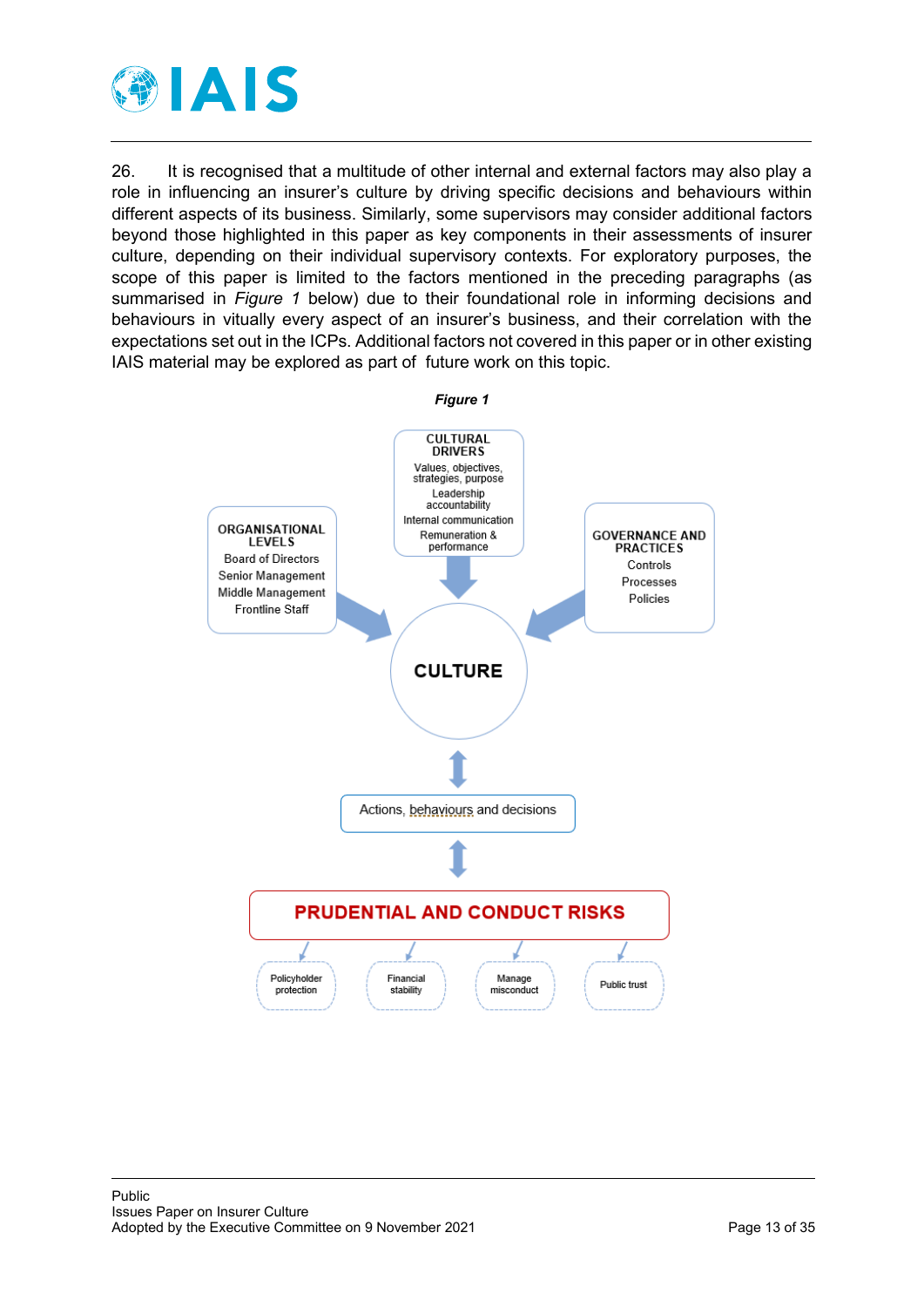

# <span id="page-13-0"></span>**2 The relationship between insurer culture, the management of prudential and conduct risks and the mitigation of misconduct**

# <span id="page-13-1"></span>**2.1 The role of culture as a linkage between prudential and conduct risks**[17](#page-13-2)

27. To a large extent, prudential and conduct risks have traditionally been assessed separately by supervisors. Prudential risks, being more quantifiable and generally resulting in impacts that are more clearly evident in the shorter-term, have customarily received greater scrutiny by insurers and supervisors. However, prudential and conduct risks can often mirror two sides of the same coin, the likelihood and impact of both types of risks being rooted in overlapping elements that make up the overall culture of the insurer.

28. While prudential risk management ostensibly focuses on the mitigation of adverse consequences for insurers themselves, conduct risk management is primarily concerned with the alleviation of potentially unfair treatment or harm to customers<sup>[18](#page-13-3)</sup>. Conduct risks may not always appear to constitute immediate or direct threats to the soundness or stability of insurers, and consequently may not initially attract the attention of prudential supervisors. Nevertheless, it is increasingly being recognised that the poor management of conduct risks can lead to significant prudential concerns and vice versa. [19](#page-13-4)

29. In an insurance context, both prudential and conduct risk management are, at their core, ultimately concerned with the overall protection of policyholders. It therefore follows that an integrated approach to assessing these risks could naturally result in more desirable outcomes for insurers, customers and the sector as a whole.

30. The collective set of norms, practices, decision-making and behavioural elements that make up an insurer's culture directly influences how that insurer manages both types of risks.<sup>[20](#page-13-5)</sup> This makes the issue of culture a critical intersection point to help prudential and conduct supervisors gain a more universal or "integrated" view of vulnerabilities across an insurer's business, thereby identifying and addressing potential blindspots that may not otherwise be picked up through a fragmented or singular supervisory lens.

31. The cultural tone of an insurer, set at the highest level by the Board, can be an early indicator for certain prudential and conduct outcomes across the business. For example, an insurer led by a Board that demonstrates ethical and transparent decision-making (culture) can help reinforce the implementation of strong governance, risk management and internal control systems (prudential) resulting in lowered instances of unfair business practices and better outcomes for customers (conduct). On the other hand, a Board whose decisions are driven solely by interests of short-term-profit-oriented shareholders (culture) may set aggressive profitability targets (prudential) that could incentivise unfair product design, sales and claims handling practices by management and staff (conduct), which could in turn lead to

<span id="page-13-2"></span><sup>17</sup> See also IAIS *[Issues Paper on Conduct of Business Risk and its Management](https://www.iaisweb.org/page/supervisory-material/issues-papers/file/57927/issues-paper-on-conduct-of-business-risk-and-its-management)* (2015).

<span id="page-13-3"></span><sup>&</sup>lt;sup>18</sup> See [IAIS Glossary.](https://www.iaisweb.org/page/supervisory-material/glossary) Conduct risk is defined as "[t]he risk of financial loss or other adverse consequences that arises from insurers and/or intermediaries conducting their business in a way that treats customers unfairly or results in harm to customers".

<span id="page-13-4"></span><sup>19</sup> See for example *[Australian Royal Commission Report into Misconduct in the Banking,](https://www.royalcommission.gov.au/system/files/2020-09/fsrc-volume-1-final-report.pdf)  [Superannuation and Financial Services Industry,](https://www.royalcommission.gov.au/system/files/2020-09/fsrc-volume-1-final-report.pdf)* February 2019.

<span id="page-13-5"></span><sup>20</sup> See for example *[Australian Prudential Regulation Authority Information Paper on Transforming](https://www.apra.gov.au/sites/default/files/Transforming%20governance%2C%20culture%2C%20remuneration%20and%20accountability%20-%20APRA%E2%80%99s%20approach.pdf)  [governance, culture, remuneration and accountability](https://www.apra.gov.au/sites/default/files/Transforming%20governance%2C%20culture%2C%20remuneration%20and%20accountability%20-%20APRA%E2%80%99s%20approach.pdf)*, November 2019.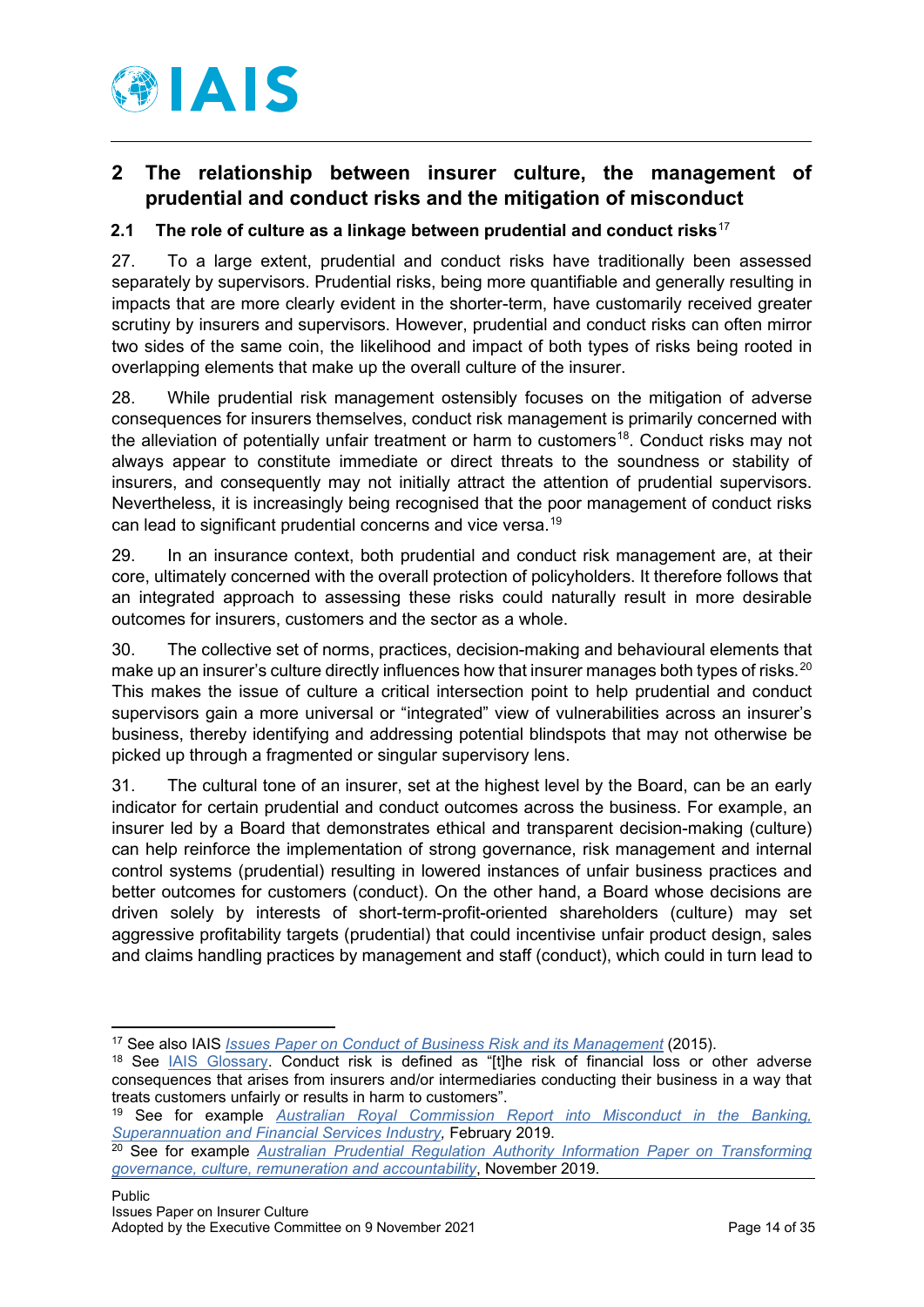

large scale consumer complaints, litigation, reputational damage and significant longer-term losses for the insurer (prudential and conduct).

# <span id="page-14-0"></span>**2.2 The role of culture in mitigating misconduct**

32. Misconduct is generally understood as behaviour that falls short of expected standards, including legal, professional, internal conduct and ethical requirements. $21$ 

33. In the aftermath of the 2008 Global Financial Crisis, the risk of financial sector misconduct and its associated impact has attracted much regulatory and public scrutiny. Many of the incidences of misconduct that emerged during and since the crisis reflected, at their core, significant deficiencies in organisational culture, demonstrated through poor governance, remuneration and risk management frameworks, often driven by an unhealthy "tone at the top".[22](#page-14-2)

34. The impact of misconduct can extend beyond individual employees or institutions and can be detrimental for consumers and the sector as a whole. This is evident in the legacy of poor outcomes, both prudential and conduct, produced by various financial scandals reported in recent years. Over time, the poor management of misconduct risk by financial institutions can lead to significant reputational damage and an erosion in market confidence.<sup>[23](#page-14-3)</sup>

35. Traditionally, supervisors have addressed misconduct risk by assessing the effectiveness of insurers' risk management and internal control functions (eg anti-money laundering, compliance and audit processes), often focusing on isolated process breakdowns. However, as demonstrated in the examples below, some supervisors recognise that pervasive misconduct could be the result of deeper organisational deficiencies, characterised by an unsound culture, that trigger certain harmful decisions, behaviours and practices.

36. Some supervisors are therefore developing enhanced tools and approaches for identifying, assessing and managing misconduct risk that focus on assessing the underlying cultural factors that help enable or deter misconduct from occurring within financial institutions.

#### **Examples:[24](#page-14-4)**

Financial Stability Board (FSB)

The FSB has published a toolkit to help supervisors and financial institutions mitigate misconduct risk, utilising a multi-faceted approach.<sup>[25](#page-14-5)</sup>

The toolkit identifies 19 tools that can be used to address three overarching issues identified by the FSB as part of its earlier work on misconduct, namely:

<span id="page-14-1"></span><sup>21</sup> See Financial Stability Board (FSB), *[Strengthening Governance Frameworks to Mitigate Misconduct](https://www.fsb.org/wp-content/uploads/P200418.pdf)  [Risk: A Toolkit for Firms and Supervisors](https://www.fsb.org/wp-content/uploads/P200418.pdf)*, April 2018.

<span id="page-14-2"></span><sup>22</sup> See for example speech by Andrew Bailey (Chief Executive Officer, PRA), *[Culture in financial](https://www.bankofengland.co.uk/-/media/boe/files/speech/2016/culture-in-financial-services-a-regulators-perspective.pdf?la=en&hash=088A4BBDA75375CCD822EE715A35BC662FCD8A6D)  services – [a regulator's perspective](https://www.bankofengland.co.uk/-/media/boe/files/speech/2016/culture-in-financial-services-a-regulators-perspective.pdf?la=en&hash=088A4BBDA75375CCD822EE715A35BC662FCD8A6D)*, May 2016.

<span id="page-14-3"></span><sup>23</sup> See Federal Reserve Bank of New York (FRBNY), *[White Paper on Misconduct Risk, Culture, and](https://www.newyorkfed.org/medialibrary/media/governance-and-culture-reform/2017-whitepaper.pdf)  [Supervision](https://www.newyorkfed.org/medialibrary/media/governance-and-culture-reform/2017-whitepaper.pdf)*, Stephanie Chaly, James Hennessy, Lev Menand, Kevin Stiroh, and Joseph Tracy, December 2017.

<span id="page-14-4"></span><sup>24</sup> For additional examples also see previous footnote.

<span id="page-14-5"></span><sup>25</sup> See FSB, *[Strengthening Governance Frameworks to Mitigate Misconduct Risk: A Toolkit for Firms](https://www.fsb.org/wp-content/uploads/P200418.pdf)  [and Supervisors](https://www.fsb.org/wp-content/uploads/P200418.pdf)*, April 2018.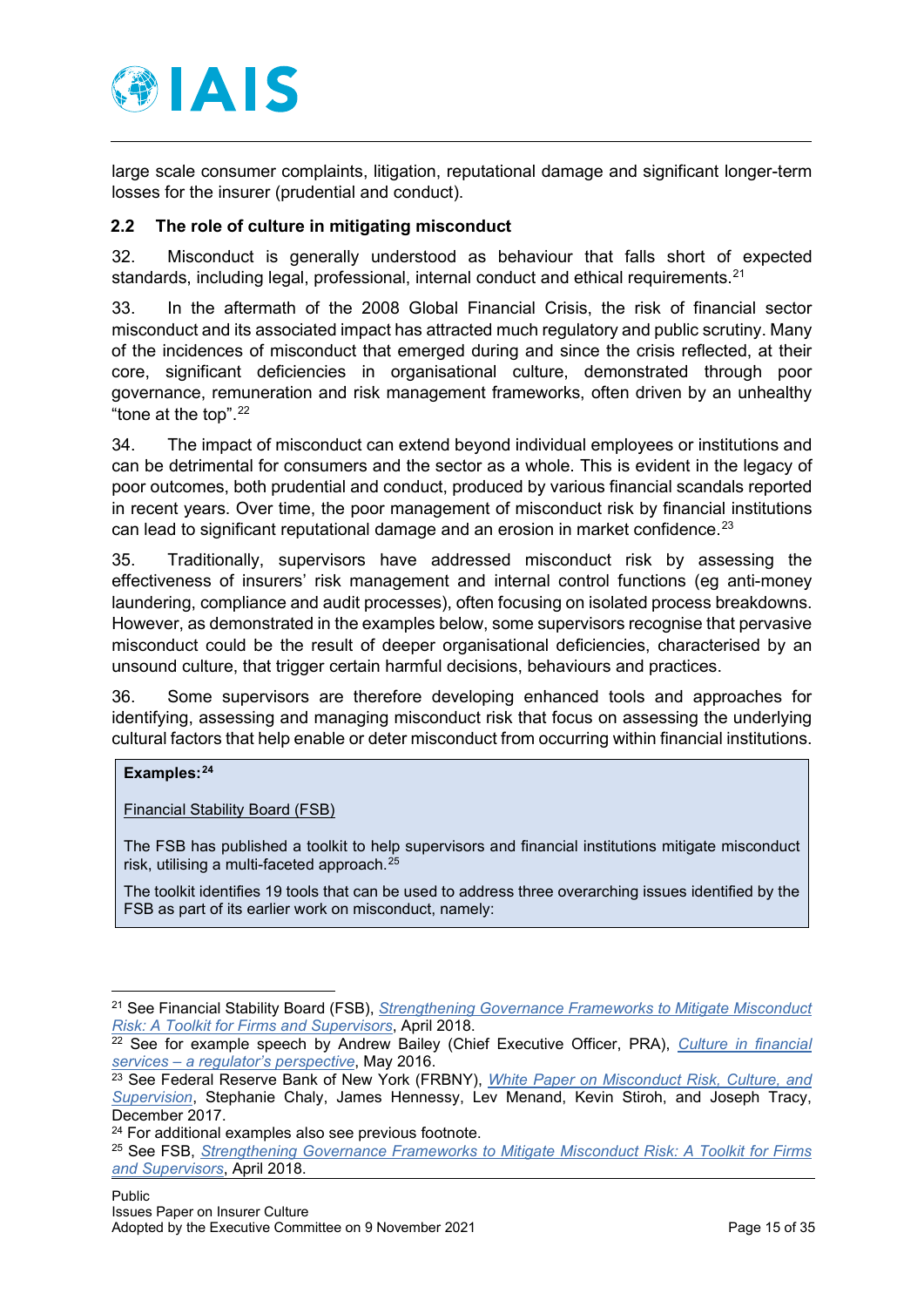

- *Mitigating cultural drivers of misconduct* including tools to effectively develop and communicate strategies for reducing misconduct in financial institutions and for authorities to effectively supervise such approaches.
- *Strengthening individual responsibility and accountability* including tools that seek to identify key responsibilities and functions in a financial institution and assign them to individuals to promote accountability and increase transparency.
- *Addressing the "rolling bad apples" phenomenon* including tools to improve interview processes and onboarding of new employees and for regular updates to background checks to avoid hiring individuals with a history of misconduct.

#### United Kingdom

The FCA seeks to identify risks of harm in an insurer's business model and assess how effective the insurer's culture is in mitigating these risks. The business model assessment drives the culture assessment. If the insurer's culture is ineffective in mitigating the risks, the FCA engages with the insurer to mitigate these risks. This applies even if the insurer meets the threshold conditions so that it is, and remains capable of, effective supervision, it is properly resourced and employs suitable staff, and uses a suitable business model.

The FCA assesses potential harm from an insurer's business model using three business model assessment groups and assesses the effectiveness of culture in mitigating these harms using the six culture assessment groups, namely, the insurer's purpose, leadership, people policies, governance, systems and controls, and oversight.

This model is used to assess insurers and other individual institutions, as well as portfolios of smaller institutions assessed as a collective.[26](#page-15-0)

The FCA expects all institutions to contact their supervisor when things go wrong. Those with a culture of wanting to do the right thing see complaints and other identified issues as opportunities to make systematic improvements.

#### **Netherlands**

The Autoriteit Financiële Markten (AFM) conducts investigations into behaviour and culture at major banks, insurers and other financial providers.<sup>[27](#page-15-1)</sup> The investigations are triggered by AFM's observations of risks either at specific entities or across the market.

These investigations seek to obtain better insights into what drives people to put the customer's interest or public interest first and make it possible to identify high risk behaviour before this results in harm.[28](#page-15-2)

#### Australia

The Australian Prudential Regulatory Authority (APRA) focuses on the risk culture of insurers, rather than looking at culture more broadly. According to APRA, risk culture refers to "the norms of behaviour for individuals and groups that shape the ability to identify, understand, openly discuss, escalate and act on an entity's current and future challenges and risks."

Risk culture is not separate to organisational culture but reflects the influence of organisational culture on how risks are managed. APRA's Risk Culture 10 Dimensions is a consistent framework used by its frontline supervisors to assess cultural issues of regulated entities, including insurers,

<span id="page-15-0"></span><sup>26</sup> See FCA, *[FCA Mission: Approach to Supervision](https://www.fca.org.uk/publication/corporate/our-approach-supervision-final-report-feedback-statement.pdf)*, April 2019.

<span id="page-15-1"></span><sup>27</sup> See AFM, *[Investigating behaviour and culture: How is this conducted in](https://www.afm.nl/%7E/profmedia/files/brochures/2016/investigation-behaviour-culture.pdf?la=en) practice?*, 2016.

<span id="page-15-2"></span><sup>28</sup> See also AFM, *[Building a healthy organisational culture in the financial sector: inspiration for](https://www.afm.nl/%7E/profmedia/files/onderwerpen/consument-gedrag-cultuur/building-healthy-organisational-culture.pdf?la=en) [compliance officers with guts](https://www.afm.nl/%7E/profmedia/files/onderwerpen/consument-gedrag-cultuur/building-healthy-organisational-culture.pdf?la=en)*, Céline Christensen, Tessa Coffeng, Elianne van Steenbergen, Leanne Wiegman,Tijdschrift voor Compliance number 3, June 2018.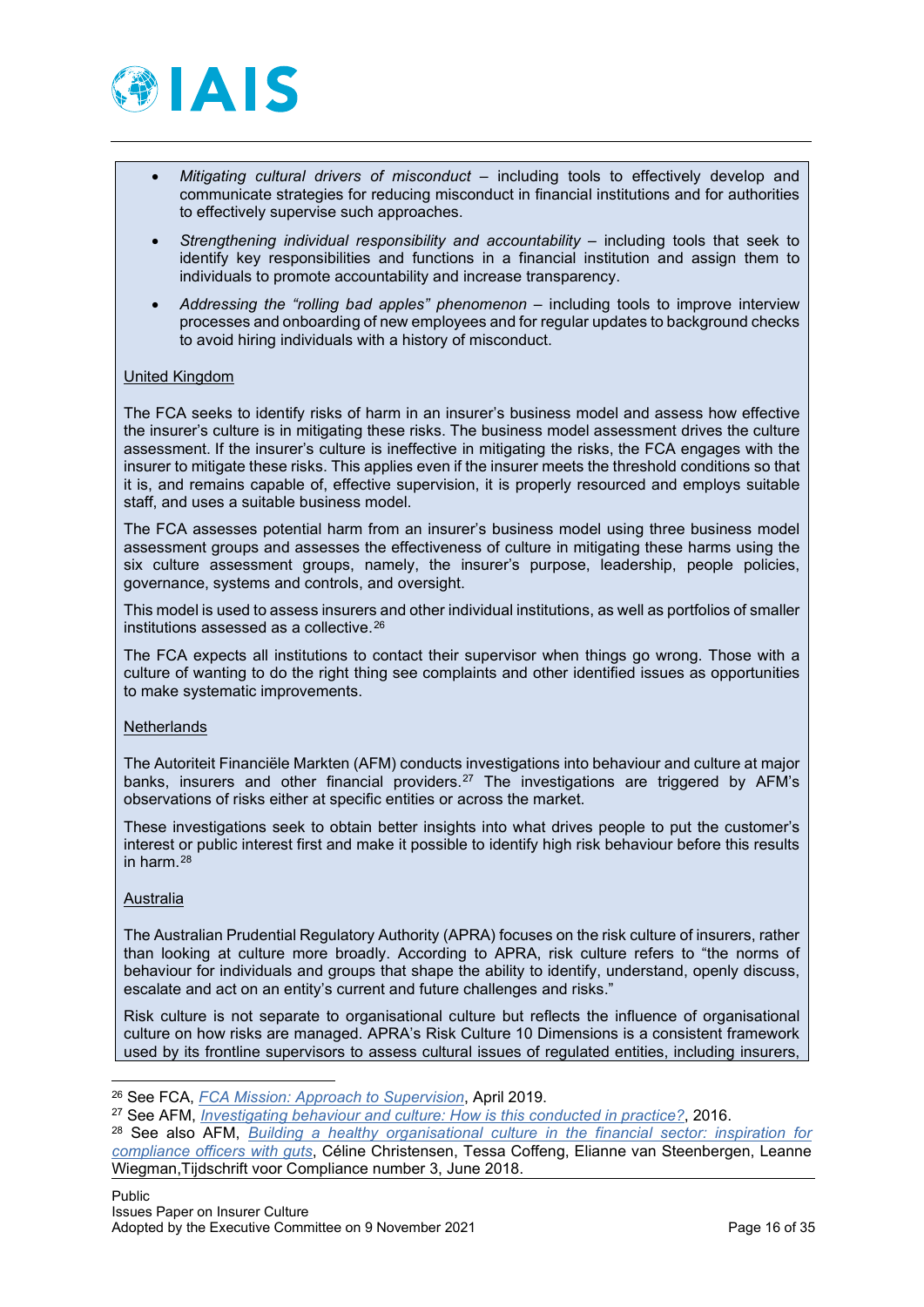

as part of their day-to-day supervisory activities. Some of the dimensions covered include factors relating to leadership, decision-making and challenge, alignment with purpose and values, and responsibility and accountability.

37. Many insurers implement frameworks that focus on negative consequences for employee infractions to deter, and ensure accountability for, misconduct (eg warnings, lowered performance ratings, financial penalties, termination etc.). Consistent and transparent disciplinary action in response to breaches of ethics, laws and other internal codes of conduct signal a culture that does not tolerate misconduct.

38. Similarly, positive reinforcement as well as reasonable financial and non-financial incentives for good behaviour may also be effective in driving behavioural changes that promote a desirable culture, thereby reducing the risk of misconduct within the insurer (eg employee reward programmes, publicising examples of good ethical conduct by individual employees, appointing culture champions etc.).

#### **Examples:**

#### Singapore

The Monetary Authority of Singapore (MAS) has published an information paper that sets out several desired outcomes relating to incentive structures that MAS expects to see in banks. One of the outcomes is "[e]thical behaviour that considers customers' interests and demonstrates prudent-risk taking are actively promoted and celebrated. At the same time, there are clear frameworks and processes to deter staff from, and hold them accountable for, misconduct through disciplinary actions and compensation adjustments". [29](#page-16-0)

Several banks inspected have implemented formal penalty structures setting out the minimum levels of disciplinary actions for each category or severity level of misconduct. Disciplinary actions taken include verbal and written warnings (which could result in downward adjustments of performance ratings and remuneration, and restrictions on promotion opportunities), and for highly severe cases, termination of employment.

Examples of positive reinforcement found include rewarding exemplary staff behaviour, having senior management share at town halls about cases where staff have chosen to uphold the financial institution's values when faced with moral dilemmas in business.

On a related note, some banks had softened the impact of disciplinary actions for staff with misconduct due to business considerations. For example, they reduced the downward adjustment in variable compensation for staff who had repeatedly breached internal policies on account of good financial performance, paid-out significant one-off financial rewards soon after financial penalties were imposed. Such actions undermined the effectiveness of the disciplinary actions and signalled to staff that financial performance and business considerations were more important than conduct and ethical issues. If such actions were allowed to persist, it would result in a culture that does not incentivise, and is not conducive to, good conduct and ethics.

<span id="page-16-0"></span><sup>29</sup> See MAS, *[Incentive Structures in the Banking Industry: Fostering Sound Behaviour and Conduct,](https://www.mas.gov.sg/-/media/MAS/Publications/Monograph-or-Information-Paper/2019/Information-paper--Incentive-Structures-in-the-Banking-Industry.pdf)* March 2019. While this paper was based on MAS' thematic inspection of incentive structures in banks, the desired outcomes and good practices expected of banks have subsequently been extended to insurers.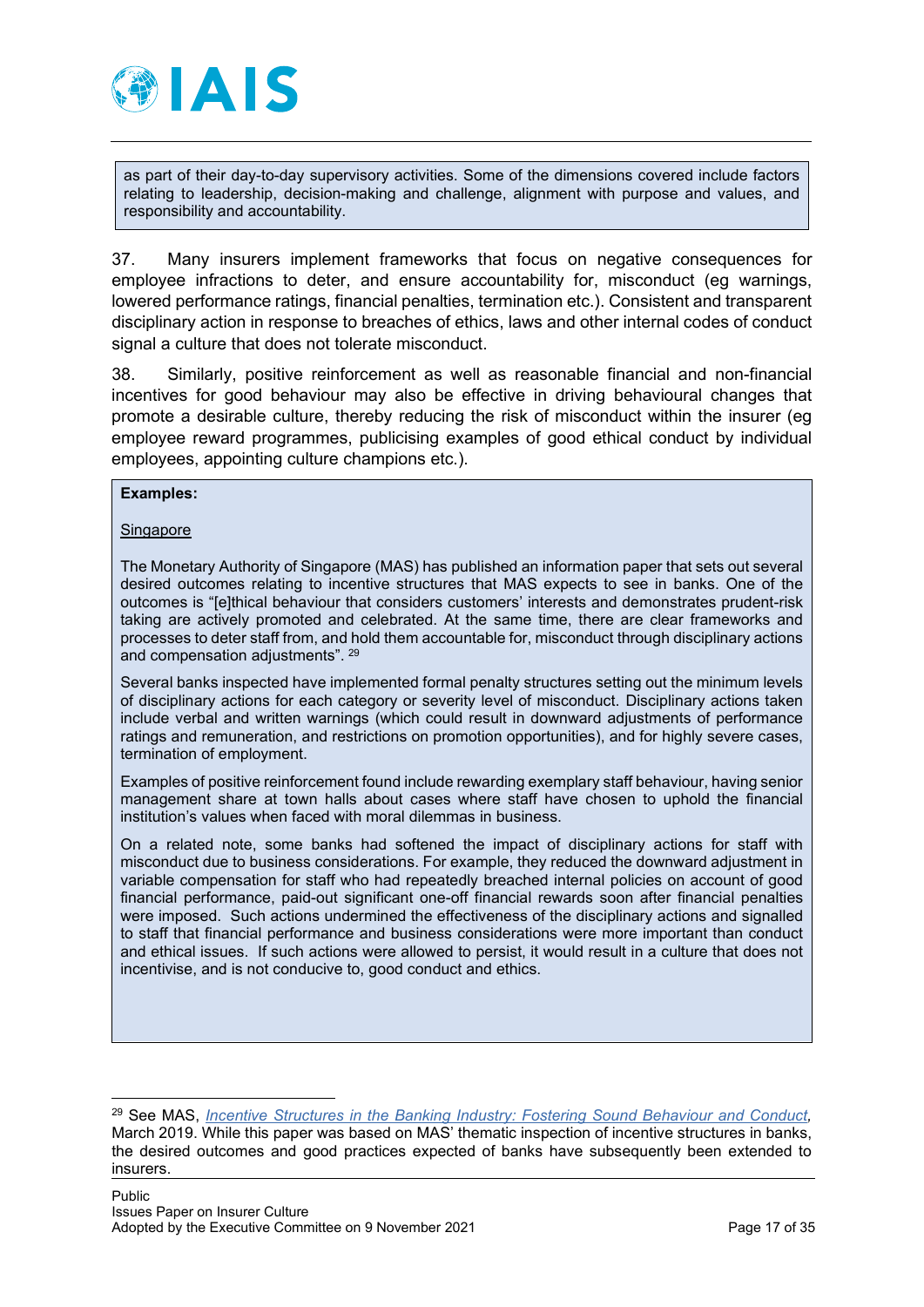

#### Australia

In 2018 ASIC published a report on its review of the sale of direct life insurance including term life, trauma, accidental death, income protection and total and permanent disability (TPD) insurance.  $30$ Life insurance is sold direct to customers when it is not sold by an adviser with personal advice or through a customer's retirement fund.

The review found that sales of direct life insurance were associated with poor customer outcomes, unfair sales practices and pressure selling. One of the root causes for the persistence of these poor practices was the lack of proper consequence and performance management for misconduct.

ASIC found that insurers' and distributors' quality assurance frameworks did not consistently test for behaviours that were likely to increase the risk of poor customer outcomes and were not effective at detecting such conduct.

ASIC also found that some insurers' training and scripts prescribed concerning sales practices, such as inappropriate handling of customer objections. In some cases, expectations about appropriate sales conduct were not clearly articulated or appeared conflicted. For example, while sales staff were told not to engage in pressure selling, they were also trained in how to handle customers' objections and on sale 'closing' techniques.

39. The influence of improper consequence management for misconduct is not limited to the culture of individual institutions but can spread across the sector. Recent scandals in the banking industry, such as interest rate and currency benchmark rigging, have drawn attention to the problem of "rolling bad apples". This refers to individuals, sometimes at senior level, who are not held accountable for their misconduct at one institution and then resurface at another institution (or another division of the same institution), only to repeat their misbehaviour and possibly influence those around them to behave in a similar way.<sup>[31](#page-17-1)</sup>

40. Individuals who are not held accountable for misconduct at one insurer may be more likely to repeat poor patterns of behaviour at other insurers. This could heighten financial and operational risks for insurers, and potentially increase the risk of certain types of consumer harm being perpetuated from one insurer to the next thereby undermining confidence in the sector as a whole. This concern may also raise specific supervisory considerations regarding appropriate punitive and remediation frameworks for misconduct by financial advisors and intermediaries, as well as other key distribution channel partners, who act on behalf of multiple insurers.<sup>[32](#page-17-2)</sup>

41. It may be helpful for supervisors to consider the rigour with which insurers assess the integrity of individuals through interview and on-boarding processes as well as ongoing background checks to avoid retaining employees, advisors and intermediaries with a propensity to engage in, or encourage, misconduct.

<span id="page-17-0"></span><sup>30</sup> See ASIC, *[Report 587: The sale of direct life insurance](https://download.asic.gov.au/media/4853336/rep587-published-30-august-2018-1.pdf)*, August 2018.

<span id="page-17-1"></span><sup>31</sup> See FSB, *[Strengthening Governance Frameworks to Mitigate Misconduct Risk: A](https://www.fsb.org/wp-content/uploads/P200418.pdf) Toolkit for Firms [and Supervisors](https://www.fsb.org/wp-content/uploads/P200418.pdf)*, April 2018.

<span id="page-17-2"></span><sup>32</sup> See Stanford Institute for Economic Policy Research, *[Misconduct under the Microscope: Examining](https://siepr.stanford.edu/research/publications/misconduct-financial-advisers)  Bad Behavior by [Financial Advisers,](https://siepr.stanford.edu/research/publications/misconduct-financial-advisers)* March 2018.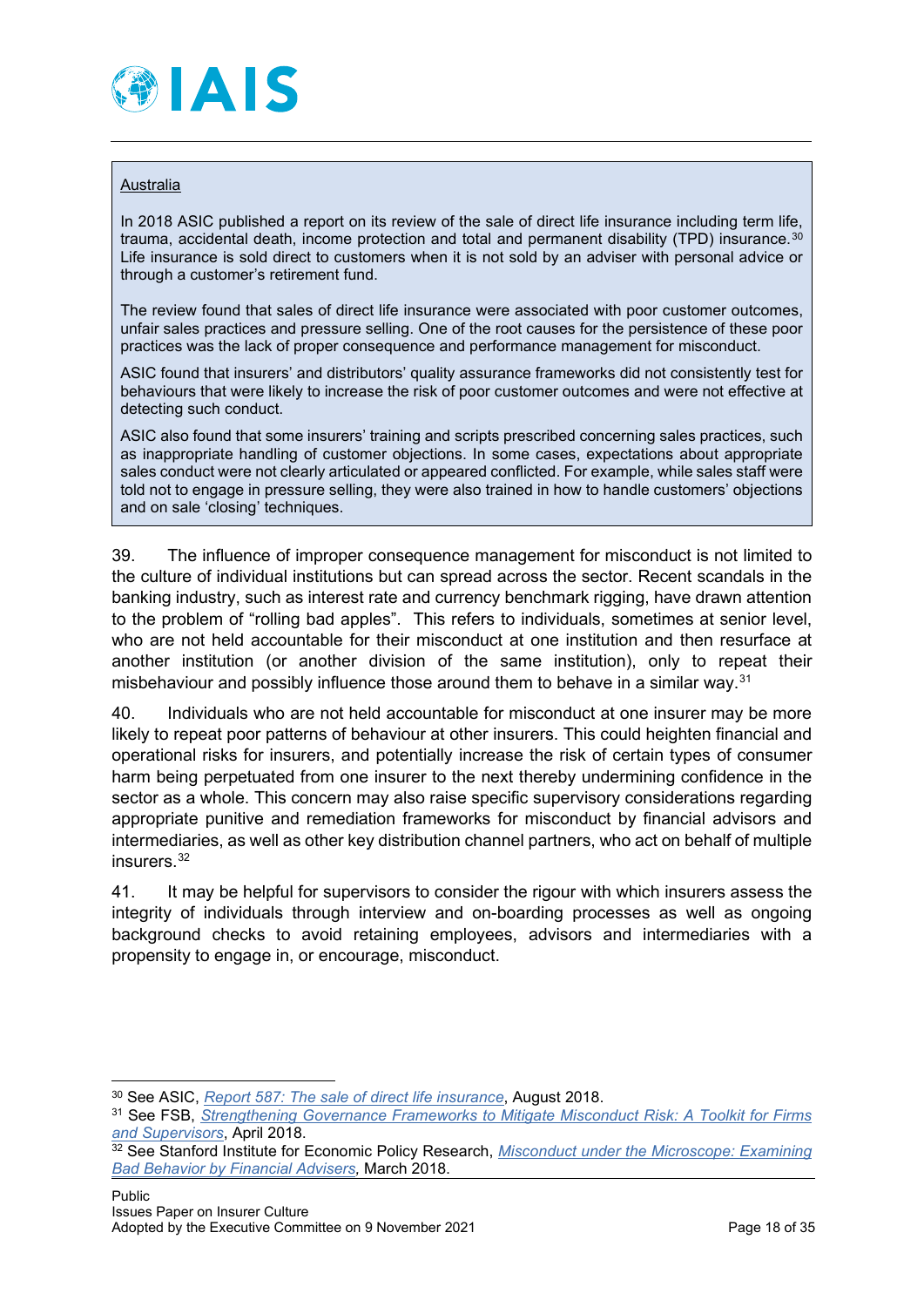

#### **Examples:**

#### United Kingdom

The FCA's assessment of a financial institution's culture includes considering its leadership, purpose, governance and approach to managing and rewarding its employees. As part of the Senior Managers and Certification Regime (SM&CR), the FCA expects financial institutions to take responsibility for certifying the competence and integrity of employees with the potential to cause significant harm.

The FCA has also introduced detailed requirements for the provision of references relating to those in senior management functions or with certified functions, including a requirement to revise those references where, for example, the provider of the reference is now aware of the circumstances which would have required drafting a different reference.

#### Hong Kong

In 2020, the Hong Kong Monetary Authority (HKMA) issued a [consultation paper](https://www.hkma.gov.hk/media/eng/regulatory-resources/consultations/Enclosure_20200508.pdf) to solicit comments on a proposed Mandatory Reference Checking (MRC) scheme designed to address "rolling bad apples" in the banking sector.<sup>[33](#page-18-0)</sup>

Based on preliminary industry engagements, the HKMA reports that many banks favour the introduction of a MRC scheme. Under a typical MRC scheme, recruiting banks must obtain a reference from the applicant's current and former employers using a standard template containing conduct-related information. Current and former employer banks must respond to MRC requests within a specified timeframe, and all banks are required to have internal controls, policies, and procedures to support the MRC scheme.

#### Singapore

In 2018, the MAS issued a consultation paper on Revisions to Misconduct Reporting Requirements and Proposals to Mandate Reference Checks for Representatives. The paper proposed mandating financial institutions to conduct and respond to reference checks on representatives providing financial advisory services.[34](#page-18-1)

The paper also mentions that MAS is considering extending this reference check requirement to a broader segment of the financial industry beyond representatives to address the issue of "rolling bad apples". The MAS issued a separate public consultation on this proposal in May 2021.<sup>35</sup>Malaysia

**I**n 2018, the Bank Negara Malaysia (BNM) issued requirements for mandatory employee screening as part of enhanced recruitment practices. Financial institutions are required to request employment references from current and past employees, and to furnish the same upon request. Prospective employees are also required to provide a statutory declaration on past criminal convictions and any ongoing investigations or proceedings.[36](#page-18-3)

42. Insurers may face practical challenges in conducting detailed background checks on certain individuals, eg where their previous employment was outside the financial sector or in another country. Nevertheless, an insurer whose culture promotes ethical decision-making

- <span id="page-18-2"></span><sup>35</sup> See MAS, *[Consultation Paper on Proposals to Mandate Reference Checks](https://www.mas.gov.sg/publications/consultations/2021/consultation-paper-on-proposals-to-mandate-reference-checks)*, May 2021.
- <span id="page-18-3"></span><sup>36</sup> See BNM, *[Employee Screening](https://www.bnm.gov.my/documents/20124/761682/Employee+Screening+PD.pdf)*, March 2018.

<span id="page-18-0"></span><sup>33</sup> See HKMA, *[Consultation Paper on Implementation of Mandatory Reference Checking Scheme to](https://www.hkma.gov.hk/media/eng/regulatory-resources/consultations/Enclosure_20200508.pdf)  [Address the "Rolling Bad](https://www.hkma.gov.hk/media/eng/regulatory-resources/consultations/Enclosure_20200508.pdf) Apples" Phenomenon*, May 2020.

<span id="page-18-1"></span><sup>34</sup> See MAS, *[Consultation Paper P012-2018: Public Consultation on Revisions to Misconduct Reporting](https://www.mas.gov.sg/-/media/MAS/News-and-Publications/Consultation-Papers/Consultation-Paper-on-Revisions-to-Misconduct-Reporting-Requirements-and-Proposals-to-Mandate-Reference-Checks-for-Representatives.pdf)  [Requirements and Proposals to Mandate Reference Checks for Representatives](https://www.mas.gov.sg/-/media/MAS/News-and-Publications/Consultation-Papers/Consultation-Paper-on-Revisions-to-Misconduct-Reporting-Requirements-and-Proposals-to-Mandate-Reference-Checks-for-Representatives.pdf)*, July 2018.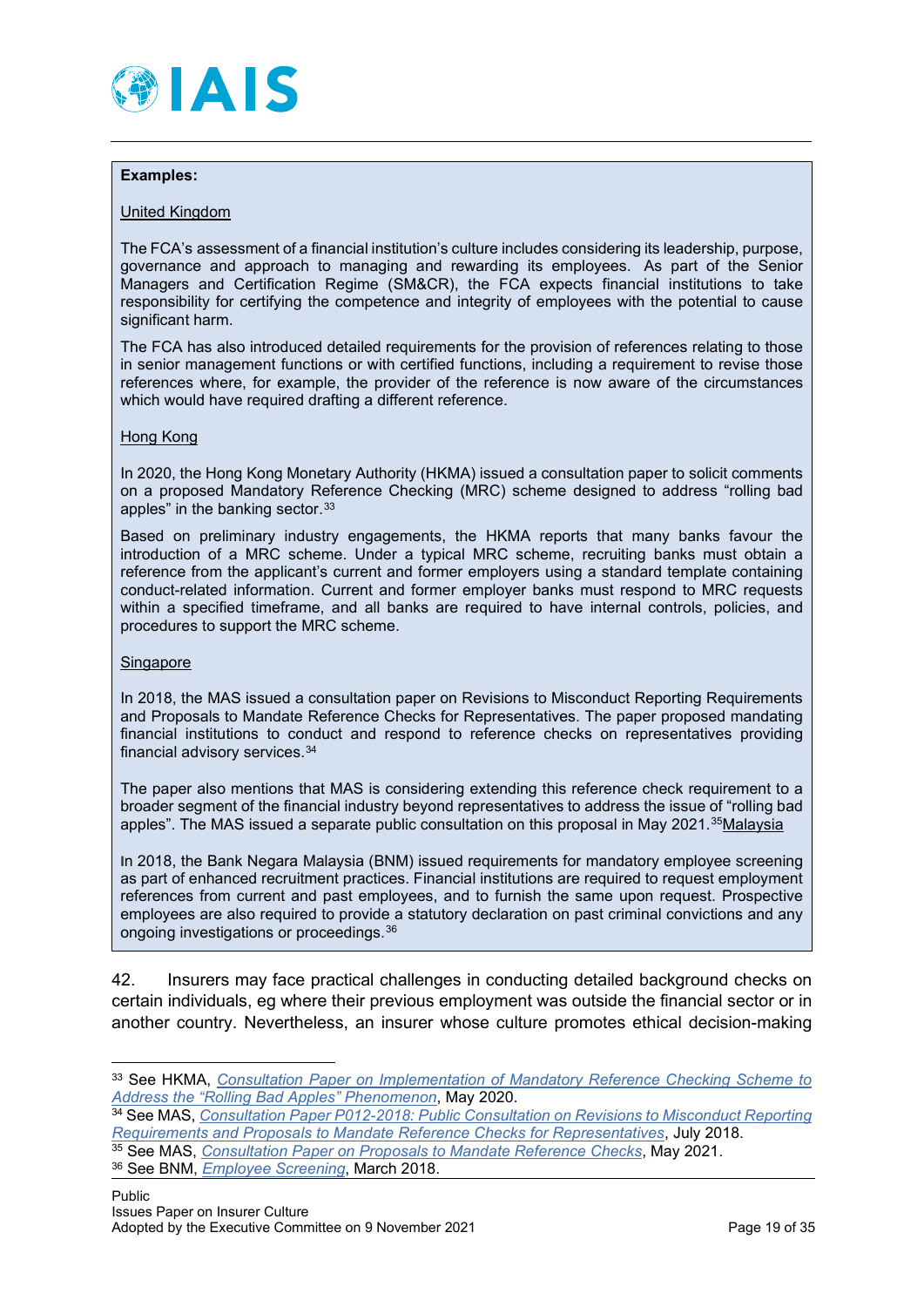

and good conduct would be expected to take reasonable care and, on a best effort basis, obtain the relevant information, to satisfy itself of the competence and integrity of its employees at all levels, including advisors and intermediaries. This would be regardless of the individual's previous employment in another sector or country.

43. Misconduct can create or amplify a range of risks, from poor customer outcomes and financial loss to damaging the reputation and resilience of individual insurers and possibly the sector as a whole. Robust preventive and detective controls and processes go a long way to help alleviate these risks. It is important that these controls and processes operate within an overarching culture that promotes integrity, accountability and transparency to effectively mitigate potential root causes of misconduct at an institutional level.

44. It is therefore beneficial for both supervisors and insurers to understand how certain cultural drivers may reinforce specific behaviours and practices that either increase or alleviate the risk of widespread misconduct from occurring.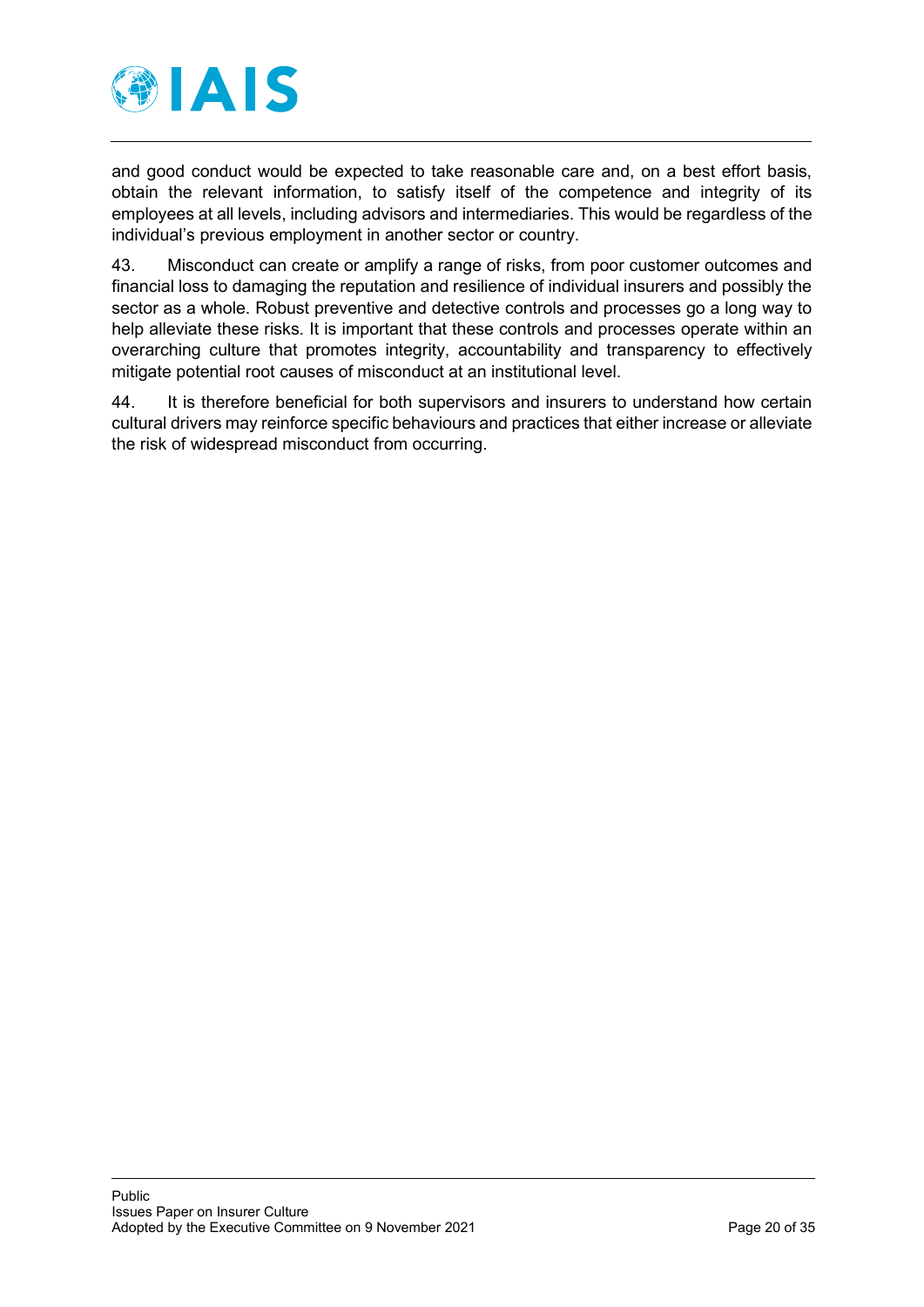

# <span id="page-20-0"></span>**3 Illustrations of how cultural drivers can influence certain prudential and conduct outcomes within an insurer**

# <span id="page-20-1"></span>**3.1 Insurer's values, business objectives and strategies**

45. The ICPs clearly outline the foundational dimensions of an insurer's culture, reflected through its values, business objectives and strategies.

46. ICP 7.2.3 states that "[a] corporate culture reflects the fundamental corporate values and includes norms for responsible and ethical behaviour applicable to all employees of the insurer. The Board should take the lead in setting the appropriate tone at the top. This includes adherence to the corporate values by the Board and a strong risk culture avoiding excessive risk taking. The corporate values, norms and supporting policies should be communicated throughout the insurer. These are also reflected in the insurer's business objectives and strategies and supported by professional standards and codes of ethics that set out what the insurer considers acceptable and unacceptable conduct. In this regard, the Board should take account of the interests of policyholders and other relevant stakeholders. In setting the tone at the top, the Board should ensure that employees are aware that appropriate disciplinary or other actions will follow unacceptable behaviours".

# <span id="page-20-2"></span>*3.1.1 Values*

47. An insurer's values frame how things are done internally by management and staff towards achieving an overarching common purpose. In this context, "purpose" is used to describe what the insurer wants to achieve, what constitutes its success or the reason why it does what it does. It may be seen as creating meaning for employees, influencing their behaviour and steering them in a common direction. An insurer that is truly purpose led allows its employees to understand their contribution towards achieving that purpose.<sup>37</sup>

48. It is not the role of supervisors to define a specific set of values for insurers. However, in assessing whether an insurer's values point to a desirable overall culture, it may be instructive for supervisors to consider the extent to which its values and underlying purpose align with expectations set out in applicable regulatory requirements.

49. For example, maximising shareholder value by focusing narrowly on short-term profitability as a primary purpose may undermine an insurer's ability to deliver on broader objectives, such as preserving its long-term viability, considering the interests of policyholders and other stakeholders and ensuring the fair treatment of customers, all of which are expectations that underpin the ICPs. [38](#page-20-4)

50. On the other hand if, for example, an insurer's stated purpose is "to serve customers with integrity", it signals a clear commitment to aligning its culture with the principle of treating customers fairly, and by extension sound prudential management for the protection of policyholders in the long term. This broader purpose can help frame the insurer's values, ethics, standards and attitudes relating to how things are done across the business from product development and distribution decisions to dealing with sales, claims and complaints.

<span id="page-20-4"></span><span id="page-20-3"></span><sup>37</sup> See Deloitte, *[Culture, Customer, Purpose: Key recommendations and impacts of the Hayne Royal](https://www2.deloitte.com/content/dam/Deloitte/au/Documents/financial-services/deloitte-au-fs-culture-customer-purpose-hayne-royal-commission-120219.pdf)  [Commission](https://www2.deloitte.com/content/dam/Deloitte/au/Documents/financial-services/deloitte-au-fs-culture-customer-purpose-hayne-royal-commission-120219.pdf)* and *[Australian Royal Commission Report into Misconduct in the Banking, Superannuation](https://www.royalcommission.gov.au/system/files/2020-09/fsrc-volume-1-final-report.pdf)  [and Financial Services Industry,](https://www.royalcommission.gov.au/system/files/2020-09/fsrc-volume-1-final-report.pdf)* February 2019. 38 See for example ICP 7, ICP 7.2 and ICP 7.2.1.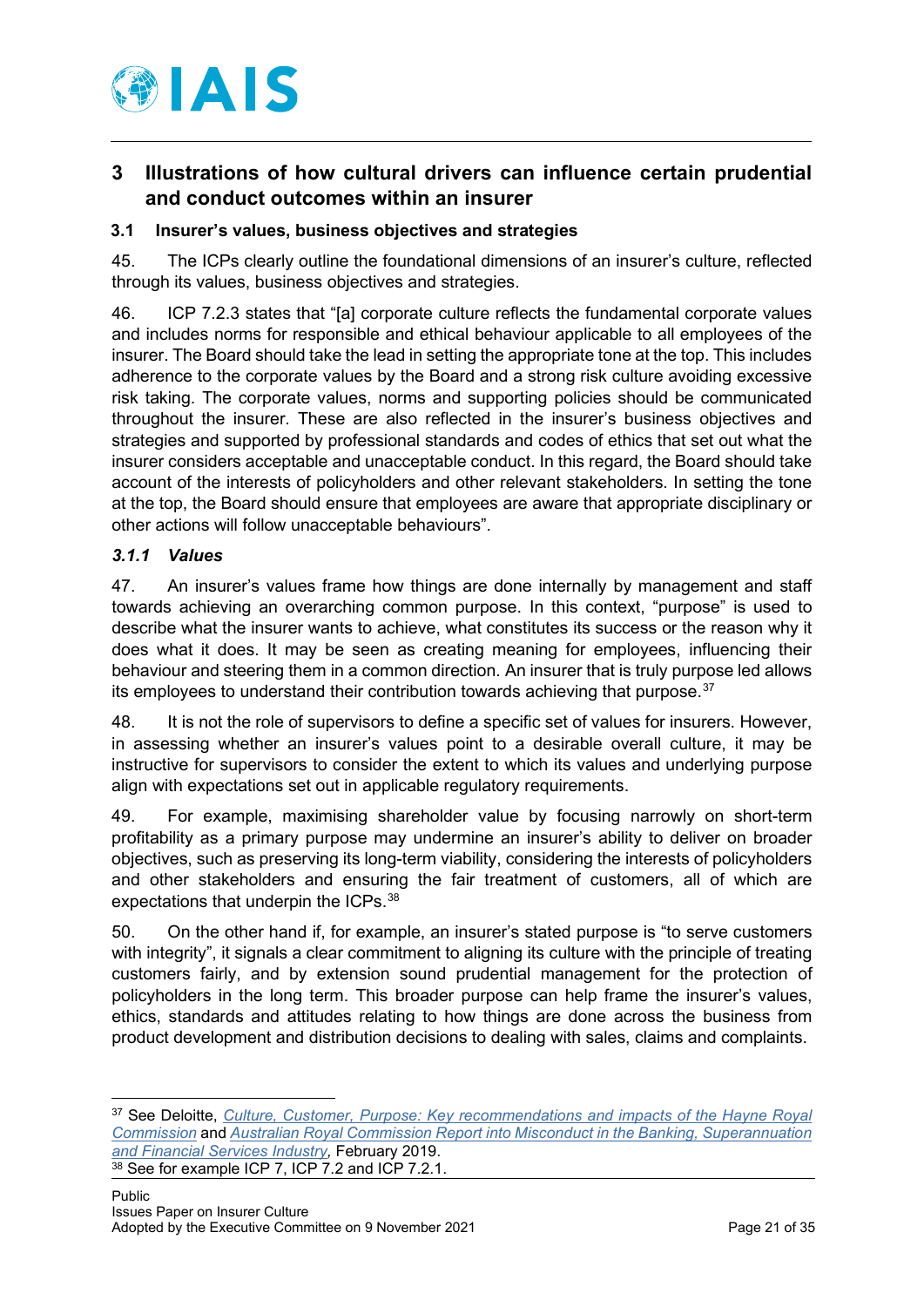

#### **Examples:**

#### United Kingdom

The FCA sees purposeful direction as part of a broader societal expectation on financial institutions and their leadership to act on climate change, on social diversity and inclusion, on environmental, social and governance issues, on the ethical use of data as well as acting in the best interests of customers.

The FCA has found that setting an insurer's purpose purely in terms of maximising short-term profit is unlikely to create positive outcomes for all its existing customers or attract new potential customers in the long run.

The practice of 'price walking', for example, maximises profits by using "complex pricing practices that allow (insurers) to raise prices for consumers that renew with them year on year". This has been found to erode public trust in insurers. [39](#page-21-0)

#### South Africa

At the start of the Covid-19 pandemic the Financial Sector Conduct Authority (FSCA) was approached by a number of insurers that indicated they would like to provide premium relief to policyholders to help alleviate the financial impact of the pandemic.

At the same time, the Financial Intermediaries Association of Southern Africa (FIA) alerted the FSCA that the granting of premium relief to policyholders may have an unintended negative impact on the liquidity of intermediaries many of whom are small businesses and may be unable to sustain a reduction in their core income streams for a prolonged period. This potential reduction in income was due to regulation precluding insurers from paying intermediary commission prior to the receipt of policyholder premiums.

As a result, the FSCA granted regulatory exemptions to insurers and intermediaries, that provided premium relief to policyholders, but at the same time allowed insurers to continue paying commission to intermediaries and for intermediaries to accept the same, subject to specific conditions. This proactive approach collectively by insurers and intermediaries resulted in a solution aimed at protecting both the interests of customers as well as the sustainability of the intermediary sector. This was recognised by the FSCA as a positive reflection of the values of the industry as a whole.

51. However, a meaningful set of values and a strong underlying purpose are not necessarily enough to ensure the consistent delivery of positive prudential and conduct outcomes. It is important that these values are practically embedded across all levels and aspects of the insurer's business through steady reinforcement by other cultural factors such as leadership accountability, appropriate performance metrics and effective consequence management.

#### **Example:**

Australia

In the previously mentioned review of the sale of direct life insurance in Australia, ASIC found that another root cause for the persistence of poor customer outcomes and unfair selling practices was a

<span id="page-21-0"></span><sup>39</sup> See FCA, *[Transforming culture in financial services: Driving purposeful cultures](https://www.fca.org.uk/publication/discussion/dp20-1.pdf) Discussion Paper [DP 20/1](https://www.fca.org.uk/publication/discussion/dp20-1.pdf)*, March 2020.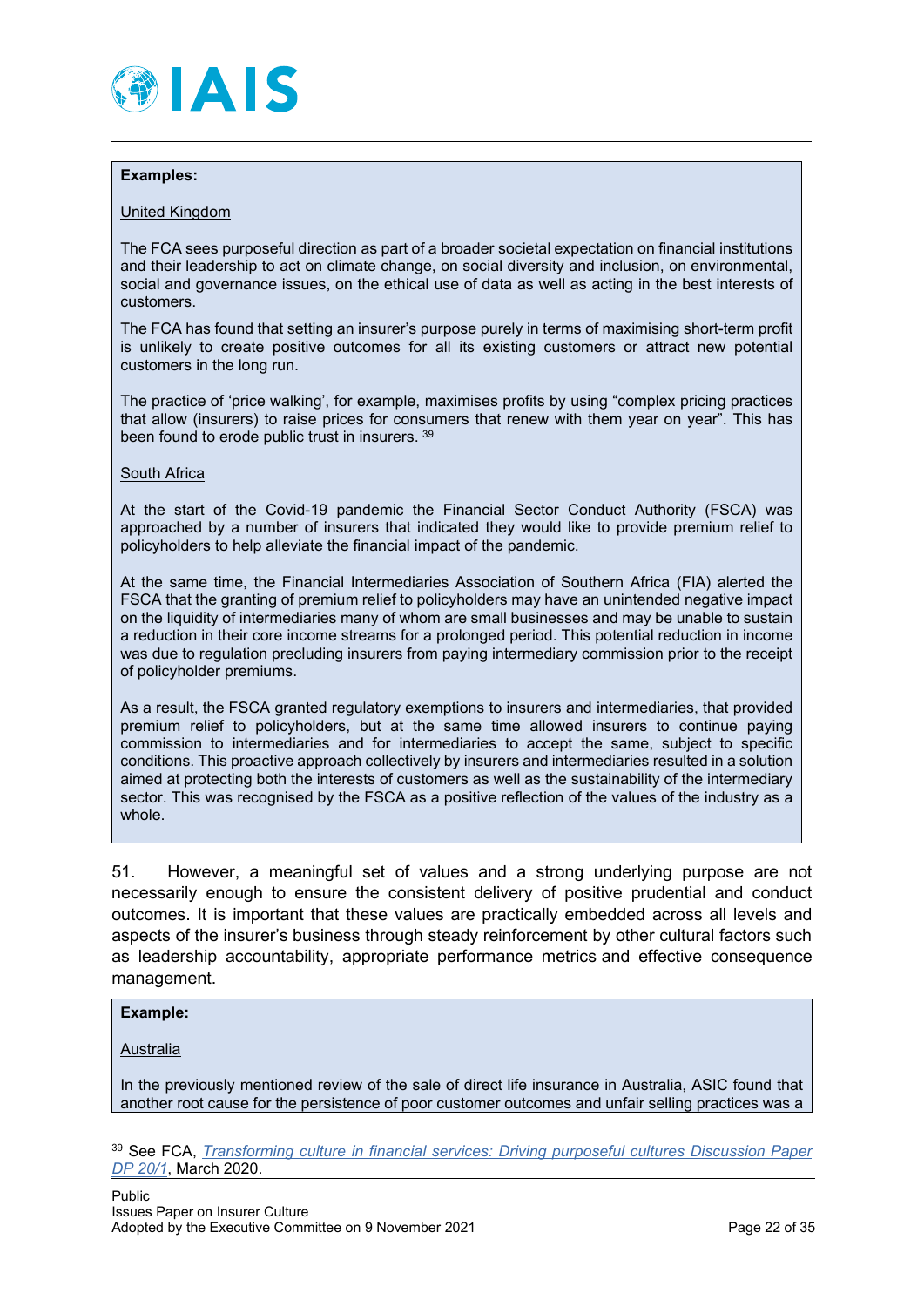

misalignment between an insurer's "target culture" (eg corporate goals) and its "observed culture" (ie what actually happened in practice).<sup>[40](#page-22-1)</sup>

All insurers had one or more corporate values that focused on the customer. However, when it came to translating these values into concrete and measurable outcomes, many insurers focused on fairly limited or short-term metrics, such as customer service measures.

Other examples of cultural disconnect included differences between explicit messages (eg in training materials) and implicit messages (eg compliance tests).

#### Russia

For the majority of Russian insurers, meeting customer needs is a key value embedded in their corporate culture. During the Covid-19 pandemic, providing the standard high level of service proved to be a challenge, which forced many insurers to shift their business processes towards becoming more digitalised, entrepreneurial and innovative.

In this regard, Russian insurers upgraded their websites and the features of customers' personal online accounts to expand their online product offerings and enable online settlement of claims. Another innovation was to provide free courier services to collect documents from customers' homes and deliver them to insurers, thus facilitating remote claims settlement. This was done to accommodate digitally-challenged customers and to ensure business continuity in compliance with local regulatory requirements.[41](#page-22-2)

52. Through consistent practical reinforcement, a clear and meaningful set of values can help create long-term yields for the insurer, policyholders and other stakeholders, and can help maintain a culture of trust, reciprocity and integrity. It can also directly influence the development of the insurer's business objectives and strategies, and alleviate any potential harm arising therefrom.

#### <span id="page-22-0"></span>*3.1.2 Business objectives and strategies*

53. Alongside an insurer's set of values, its business objectives and strategies form the basis for shaping its overall culture.

54. The business objectives and strategies of an insurer refer to specific courses of action, delivery channels, product developments and resource allocations adopted by the insurer to achieve its basic long-term goals (or fulfil its underlying purpose), ie formulation of its business model.

55. This could include factors such as developing the insurer's unique value proposition, determining how to respond to external competitive and other pressures, optimising methods to reach targeted customer segments and leveraging potential growth and expansion opportunities.

56. It is important that an insurer's business objectives and strategies, and by extension its business model, align with its values and underlying purpose to drive a culture that promotes sound prudential management and the fair treatment of customers.

57. The way an insurer's business objectives and strategies are operationalised across its business can be a direct reflection of the overall culture of that insurer. The lack of coherent

<span id="page-22-1"></span><sup>40</sup> See ASIC, *[Report 587: The sale of direct life insurance](https://download.asic.gov.au/media/4853336/rep587-published-30-august-2018-1.pdf)*, August 2018.

<span id="page-22-2"></span><sup>41</sup> See also KPMG, *[Russian Insurance Market Survey,](https://assets.kpmg/content/dam/kpmg/ru/pdf/2020/08/ru-en-insurance-survey-2020.pdf)* 2020.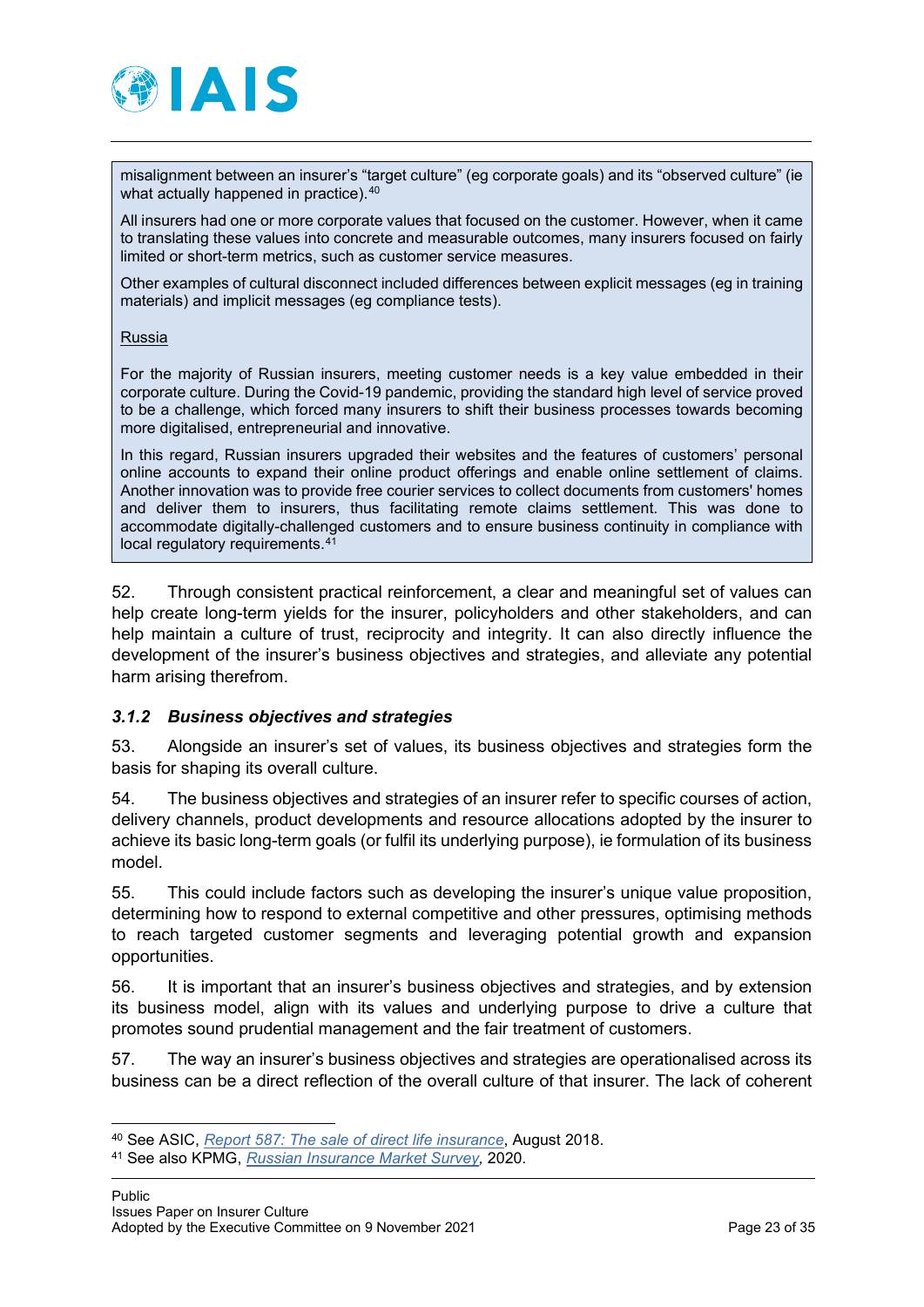

and meaningful objectives and strategies, together with failure by the insurer's leadership to translate those objectives and strategies into clear behavioural expectations (desired and undesired behaviour) for middle management and frontline staff as part of their day-to-day roles could result in significant operational failures, financial and customer harm, and reputational damage for the insurer.

#### **Examples:**

#### United Kingdom

The Prudential Regulation Authority (PRA) found several deficiencies in an insurer's strategic decision-making and operationalisation processes. These deficiencies pointed to elements of an "unhealthy" culture, such as an extensive strategic change in a challenging timeframe, combined with strategic cost reduction targets, which resulted in significant resource stretch across the control and finance function. In addition, there was limited tolerance of challenge to the strategic vision, resulting in reluctance to speak out.

The combination of these resulted in a mindset of achieving strategic targets "at all costs", which in turn led to a failure to fully address/ revisit areas of inadequate controls. In addition, there was an increase in operational control failures due to opaque governance underpinning risk acceptance levels.

#### **Netherlands**

In recent years the AFM's Behaviour and Culture team has examined the Product Approval and Review Process (PARP) of large insurers.

The supervision of PARPs consists of both 'hard' and 'soft' elements. Hard elements are more tangible and therefore easier to review, for example whether or not there is a clearly defined (negative) target group for the product or a distribution strategy.

Soft elements are intangible and take more effort to review, for example the way in which decisions are made, what perspectives are talked about and the level of self-reflectiveness amongst employees. Taking notice of these softer elements helps to get a better understanding of the practice within insurers and provides a fruitful basis for dialogue on potential areas for improvement relating to the insurer's overall culture.

Examples of findings from the PARP include the following:

- The customer's interest (customer perspective) is not always taken into account in (proposal) documents or is not formally represented by product committee members when making (important) decisions.
- A more self-reflective culture among employees stimulates the level of attention for the customer's interest and the development of products and services that are beneficial to customers.
- Timely reflection on both content and process helps to improve the quality and speed of decision-making.

These findings have led to several remedial measures by insurers, for example:

- Embedment of customers' interests within decision documents and formal representation of the customer perspective within product committees.
- Dialogue amongst insurers on the negative effects of first mover (dis)advantage for product development and collective responsibility.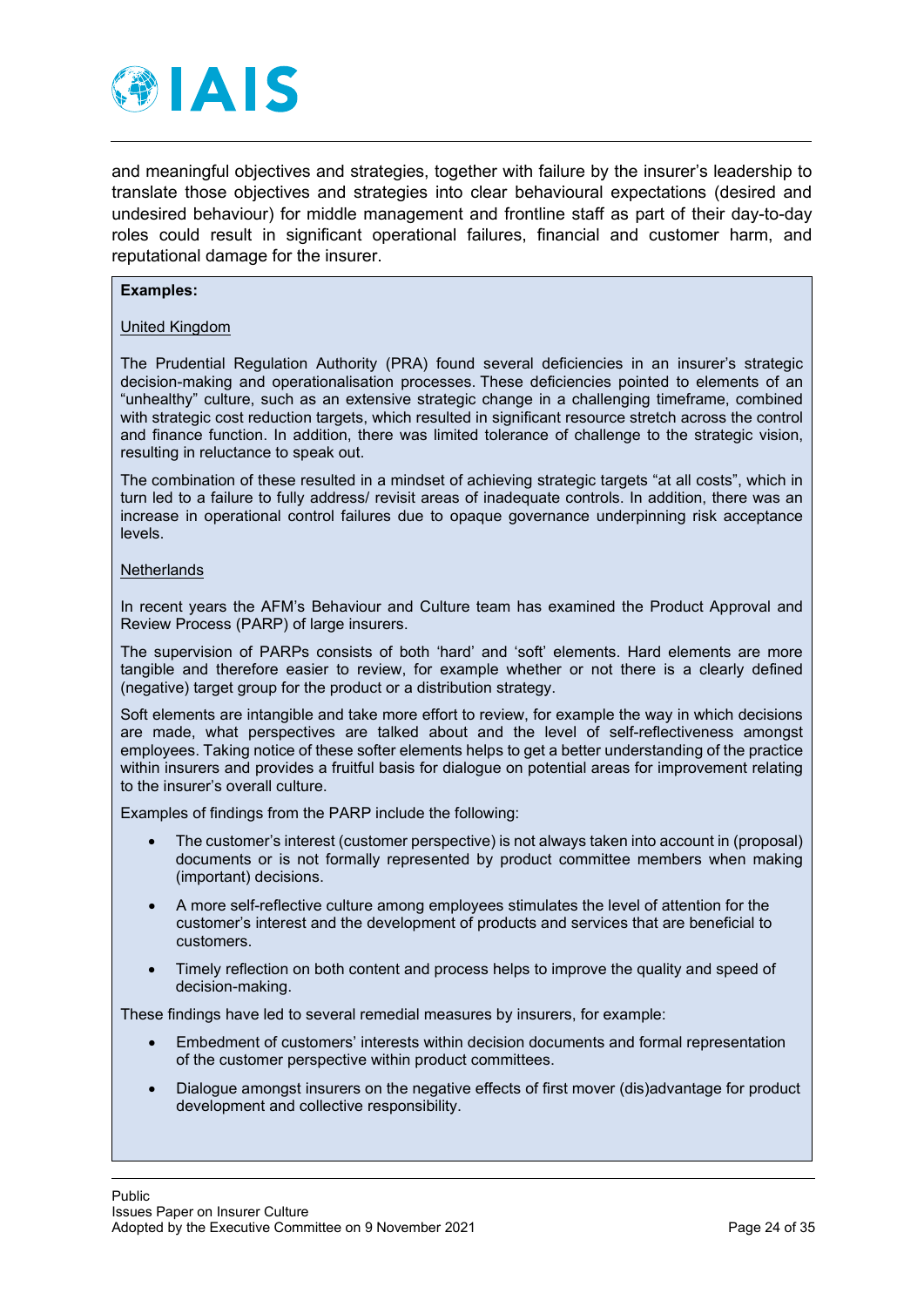

#### Canada

#### *Example 1*

The Autorité des marchés financiers (Québec) (AMF) conducted a Group Disability Insurance crosssectional analysis and published a report in March 2019 that highlights some elements to improve culture relating to fair treatment of customers (FTC).[42](#page-24-0) This includes that FTC objectives should be established for group disability insurance and indicators developed to assess the extent to which those objectives are being met.

The AMF also concluded that a quality assurance programme, which helps ensure that the criteria set for the examination of group disability claims are satisfied, should be put in place. Quality assurance checklists that are used to assess whether the criteria are met should contain FTC-related items, enabling insurers to ascertain whether participants have been treated fairly throughout the disability claims process. Incorporating such criteria into the quality assurance programme is a valuable means of strengthening the corporate FTC culture in group disability insurance files, especially with regards to mental health disabilities.

#### *Example 2*

The Canadian Council of Insurance Regulators (CCIR) and Canadian Insurance Services Regulatory Organisations (CISRO) have published guidance on conduct of insurance business and fair treatment of customers. The guidance highlights, amongst other things, that a customer-centric culture fosters consumer confidence and long-term customer relationships. This is preferred over a culture that focuses on short-term financial goals that could cause customer harm and potentially damage the organisation's reputation to the point of having an adverse impact on profitability.<sup>[43](#page-24-1)</sup>

58. The insurer's Board, as part of its responsibility to set and oversee the insurer's business objectives and strategies, is expected to consider potential risks that could arise from these objectives and strategies, and whether the insurer's overall culture promotes decisionmaking, behaviours and practices aimed at mitigating or preventing those risks from materialising.

59. It is important for middle management and frontline staff to take ownership of their roles in order to implement the insurer's business objectives and strategies in line with the cultural tone set by the Board and Senior Management.

60. Involving employees at all levels and across all areas of the business, including staff in control functions, points toward a deep-rooted culture of open communication, transparency and accountability. This can be done, for example, by ensuring that the insurer's risk appetite is aligned with the insurer's business strategy and is embedded in its day-to-day activities. $44$ Such involvement can then translate more directly into positive outcomes for the insurer and customers across the insurance value chain through improved product design processes, fair and transparent pricing and selling practices, better claims and complaints handling, and even selection of more sustainable business opportunities.

<span id="page-24-0"></span><sup>42</sup> See AMF, *[Group disability insurance cross-sectional analysis report](https://lautorite.qc.ca/fileadmin/lautorite/grand_public/publications/professionnels/assurance/Rapport-intervention-transversale-assurance-invalidite-collective_an.pdf)*, March 2019.

<span id="page-24-1"></span><sup>43</sup> See CCIR /CISRO, *[Guidance Conduct of Insurance Business and Fair Treatment of Customers](https://www.ccir-ccrra.org/Documents/View/3377)*, at page 9.

<span id="page-24-2"></span><sup>44</sup> See ICP 8.1.2.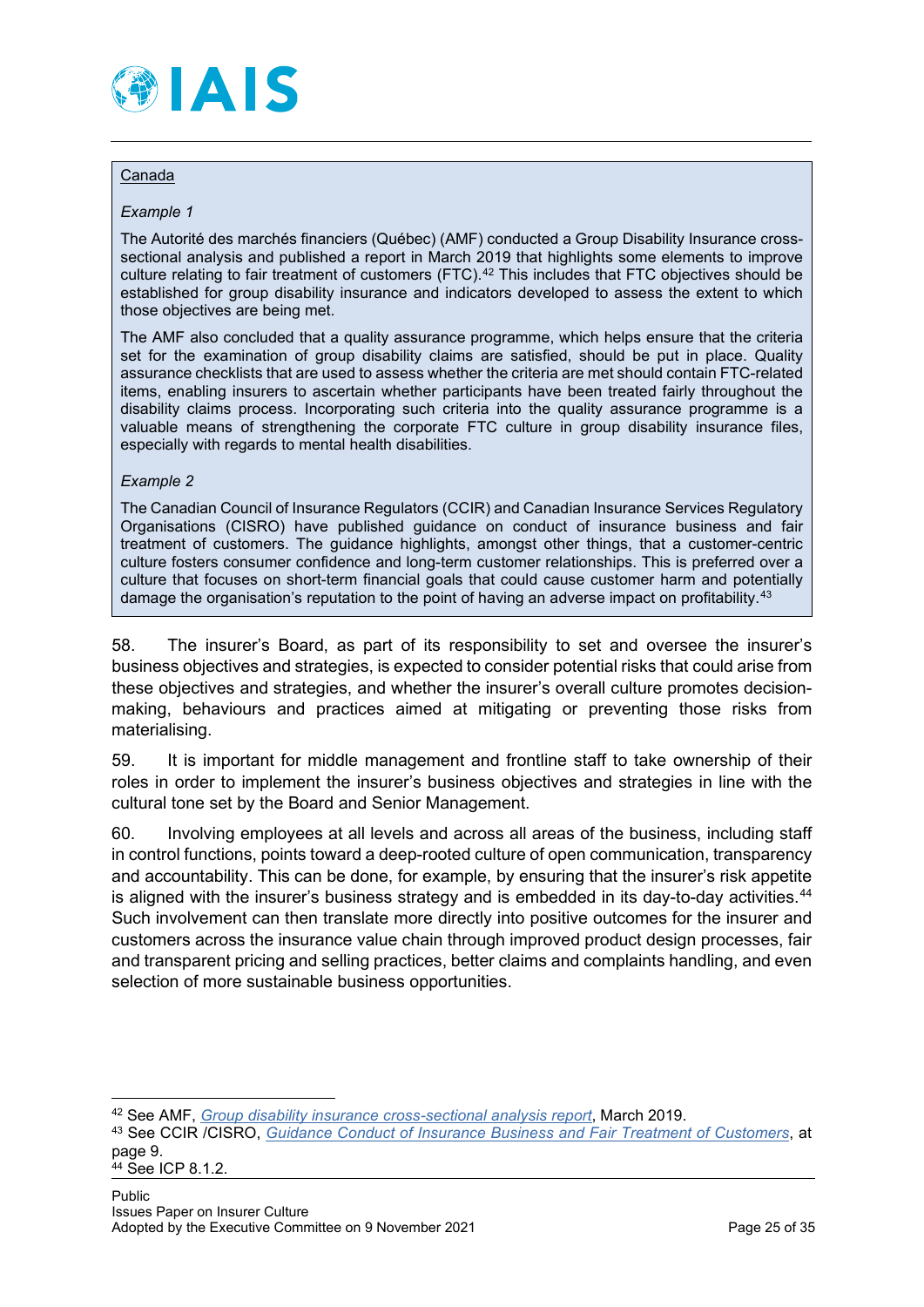

#### **Examples:**

**Japan** 

#### *Example 1*

In 2018, the Financial Services Agency (FSA) published a discussion paper on its approach to compliance risk management. It highlights that "compliance risk is closely related to business model/strategy and corporate culture".[45](#page-25-1)

#### *Example 2*

The FSA found that in a certain case, top management put corporate goals ahead of internal rules. This resulted in reducing claims payment and reserves, and delayed claims payment with no rational reasons. In addition, the top management did not allocate adequate human resources to internal controls. For example, the top management assigned the CCO (Chief Compliance Officer) with other responsibilities. As the CCO was too busy with these other responsibilities, the CCO was not able to conduct thorough investigations of misconduct.

#### United Kingdom

The FCA wants financial institutions to see the benefits of elevating culture to the same level of importance as business strategy, in terms of better outcomes for employees and consumers, but also in terms of contributing to sustainable growth and creating an environment better equipped to cope with uncertainty.

The FCA has the power to move quickly to stop harm occurring, eg through imposing an Own Initiative Requirement (OIREQ) on an insurer and to work with that insurer to address the drivers of culture and its business model and strategy to prevent a recurrence of harm in the future.<sup>[46](#page-25-2)</sup>

#### <span id="page-25-0"></span>**3.2 Leadership accountability**

61. Clear lines of accountability for the senior leaders in an insurer encourage them to take ownership of risks and issues across the business, and to take steps to prevent misconduct, including by promoting a sound culture.

62. Leadership accountability that is consistently demonstrated across the insurer fosters a culture of trust and confidence internally amongst employees, and creates a positive external impression with consumers, supervisors and other stakeholders, about the management of the business. This includes ensuring actions that are taken for breaches of internal policies and processes and non-adherence to the insurer's codes of conduct are applied in a fair, timely and consistent manner across the insurer and to all employees at all levels.

63. Conversely, an absence of clear accountability for discharging these responsibilities can create frustration, mistrust and low morale amongst employees, which may in turn negatively impact their behaviour, potentially leading to operational failures, financial losses and poor customer outcomes.

<span id="page-25-1"></span><sup>45</sup> See *[JFSA's Approach to Compliance Risk Management](https://www.fsa.go.jp/en/news/2019/20190930.html)*, September 2019.

<span id="page-25-2"></span><sup>46</sup> See FCA, *[FCA Mission: Approach to Supervision](https://www.fca.org.uk/publication/corporate/our-approach-supervision-final-report-feedback-statement.pdf)*, April 2019.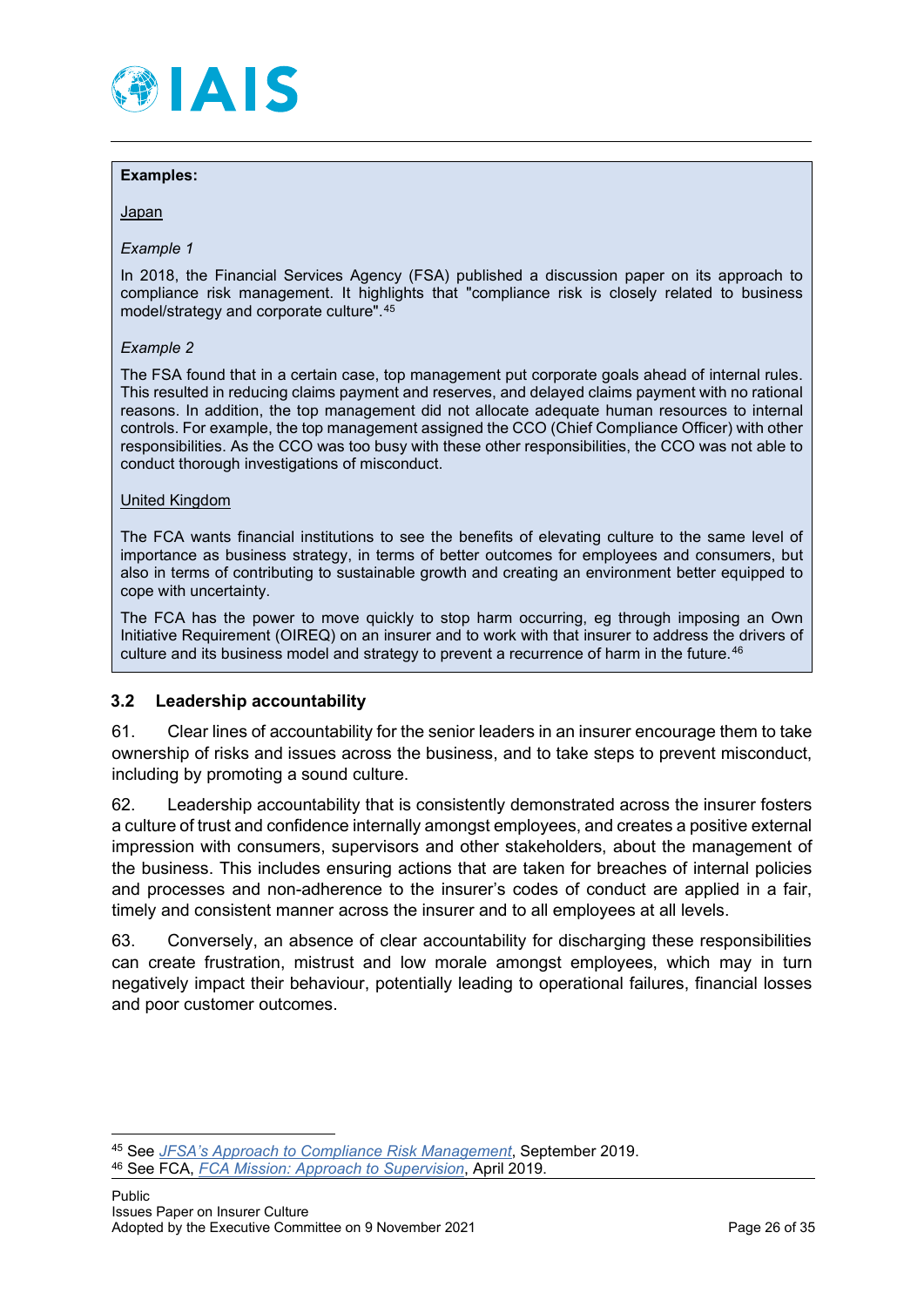

#### **Examples:**

#### **Australia**

In 2018, APRA announced a prudential inquiry into the Commonwealth Bank of Australia (CBA) (one of Australia's four largest retail banking groups) to examine the frameworks and practices in relation to the governance, culture and accountability within the CBA group.<sup>[47](#page-26-0)</sup>

The overarching conclusion from the inquiry was that "CBA's continued financial success dulled the senses of the institution", particularly in relation to the management of non-financial risks.

The inquiry identified a number of key shortcomings, including the following:[48](#page-26-1)

- Lack of senior leadership and Board oversight on issues of conduct and culture;
- Inadequate oversight and challenge by the Board and its gatekeeper committees of emerging nonfinancial risks;
- Unclear accountabilities, starting with a lack of ownership of key risks at the Executive Committee level;
- Paucity or nonexistence of sufficient internal controls; and
- Lack of alignment between banking remuneration practices and frameworks and indicators of good conduct.

Following the inquiry, Risk Governance Self-Assessments (RGSAs) were requested from 36 additional entities. The RGSAs focused those entities on governance, culture, remuneration and accountability (GCRA) related issues and provided APRA with additional information on these important areas.[49](#page-26-2)

#### United Kingdom

A UK insurer entered into a relationship with a Third Party to enable the Third Party to provide mobile phone insurance (MPI) to retail customers in the UK, underwritten by the insurer. The Third Party agreed to undertake all administrative functions on behalf of the insurer, including all claims and complaints handling functions, with the insurer being responsible for oversight of the Third Party and compliance of these functions.

There was a lack of oversight from the Board and senior management on development of conduct risk controls, and the design and implementation of a conduct risk framework did not progress with sufficient speed. As a result of this, a significant number of customers were exposed to unfair treatment in respect of MPI claims and complaints.

Subsequently a financial penalty was imposed on the insurer for its failure to exercise appropriate oversight of its Third Party.

#### United States

Since 2016, there have been various regulatory, congressional and other oversight investigations into widespread consumer abuses, risk management deficiencies and regulatory compliance breakdowns at Wells Fargo, one of the largest financial institutions in the United States (US).<sup>[50](#page-26-3)</sup>

<span id="page-26-0"></span><sup>47</sup> See APRA, *[Prudential Inquiry Into The Commonwealth Bank of Australia](https://www.apra.gov.au/sites/default/files/CBA-Prudential-Inquiry_Final-Report_30042018.pdf)*, April 2018.

<span id="page-26-1"></span><sup>48</sup> See also G30 Steering Committee and Working Group on Banking Conduct and Culture, *[Banking](https://group30.org/images/uploads/publications/aaG30_Culture2018.pdf)  [Conduct and Culture, A Permanent Mindset Change](https://group30.org/images/uploads/publications/aaG30_Culture2018.pdf)*, November 2018 at page 6.

<span id="page-26-2"></span><sup>49</sup> See APRA, *[Information Paper: Self-assessments of governance, accountability and culture,](https://www.apra.gov.au/sites/default/files/information_paper_self-assessment_of_governance_accountability_and_culture.pdf)* May 2019.

<span id="page-26-3"></span><sup>50</sup> See US House of Representatives Committee on Financial Services, *[The Real Wells Fargo: Board](https://financialservices.house.gov/uploadedfiles/wells_fargo_staff_report_final_mm.pdf)  [& Management Failures, Consumer Abuses, and Ineffective Regulatory Oversight](https://financialservices.house.gov/uploadedfiles/wells_fargo_staff_report_final_mm.pdf)*, March 2020.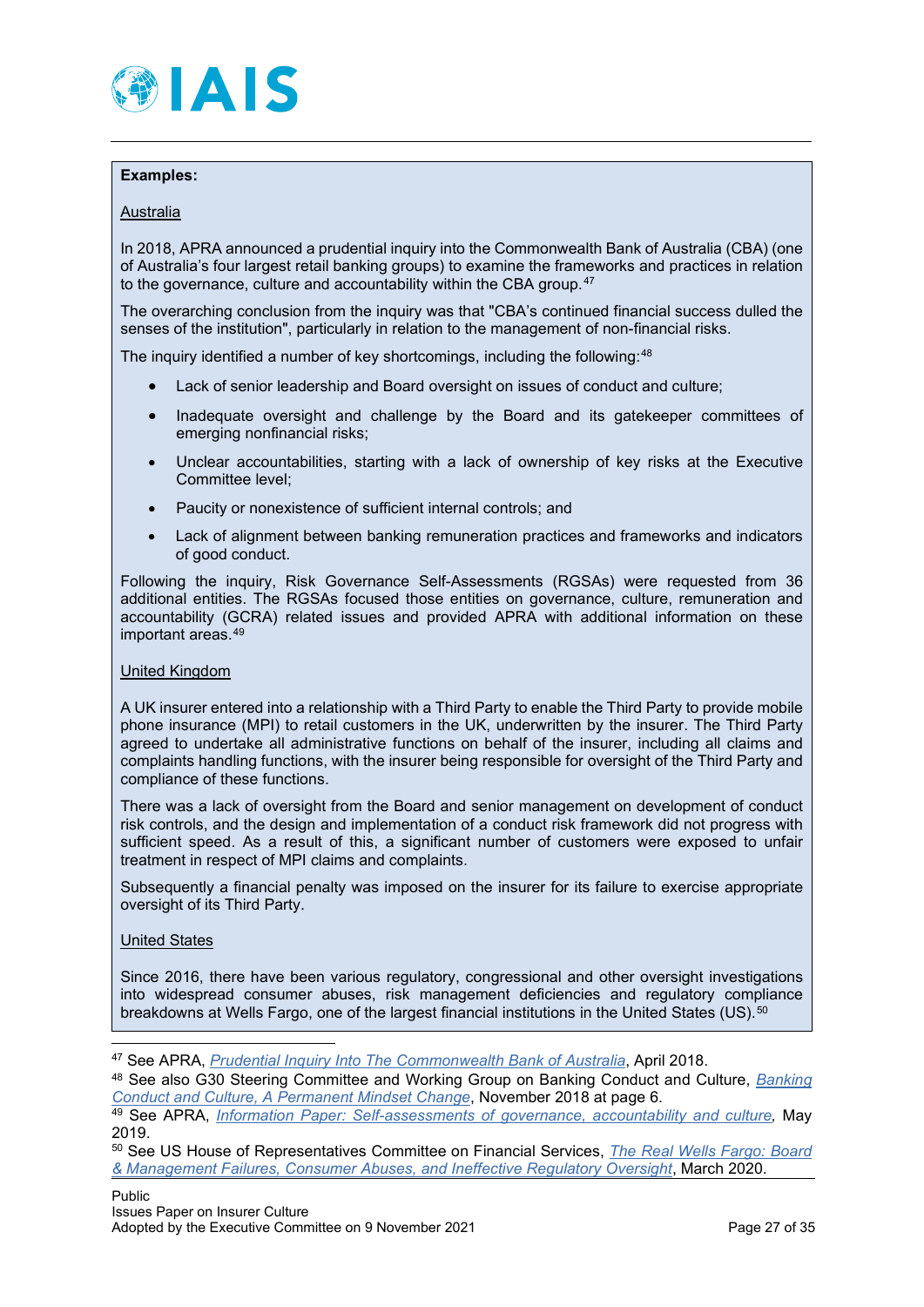

A common finding across these investigations was the long-standing failure of the Board and other leadership to prioritise ethical decision-making, sound risk management and consumer protection throughout the bank. The lack of institutional accountability for toxic selling practices and general enterprise-wide control weaknesses was identified as a key factor that enabled widespread misconduct at all levels.

64. As mentioned earlier, the strengthening of individual responsibility and accountability has been recognised by the FSB as one of the overarching tools for strengthening governance frameworks aimed at mitigating misconduct risk.<sup>[51](#page-27-0)</sup> The importance of Board accountability has also been highlighted by the IAIS in previously published material.<sup>[52](#page-27-1)</sup>

65. There are two major accountability relationships within an insurer. The Senior Management is accountable to the Board. The Board is ultimately accountable to a potentially wide range of stakeholders, namely shareholders, policyholders, members, supervisors and the marketplace. The boundaries of the Board's accountability depend on the nature of the insurer (eg publicly listed) and may vary by jurisdiction. $53$ 

66. Various tools may be used by insurers and prudential and conduct supervisors to identify key responsibilities and functions across an insurer and implement measures to hold specific individuals accountable for the outcomes generated by discharging these responsibilities and performing these functions.[54](#page-27-3)

#### **Examples:**

## **Singapore**

In 2020, MAS issued guidelines for individual accountability and conduct across financial institutions.[55](#page-27-4) The guidelines focus on measures that financial institutions (FI) should put in place to promote the individual accountability of senior managers, strengthen oversight over material risk personnel, and reinforce standards of proper conduct amongst all employees. In this regard, the guidelines set out five accountability and conduct outcomes:

- 1. Senior managers responsible for managing and conducting the FI's core functions are clearly identified;
- 2. Senior managers are fit and proper for their roles, and held responsible for the actions of their employees and the conduct of the business under their purview;
- 3. The FI's governance framework supports senior managers' performance of their roles and responsibilities, with a clear and transparent management structure and reporting relationships;
- 4. Material risk personnel are fit and proper for their roles, and subject to effective risk governance, and appropriate incentive structures and standards of conduct; and

<span id="page-27-0"></span><sup>51</sup> See FSB, *[Strengthening Governance Frameworks to Mitigate Misconduct Risk: A Toolkit for Firms](https://www.fsb.org/wp-content/uploads/P200418.pdf)  [and Supervisors](https://www.fsb.org/wp-content/uploads/P200418.pdf)*, April 2018 at page 22.

<span id="page-27-1"></span><sup>52</sup> See IAIS *[Application Paper on the Composition and the Role of the Board](https://www.iaisweb.org/page/supervisory-material/application-papers/file/77741/application-paper-on-the-composition-and-the-role-of-the-board)* (2018).

<span id="page-27-2"></span><sup>53</sup> See IAIS *[Issues Paper on Corporate Governance](https://www.iaisweb.org/page/supervisory-material/issues-papers/file/34277/issues-paper-on-corporate-governance-july-2009)* (2009) at pages 25-27.

<span id="page-27-4"></span><span id="page-27-3"></span><sup>54</sup> See ICP 7.10.2 and FSB, *[Strengthening Governance Frameworks to Mitigate Misconduct Risk: A](https://www.fsb.org/wp-content/uploads/P200418.pdf)  [Toolkit for Firms and Supervisors](https://www.fsb.org/wp-content/uploads/P200418.pdf)*, April 2018 at pages 29 to 31. See also IAIS *[Application Paper on the](https://www.iaisweb.org/page/supervisory-material/application-papers/file/77741/application-paper-on-the-composition-and-the-role-of-the-board)  [Composition and the Role of the Board](https://www.iaisweb.org/page/supervisory-material/application-papers/file/77741/application-paper-on-the-composition-and-the-role-of-the-board)* (2018), which proposes good supervisory practices to address challenges related to, among other things, diversity of the Board, allocation of roles and responsibilities and behavioural aspects of the Board's functioning, such as overly dominant Board Chairs or CEOs. <sup>55</sup> See MAS, *[Guidelines on Individual Accountability and Conduct](https://www.mas.gov.sg/-/media/MAS/MPI/Guidelines/Guidelines-on-Individual-Accountability-and-Conduct.pdf)*, September 2020.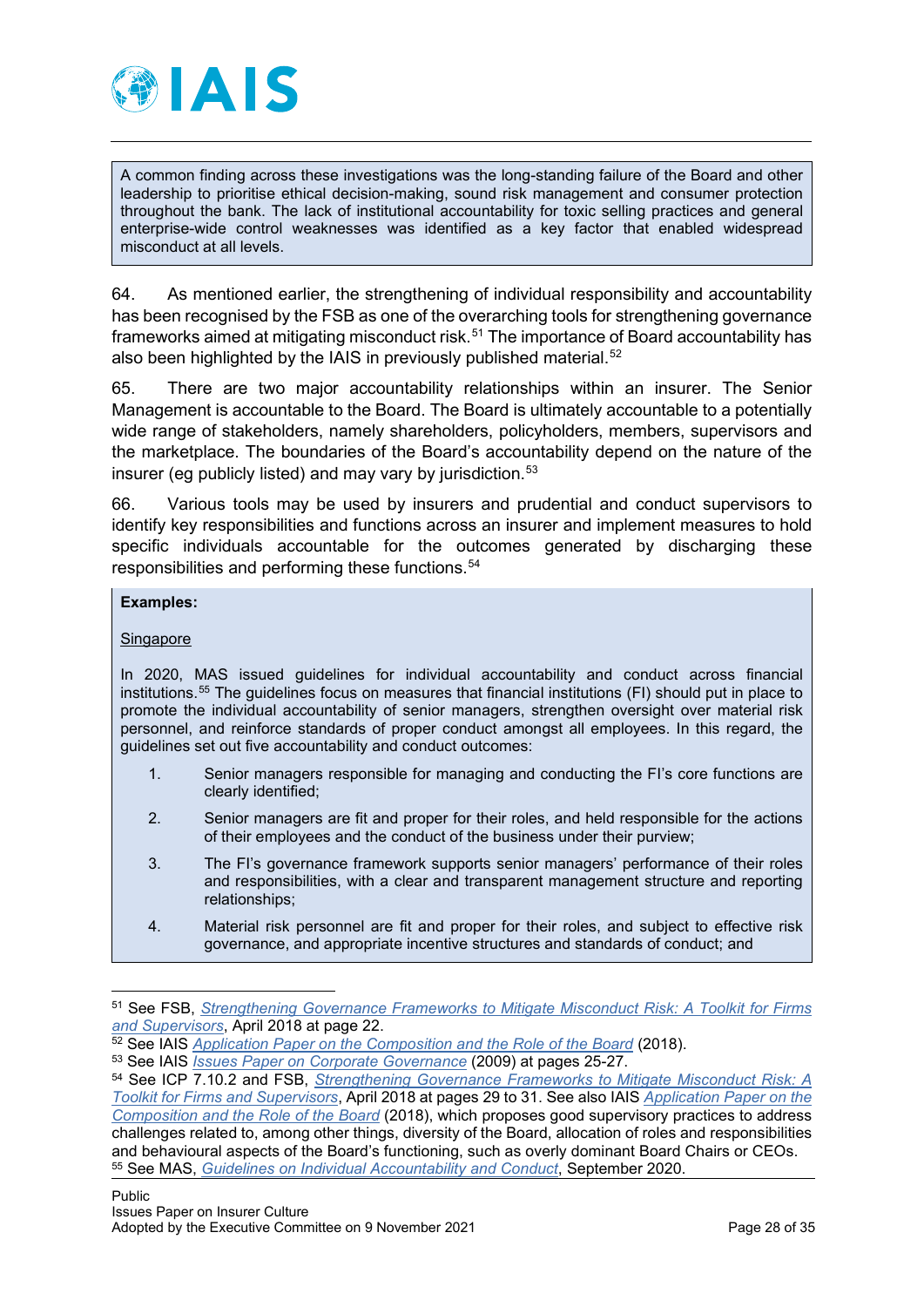

5. The FI has a framework that promotes and sustains among all employees the desired conduct.

#### United Kingdom

The UK Senior Managers and Certification Regime (SM&CR) was introduced for insurers in December 2018, to create a system and a new standard of personal conduct in financial services, as senior leaders recognise the benefits of a sound culture and lead culture change in their businesses.<sup>[56](#page-28-1)</sup>

It is key that the senior manager takes responsibility as a cultural leader. The SM&CR has two Prescribed Responsibilities that relate to culture and which underpin the expectation that financial institutions should have a culture that supports their prudent management. The Prescribed Responsibilities are expected to be allocated to the CEO and Chair respectively.

The SM&CR aims to:

- encourage staff to take personal responsibility for their actions and to improve conduct at all levels; and
- make sure insurers and their staff clearly understand, and can show, who does what.

The SM&CR has three key elements, namely a Senior Managers Regime, a Certification Regime and 5 Conduct Rules. Under the Senior Managers Regime, the most senior people (senior managers) who perform key roles (senior management functions) need the PRA's and/or FCA's approval before starting their roles. A senior manager will need to have a "statement of responsibilities" that clearly states what the senior manager is accountable for at the insurer. A senior manager will be expected to take appropriate responsibility for managing behaviours within their areas of responsibility. Individual employees are also subject to responsibilities. In this regard, the five Conduct Rules set minimum standards of individual behaviour for all employees who work in roles relating to financial services.<sup>[57](#page-28-2)</sup>

#### <span id="page-28-0"></span>**3.3 Communication within the insurer**

67. Clear and frank communication between the Board and Senior Management and between Senior Management, middle management and the rest of the insurer's staff helps to foster a culture of openness and transparency.<sup>[58](#page-28-3)</sup>

68. Senior and middle management play a crucial role in creating and communicating the insurer's culture. An honest, open and supportive insurer culture could be demonstrated in a variety of ways. Examples include, having an internal forum for staff to speak openly about challenges within their jobs without fear of recrimination, an effective whistle-blowing mechanism that preserves staff confidentiality, and management who proactively engage in dialogue and take steps to make necessary adjustments. Such approaches may also contribute to promoting an effective culture of reporting misconduct.

69. On the other hand, the lack of clear and open communication between different job roles and positions, for example, relating to key strategic and business decisions, dealing with losses and failures, or bonus and incentive structures, can result in mistrust among staff.

<span id="page-28-3"></span><sup>58</sup> See also ICP 7.2.4 and IAIS *[Application Paper on the Composition and the Role of the Board](https://www.iaisweb.org/page/supervisory-material/application-papers/file/77741/application-paper-on-the-composition-and-the-role-of-the-board)* (2018).

<span id="page-28-1"></span><sup>56</sup> See FCA, *[The Senior Manager and Certification Regime: Guide for insurers](https://www.fca.org.uk/publication/policy/guide-for-insurers.pdf)*, February 2019.

<span id="page-28-2"></span><sup>57</sup> Additionally, under the Certification Regime, insurers will need to identify employees who perform "certification functions" - those roles which can cause particular harm to the insurer, its consumers or the market more generally – and check and certify that they are fit and proper to perform their roles at least once a year. See additional details under paragraph 41 of this Paper.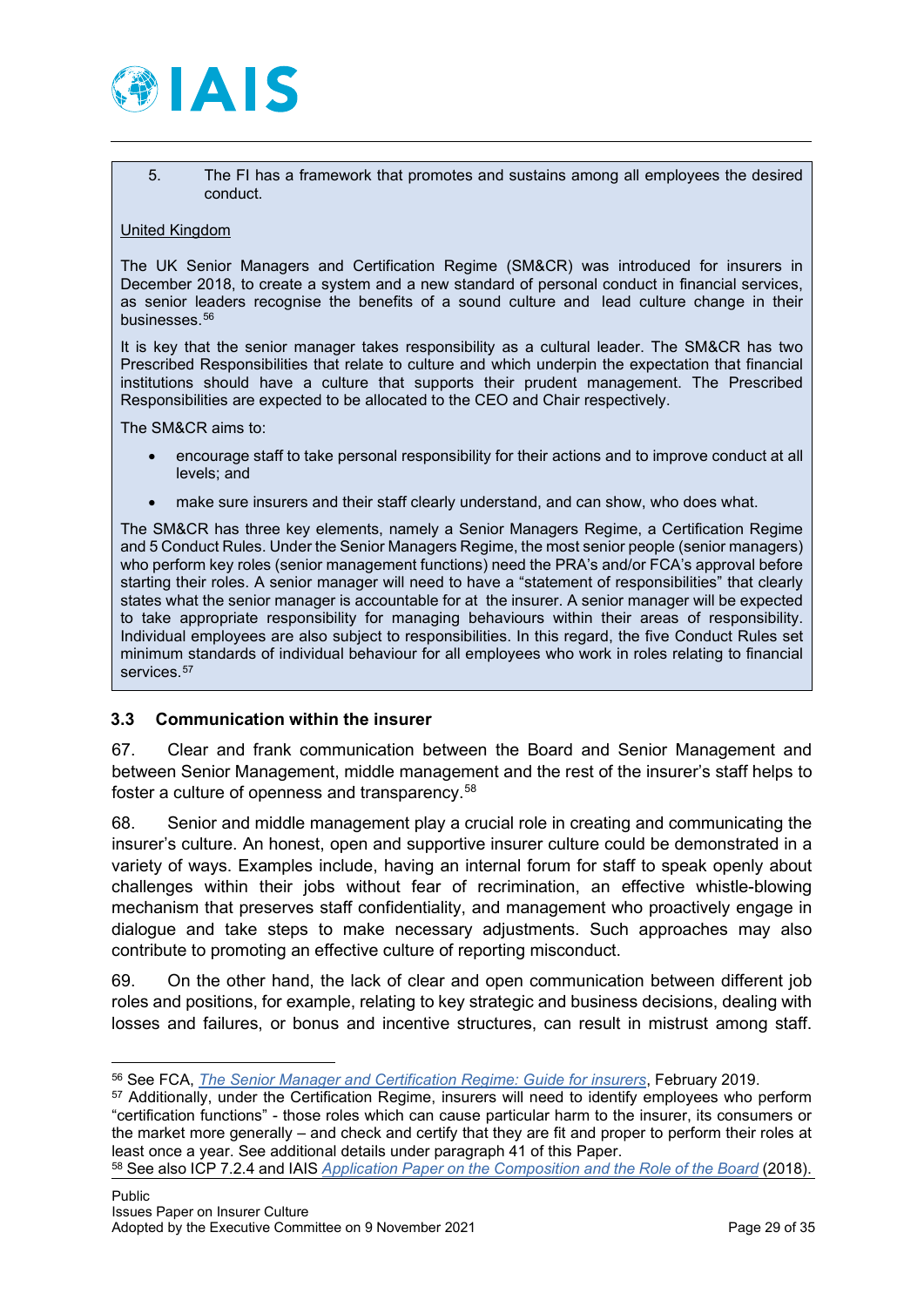

Mistrust between staff and leadership can impact the overall culture of the insurer by lowering staff morale and shifting the focus away from productive outcomes and good service delivery.

70. Fostering an open workplace culture, including a psychologically safe environment, where employees are encouraged to speak-up, report and discuss incidents and dilemmas produces important benefits for the insurer, policyholders and other stakeholders. It provides a catalyst for continuous improvement and stimulates the learning ability of the insurer. This contributes to positive decision-making and risk behaviours that help enhance the quality of products and services to customers and improve overall business performance.

#### **Example:**

United Kingdom

In recent years, a UK-based insurer had recurring issues regarding overdue Internal Audit actions on cyber and poor change management and there had been a failure to address this. The UK-regulator monitored this situation and, during regular discussions with the insurer, encouraged them to tackle these issues. The insurer hired a new Chief Executive Officer (CEO) in 2018, and since then has: hired a new Chief Operating Officer; established a new change management function; begun developing a new change management committee structure; and is working on addressing its cyber weaknesses.

Since implementing these changes, it has been noted by both the CEO and the Head of Internal Audit that the culture in the insurer has shifted and is now one in which challenge and escalation of issues is welcomed. For example, where business leads see an issue in other business areas, they are seeking opportunities to determine if that issue is also relevant to their own area.

## <span id="page-29-0"></span>**3.4 Internal remuneration and performance management structures**

71. An insurer's approach to managing purportedly competing interests, both internally and with its external stakeholders, is a key driver for a myriad of collective and individual decisions, behaviours and practices at all levels across its business.

72. The management of actual and perceived conflicts of interests by insurers is a broad and multi-faceted topic, many aspects of which are described in existing IAIS material.<sup>[59](#page-29-1)</sup> While these aspects all contribute to the overall culture of the insurer, a detailed exposition of the topic falls beyond the scope of this Issues Paper.

73. Accordingly, this section focuses on two specific aspects of conflicts of interest management that play a vital role in informing decisions, behaviours and practices within every component of the insurer's business from senior leadership down to frontline staff, namely internal remuneration $60$  and performance management $61$ .

74. An insurer's approach to remuneration and performance management, specifically the degree of balance it adopts in rewarding both quantitative and qualitative outcomes, can help

<span id="page-29-1"></span><sup>59</sup> For example see ICPs 7.1, 7.3, 7.4, 7.6, 8.2, 8.3, 8.6, 15.3, 16.6, 18.1, 18.5, 18.7, 19.2, 19.3 and 19.10. Also see IAIS *[Issues Paper on Corporate Governance](https://www.iaisweb.org/page/supervisory-material/issues-papers/file/34277/issues-paper-on-corporate-governance-july-2009)* (2009), *[Application Paper on Approaches](https://www.iaisweb.org/page/supervisory-material/application-papers/file/34552/application-paper-on-approaches-to-conduct-of-business-supervision)  to Conduct [of Business Supervision](https://www.iaisweb.org/page/supervisory-material/application-papers/file/34552/application-paper-on-approaches-to-conduct-of-business-supervision)* (2014), *[Issues Paper on Conduct of Business Risk and Its](https://www.iaisweb.org/page/supervisory-material/issues-papers/file/57927/issues-paper-on-conduct-of-business-risk-and-its-management)  [Management](https://www.iaisweb.org/page/supervisory-material/issues-papers/file/57927/issues-paper-on-conduct-of-business-risk-and-its-management)* (2015), *[Application Paper on Approaches to Supervising the Conduct of Intermediaries](https://www.iaisweb.org/page/supervisory-material/application-papers/file/63297/application-paper-on-intermediaries-supervision-final)* (2016), *[Application Paper on the Composition and the Role of the Board](https://www.iaisweb.org/page/supervisory-material/application-papers/file/77741/application-paper-on-the-composition-and-the-role-of-the-board)* (2018).

<span id="page-29-2"></span> $60$  See ICP 19.3.2 which states that "[c]onflicts of interest can arise from compensation structures as well as other financial and non-financial incentives".

<span id="page-29-3"></span><sup>61</sup> See ICP 19.3.4 which states that "[o]ther incentives that may create a conflict of interest include performance targets or performance management criteria that are insufficiently linked to customer outcomes".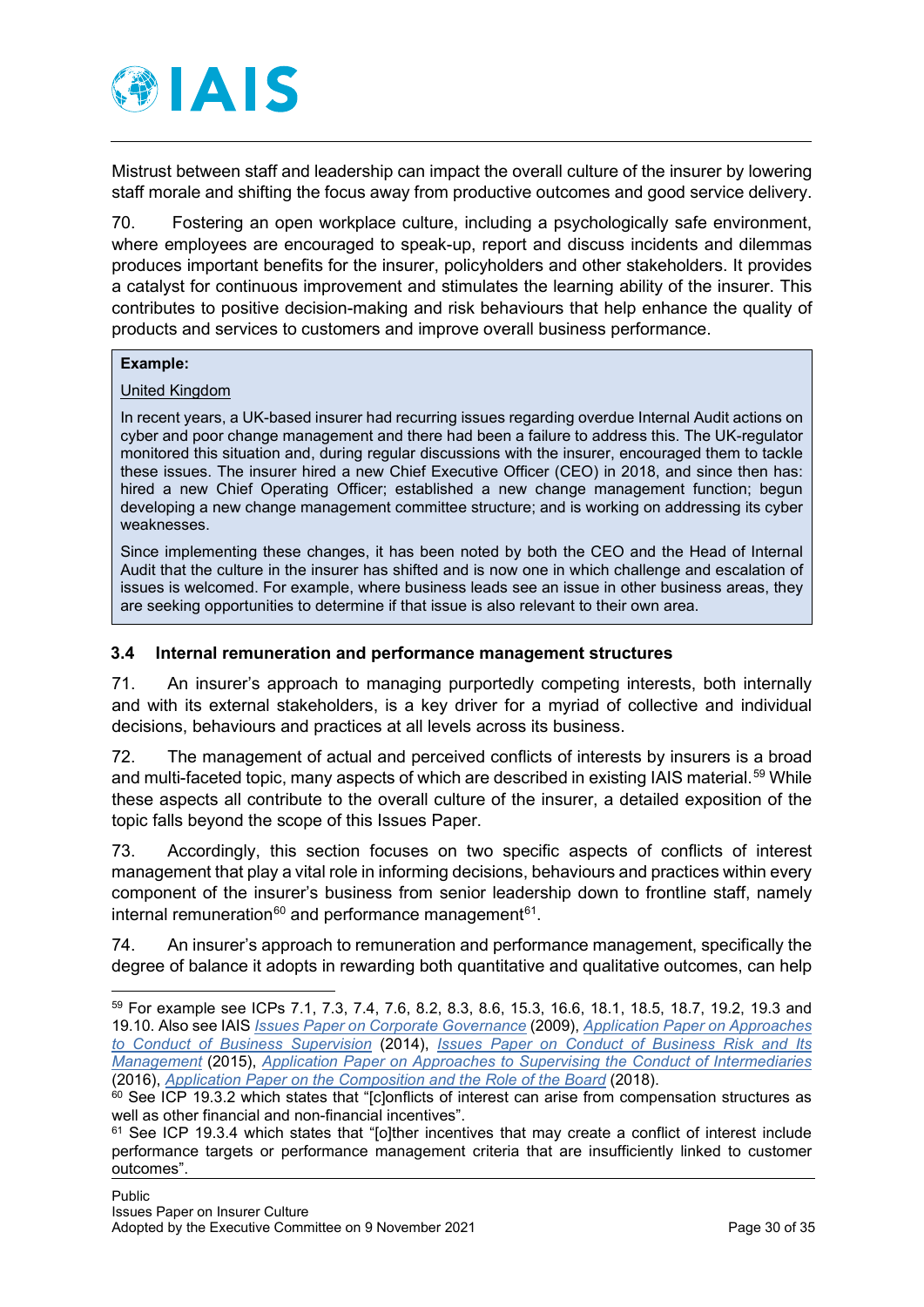

fortify an effective culture that properly serves its own long-term financial interests as well as the interests of its policyholders and other key stakeholders.<sup>62</sup> Conversely, an insurer whose remuneration and performance mechanisms lean disproportionately to incentivising shortterm profitability can potentially enable undesirable decisions, behaviours and practices that may result in adverse outcomes for customers and longer term reputational damage for the insurer and the sector.

# <span id="page-30-0"></span>*3.4.1 Remuneration*

75. A remuneration policy that aligns performance-based incentives with long-term value creation and the time horizon of risks to which the insurer may be exposed, as well as the fair treatment of customers, can be a strong indicator of a sound overall culture within the insurer.

76. ICP 7.6 states that "[t]he supervisor requires the insurer's Board to adopt and oversee the effective implementation of a written remuneration policy for the insurer, which does not induce excessive or inappropriate risk taking, is in line with the corporate culture, objectives, strategies, identified risk appetite, and long-term interests of the insurer, and has proper regard to the interests of its policyholders and other stakeholders".

77. ICP 19.2.4 states further that "[r]emuneration and reward strategies should take account of the fair treatment of customers. Reward structures need to reflect quality issues and not encourage or reward the unfair treatment of customers. Remuneration structures that create conflicts of interest may lead to poor customer outcomes".

78. For example, promotional programmes for Senior Management that are based exclusively on short-term profitability targets, without proper consideration of customer-related outcomes, can lead to pressures being exerted on middle management and frontline staff to engage in poor sales and claims practices and other unethical behaviour. Similarly, incentives (both financial and non-financial) for middle management and frontline staff that are based solely on quantitative "hard targets" can be viewed as encouragement for poor conduct and the unfair treatment of customers. The way in which employees experience remuneration and recognition incentives are likely to influence their daily work behaviours, depending on what types of behaviours or targets are seen to be more highly valued by the insurer, eg level of reward or recognition for meeting hard profitability targets versus improving customer experience levels.<sup>[63](#page-30-2)</sup>

#### **Examples:**

France

In 2017, a French mutual insurer received, for the 15th time in a row, a prize for maintaining the best customer relationships in its category. Facing competition from "BigTech" companies, the insurer claimed to maintain its competitiveness based on customer relationships and corporate responsibility.

<span id="page-30-1"></span><sup>62</sup> See FSB, *[Supplementary Guidance to the FSB Principles and Standards on Sound Compensation](https://www.fsb.org/wp-content/uploads/P090318-1.pdf)  [Practices: The use of compensation tools to address misconduct risk](https://www.fsb.org/wp-content/uploads/P090318-1.pdf)*, March 2018 at page 4 which states that "[c]ompensation and related performance management mechanisms help signal the importance that financial institutions place on prudent management of risk and acceptable standards of behaviour, including compliance with related laws, regulations and supervisory expectations".

<span id="page-30-2"></span><sup>63</sup> See AFM, *[Rethinking remuneration and recognition: A call to the sector based on research at banks,](https://www.afm.nl/%7E/profmedia/files/onderwerpen/gedrag-cultuur/rethinking-remuneration-and-recognition.pdf?la=en)  [insurers and financial services providers](https://www.afm.nl/%7E/profmedia/files/onderwerpen/gedrag-cultuur/rethinking-remuneration-and-recognition.pdf?la=en)*, June 2020.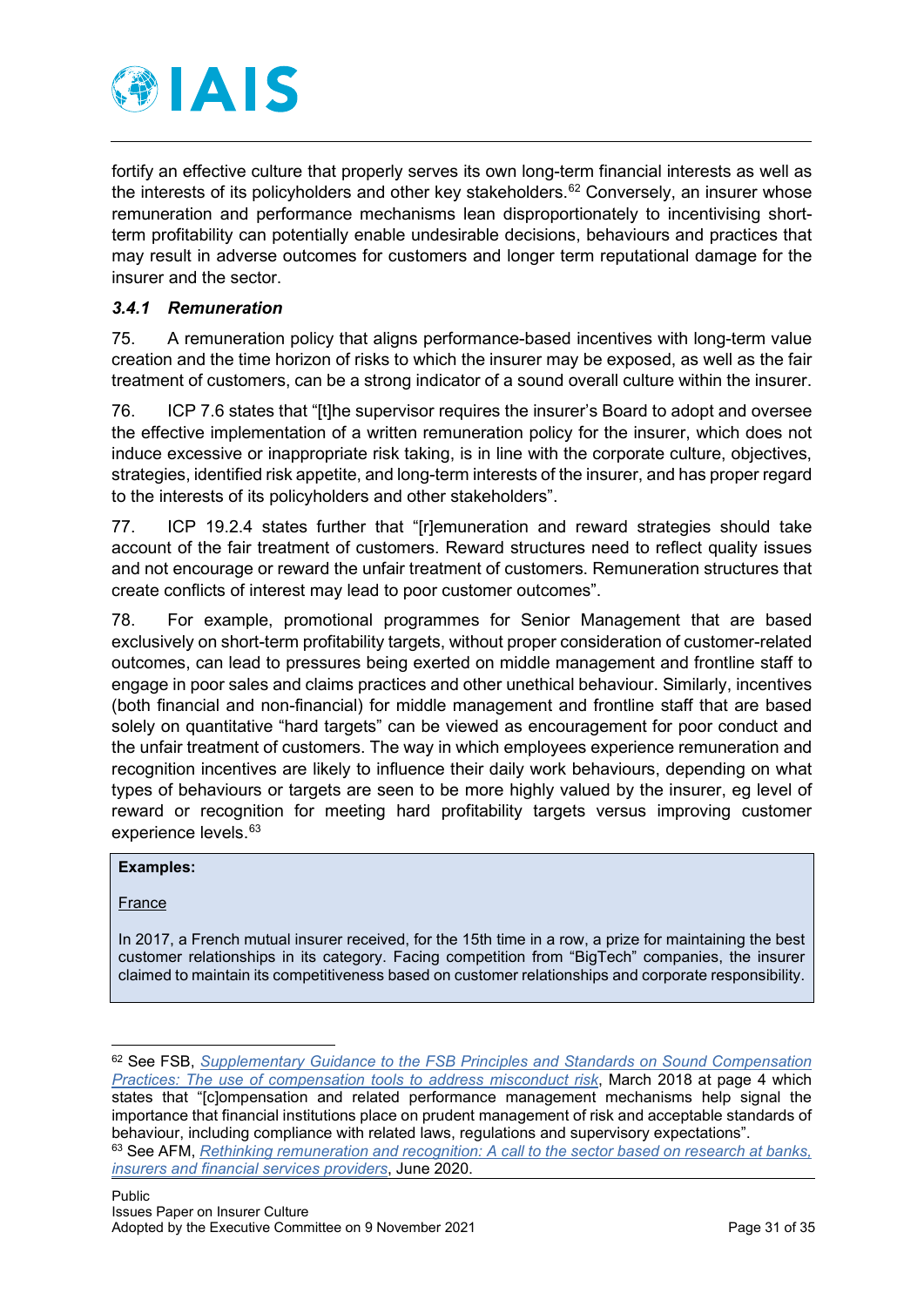

More than half the criteria used for variable remuneration of the insurer's customer-facing employees is based on customer satisfaction rather than commercial results. Traditional indicators assessing performance such as time spent on the phone are not the only indicators used: additional indicators on customer satisfaction and well-being of employees enter into play, and no variable remuneration is granted according to the volume of sales or the nature of contracts.

It was found that new methods of management based on trust and delegation are favoured, giving more autonomy to employees, who in turn demonstrate more situational intelligence. The insurer indicated that it spends 1.5 times more on claims handling than its competitors, at a cost to the insurer. However, only 1% of customers leave the insurer voluntarily so these costs are recovered through savings of approximately 100million EUR that would have been spent on customer acquisitions.

#### Australia

#### *Example 1*

In the previously mentioned review of the sale of direct life insurance in Australia, ASIC found that another root cause for the persistence of poor customer outcomes and unfair selling practices was the existence of conflicted incentive schemes.<sup>[64](#page-31-0)</sup>

ASIC identified a link between incentive schemes and conduct at point of sale. With one exception, those insurers with the incentive schemes that had the most significant conflicts of interest were also the insurers that engaged in pressure selling and other practices where a sale was prioritised ahead of the needs of the consumer.

#### *Example 2*

In another review focused on the sale of consumer credit insurance (CCI), ASIC found that some lenders used third-party telephone marketers to sell policies and motivated them to maximise sales by providing volume bonuses and sales targets.<sup>[65](#page-31-1)</sup>

Lenders reinforced these incentives by concentrating their limited monitoring on telemarketers' sales performance, rather than on detecting and preventing misconduct. This resulted in significant misselling of CCI with telemarketers' staff engaging in various unfair tactics, eg not informing customers about exclusions that would make them ineligible for cover, using ambiguous language to obtain customer consent and downplaying customer concerns by playing using practiced sales techniques.

These practices resulted in large numbers of policy cancellations and consumer complaints.

#### United States

In the previously mentioned investigations into Wells Fargo, it was found that improper financial incentives were a key driver for widespread consumer abuse.<sup>[66](#page-31-2)</sup>

The bank allegedly had a practice of setting daily sales targets that put excessive pressure on employees. Branch managers were assigned quotas for the number and types of products sold. If the branch did not hit its targets, the shortfall was added to the next day's goals. Branch employees were provided financial incentives to meet cross-selling and customer service targets, with personal bankers receiving bonuses up to 15 to 20 percent of their salary and tellers receiving up to 3 percent.

<span id="page-31-0"></span><sup>64</sup> See ASIC, *[Report 587: The sale of direct life insurance](https://download.asic.gov.au/media/4853336/rep587-published-30-august-2018-1.pdf)*, August 2018.

<span id="page-31-1"></span><sup>65</sup> See ASIC, *[Report 622 Consumer credit insurance: Poor value products and harmful sales](https://asic.gov.au/regulatory-resources/find-a-document/reports/rep-622-consumer-credit-insurance-poor-value-products-and-harmful-sales-practices/)  [practices](https://asic.gov.au/regulatory-resources/find-a-document/reports/rep-622-consumer-credit-insurance-poor-value-products-and-harmful-sales-practices/)*, July 2019.

<span id="page-31-2"></span><sup>66</sup> See US House of Representatives Committee on Financial Services, *[The Real Wells Fargo: Board](https://financialservices.house.gov/uploadedfiles/wells_fargo_staff_report_final_mm.pdf)  [& Management Failures, Consumer Abuses, and Ineffective Regulatory Oversight](https://financialservices.house.gov/uploadedfiles/wells_fargo_staff_report_final_mm.pdf)*, March 2020.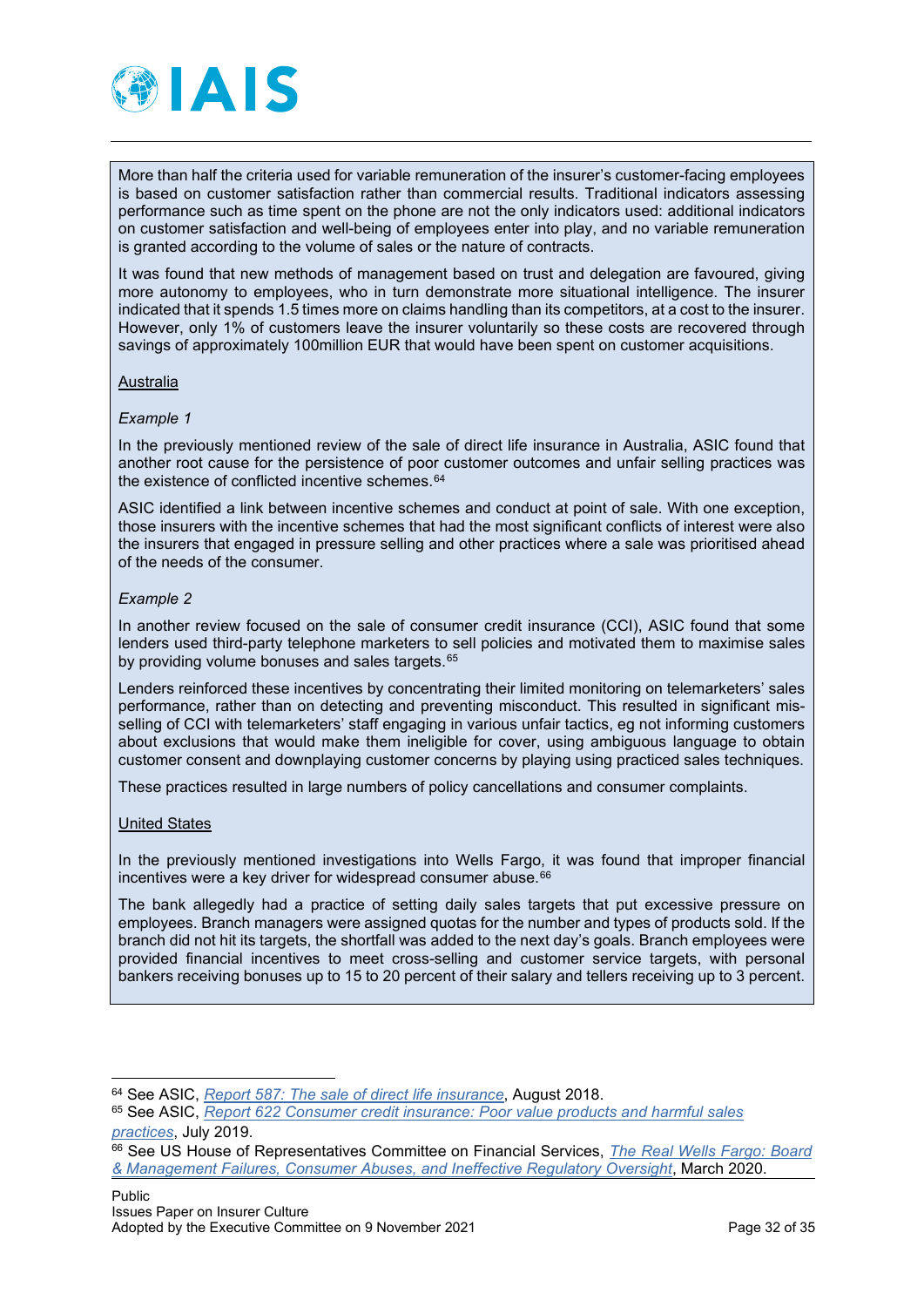

# <span id="page-32-0"></span>*3.4.2 Performance management*

79. Clear performance goals and measurable criteria for management and staff at all levels that appropriately balance expectations to deliver on both financial and customer outcomes are important factors in shaping an effective culture for the insurer.

80. ICP 7.2.2 states that "[t]he effective implementation of objectives and strategies should be supported by the corporate culture and by clear and objective performance goals and measures, taking due account of, among other things, the insurer's long-term interests and viability and the interests of policyholders and other stakeholders".

81. In addition, ICP 19.2.4 states that "[a]ppropriate attention should be paid to the recruitment of staff and agents who meet high standards of ethics and integrity. Relevant staff should be trained to deliver appropriate outcomes in terms of fair treatment of customers. Evaluation of performance should include the contribution made to achieving these outcomes. There should be appropriate performance management consequences for staff who fail to meet these standards".

82. This is further reinforced in ICP 7.6.12 which states that "[t]he performance criteria applicable to the variable components of remuneration should promote a complete assessment of risk-adjusted performance. For this purpose, due consideration should be given to the need for performance criteria to be clearly defined and be objectively measurable; be based not only on financial but also on non-financial criteria as appropriate, such as compliance with regulation and internal rules, achievement of risk management goals, adequate and timely follow up of internal audit recommendations as well as compliance with market conduct standards and fair treatment of customers … and not treat growth or volume as a criterion in isolation from other performance criteria".

83. The above considerations envisage a shift in insurer performance criteria away from pure profitability metrics towards a more balanced approach to financial and non-financial factors, including increased focus on behavioural considerations and or customer-oriented outcomes.<sup>[67](#page-32-1)</sup> While this approach could result in initial declines to sales<sup>[68](#page-32-2)</sup>, it demonstrates a broader cultural commitment by insurers to promote the good ethical conduct of their employees and increase their focus on maintaining their long-term viability and customer confidence in the sector.

84. It is worth noting that this move from a largely financial results-based performance framework to one that is more balanced would likely have a limited impact on the overall culture of the insurer if it is done in isolation of the other cultural factors described in this paper. In cases of misconduct, it would be useful to consider whether the incentives themselves were the driver for the undesirable behaviour or whether the incentives are an indicator of a broader unhealthy mindset, which is ultimately responsible for the bad behaviour.<sup>[69](#page-32-3)</sup>

<span id="page-32-1"></span><sup>67</sup> See FSB, *[FSB workshop on compensation practices 2021: Summary of discussion -](https://www.fsb.org/2021/08/fsb-workshop-on-compensation-practices-2021-summary-of-discussion/) Financial [Stability Board](https://www.fsb.org/2021/08/fsb-workshop-on-compensation-practices-2021-summary-of-discussion/),* August 2021

<span id="page-32-2"></span><sup>68</sup> See G30 Steering Committee and Working Group on Banking Conduct and Culture, *[Banking Conduct](https://group30.org/images/uploads/publications/aaG30_Culture2018.pdf)  and Culture, A [Permanent Mindset Change](https://group30.org/images/uploads/publications/aaG30_Culture2018.pdf)*, November 2018 at page 21.

<span id="page-32-3"></span><sup>&</sup>lt;sup>69</sup> See previous footnote.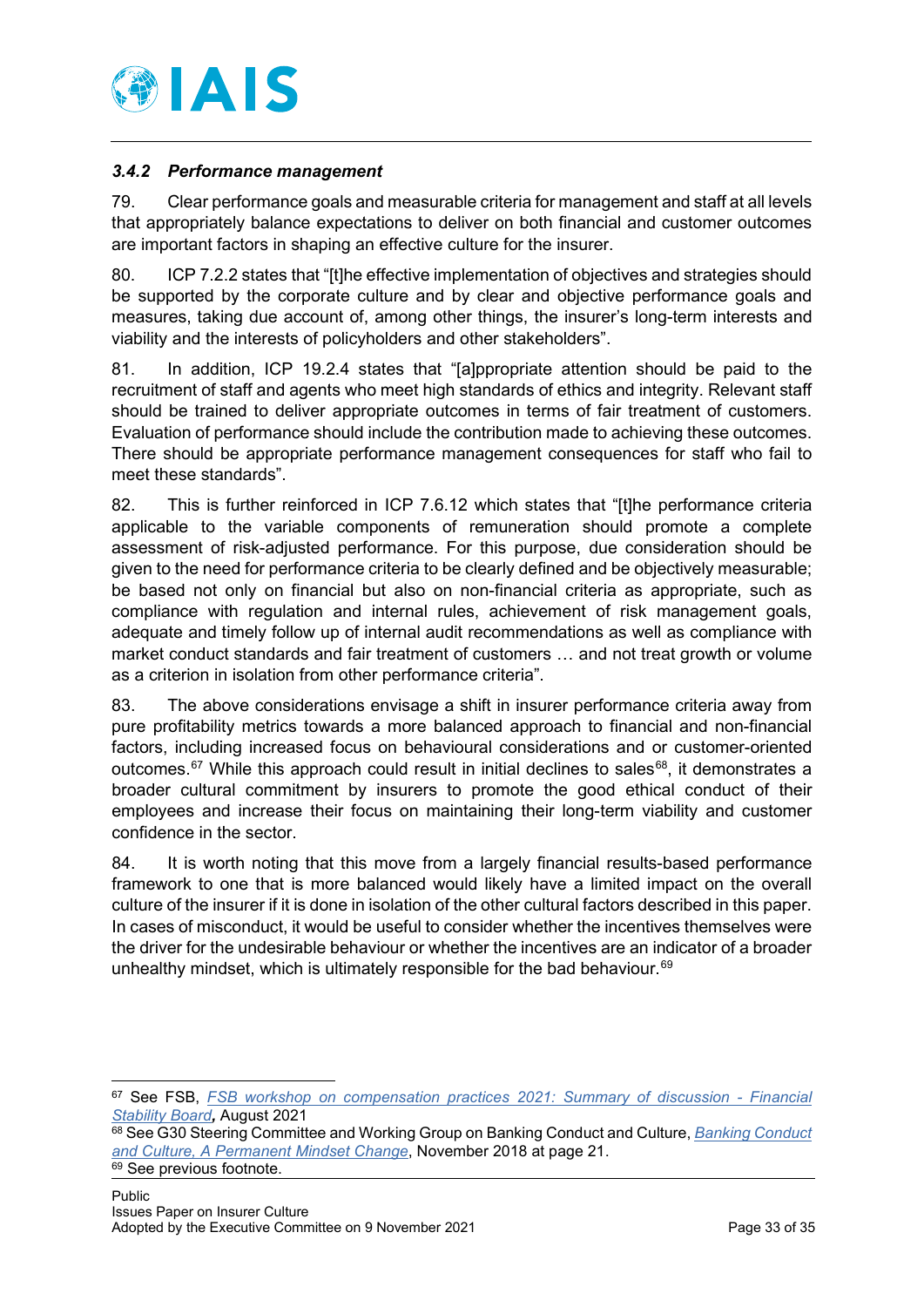

#### **Examples:**

#### **Singapore**

The previously mentioned MAS information paper on incentive structures in the banking industry, highlighted that performance goals that are overly focused on financial targets could put undue pressure on staff to achieve such targets without consideration of ethics or risks.[70](#page-33-0)

An example of how this can negatively influence culture would be where excess pressure is placed on sales staff to meet sales targets and/or where sales targets dominate criteria for rewards. Some banks place more importance on staff's ability to meet financial targets, for instance, by assigning higher weights to staff's ability to meet financial key performance indicators. This could signal to staff that behavioural and conduct factors, such as focusing on clients' interests and compliance with laws and guidelines, are subordinated to financial objectives.

Banks usually use a balanced scorecard framework (which typically comprises both financial and non-financial components) to assess staff's performance against non-financial goals. The nonfinancial components would consider the results of the various transactional and compliance checks on staff performed by control functions and in-business control units within the front office.

The extensiveness and rigour of such checks, and the ways in which scorecard results were used, varied from bank to bank:

- One bank had a formalised process to roll-up staff's balanced scorecard results up the chain of command to their supervisors. This practice sent a strong signal that supervisors were responsible, and would be held accountable, for their staff's risk and compliance behaviour.
- Most banks required some form of input from independent control functions (such as risk management, compliance, and internal audit), on staff performance evaluations. For example, they obtained input from control functions on specific groups of staff such as material risk takers, promotion candidates and certain frontline staff. The input was obtained through a dedicated review process where feedback from control functions (including internal audit, compliance, finance, legal and risk) were recorded in the performance management system and considered for compensation decisions.

#### Malaysia

To foster behaviour that is consistent with the fair treatment of customers, in 2018 BNM introduced a Balanced Scorecard (BSC) framework for insurance agents.

The BSC framework is designed to capture qualitative performance indicators related to sales and after-sales processes such as persistency rate, comprehensiveness/completeness of Customer Fact Find (CFF) forms submitted on each new policyholder, complaints received and professional development hours as a basis to remunerate insurance agents.

The framework better aligns sales incentives with the quality of advice provided to consumers by linking a portion (ie 25%) of total commission paid to agents at the end of the year to these qualitative outcomes.

The initiative has resulted in incremental but steady improvements in the quality of advice provided by insurance agents, as indicated by the improving persistency rates and level of completeness of CFF forms. Continued improvements in sales practices driven by the BSC are expected to lend support to premium growth while reducing mis selling risks.

<span id="page-33-0"></span><sup>70</sup> See MAS, *[Incentive Structures in the Banking Industry: Fostering Sound Behaviour and Conduct,](https://www.mas.gov.sg/-/media/MAS/Publications/Monograph-or-Information-Paper/2019/Information-paper--Incentive-Structures-in-the-Banking-Industry.pdf)* March 2019. While this paper was based on MAS' thematic inspection of incentive structures in banks, the desired outcomes and good practices expected of banks have subsequently been extended to insurers.